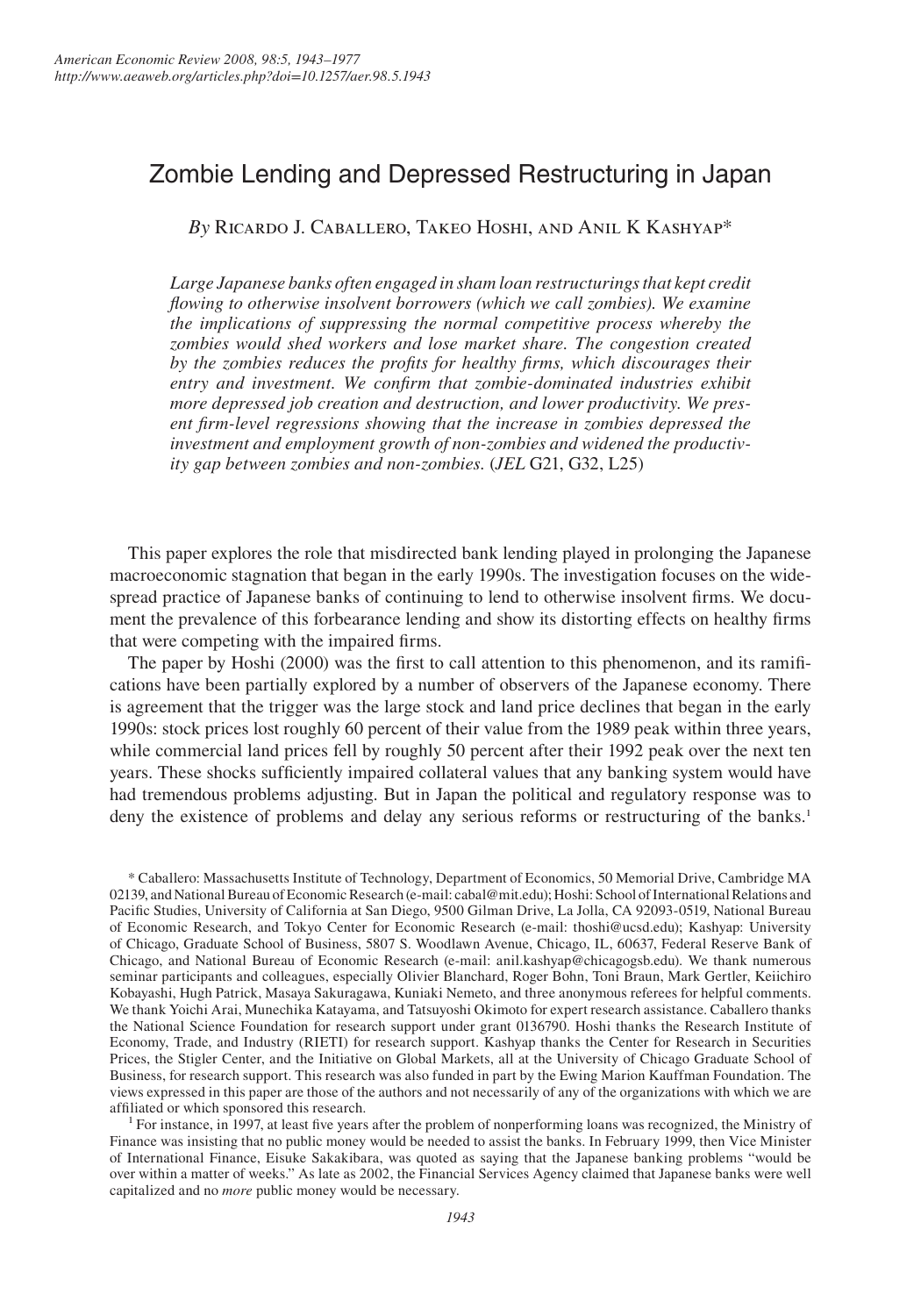Aside from a couple of crisis periods when regulators were forced to recognize a few insolvencies and temporarily nationalize the offending banks, the banks were surprisingly unconstrained by the regulators.

The one exception is that banks had to comply (or appear to comply) with the international standards governing their minimum level of capital (the so-called Basle capital standards). This meant that when banks wanted to call in a nonperforming loan, they were likely to have to write off existing capital, which in turn pushed them up against the minimum capital levels. The fear of falling below the capital standards led many banks to continue to extend credit to insolvent borrowers, gambling that somehow these firms would recover or that the government would bail them out.<sup>2</sup> Failing to roll over the loans also would have sparked public criticism that banks were worsening the recession by denying credit to needy corporations. Indeed, the government also encouraged the banks to *increase* their lending to small and medium-sized firms to ease the apparent "credit crunch," especially after 1998.<sup>3</sup> The continued financing, or "evergreening," can therefore be seen as a rational response by the banks to these various pressures.

A simple measure of the evergreening is shown in Figure 1, which reports the percentage of bank customers that received subsidized bank credit. We defer the details of how the firms are identified until the next section, but for now all that matters is that the universe of firms considered here is all publicly traded manufacturing, construction, real estate, retail, wholesale (excluding nine general trading companies), and service sector firms. The top panel of the figure shows roughly 30 percent of these firms were on life support from the banks in the early 2000s. The lower panel, which shows comparable asset weighted figures, suggests that about 15 percent of assets reside in these firms. As these figures show, these percentages were much lower in the 1980s and early 1990s.

By keeping these unprofitable borrowers (which we call "zombies") alive, the banks allowed them to distort competition throughout the rest of the economy. The zombies' distortions came in many ways, including depressing market prices for their products, raising market wages by hanging on to the workers whose productivity at the current firms declined, and, more generally, congesting the markets where they participated. Effectively, the growing government liability that came from guaranteeing the deposits of banks that supported the zombies served as a very inefficient program to sustain employment. Thus, the normal competitive outcome whereby the zombies would shed workers and lose market share was thwarted.<sup>4</sup> More importantly, the low prices and high wages reduce the profits and collateral that new and more productive firms could generate, thereby discouraging their entry and investment.5 Therefore, even solvent banks saw no particularly good lending opportunities in Japan.

<sup>2</sup> The banks also tried to raise capital by issuing more shares and subordinated debt, as Takatoshi Ito and Yuri Sasaki (2002) document. When the banks raised new capital, however, almost all came from either related firms (most notably life insurance companies) that are dependent on the banks for their financing, or the government, when banks received capital injections. See Hoshi and Kashyap (2004, 2005) for more on this "double-gearing" between banking and life insurance sectors. 3 Subsequently when the Long-Term Credit Bank was returned to private ownership, a condition for the sale was that

the new owners would maintain lending to small and medium borrowers. The new owners tightened credit standards and the government pressured them to continue supplying funds. See Gillian Tett (2003) for details. <sup>4</sup> See Alan G. Ahearne and Naoki Shinada (2005) for some direct evidence suggesting that inefficient firms in the

nonmanufacturing sector gained market share in Japan in the 1990s. Kyoji Fukao and Hyeog Ug Kwon (2006) and Kiyohiko Nishimura, Takanobu Nakajima, and Kozo Kiyota (2005) find that the productivities of the exiting firms were higher than those of the surviving firms in many industries. See also Se-Jik Kim (2004), Diego Restuccia and Richard Rogerson (2007), and Nezih Guner, Gustavo Ventura, and Yi Xu (forthcoming) for attempts to quantify the

<sup>5</sup> It is important to clarify at the outset that the zombie mechanism complements (rather than substitutes for) standard financial constraint mechanisms. As stated in the main text, an increase in the number of zombies reduces the collateral value of good firms in the industry, and hence tightens any financial constraints.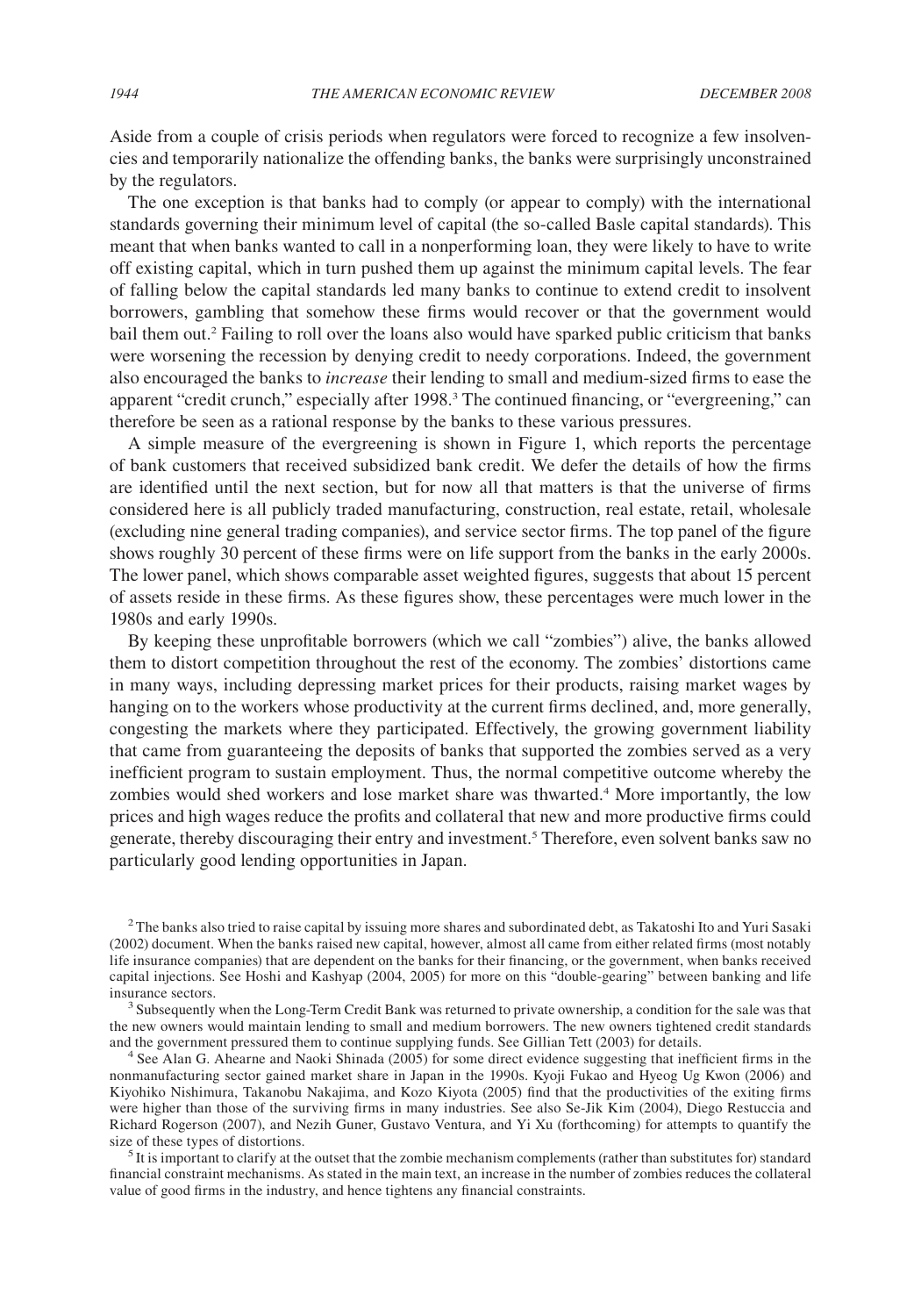

Figure 1. Prevalence of Firms Receiving Subsidized Loans in Japan

*Note:* Percentages calculated as described in the text, with  $d_1 = d_2 = 0$  in equation (1).

In the remainder of the paper we document and formalize this story. In the next section, we describe the construction of our zombie measure. There are a number of potential proxies that could be used to identify zombies. As we explain, however, measurement problems confound most of these alternatives.

Having measured the extent of zombies, we then model their effects. The model is a standard variant of the type that is studied in the literature on creative destruction. It is designed to contrast the adjustment of an industry to a negative shock with and without the presence of zombies. We model the presence of zombies as a constraint on the natural surge in destruction that would arise in the wake of an unfavorable technological, demand, or credit shock. The main effect of this constraint is that job creation must slow sufficiently to reequilibrate the economy. This means that during the adjustment the economy is characterized by what Caballero and Mohamad L. Hammour (1998, 2001) have called "sclerosis"—the preservation of production units that would not be saved without the banks' subsidies— and the associated "scrambling"—the retention of firms and projects that are less productive than some of those that do not enter or are not implemented due to the congestion caused by the zombies.

In Section III, we assess the main empirical implications of the model. We start by studying the interaction between the prevalence of zombies and the amount of restructuring at the industry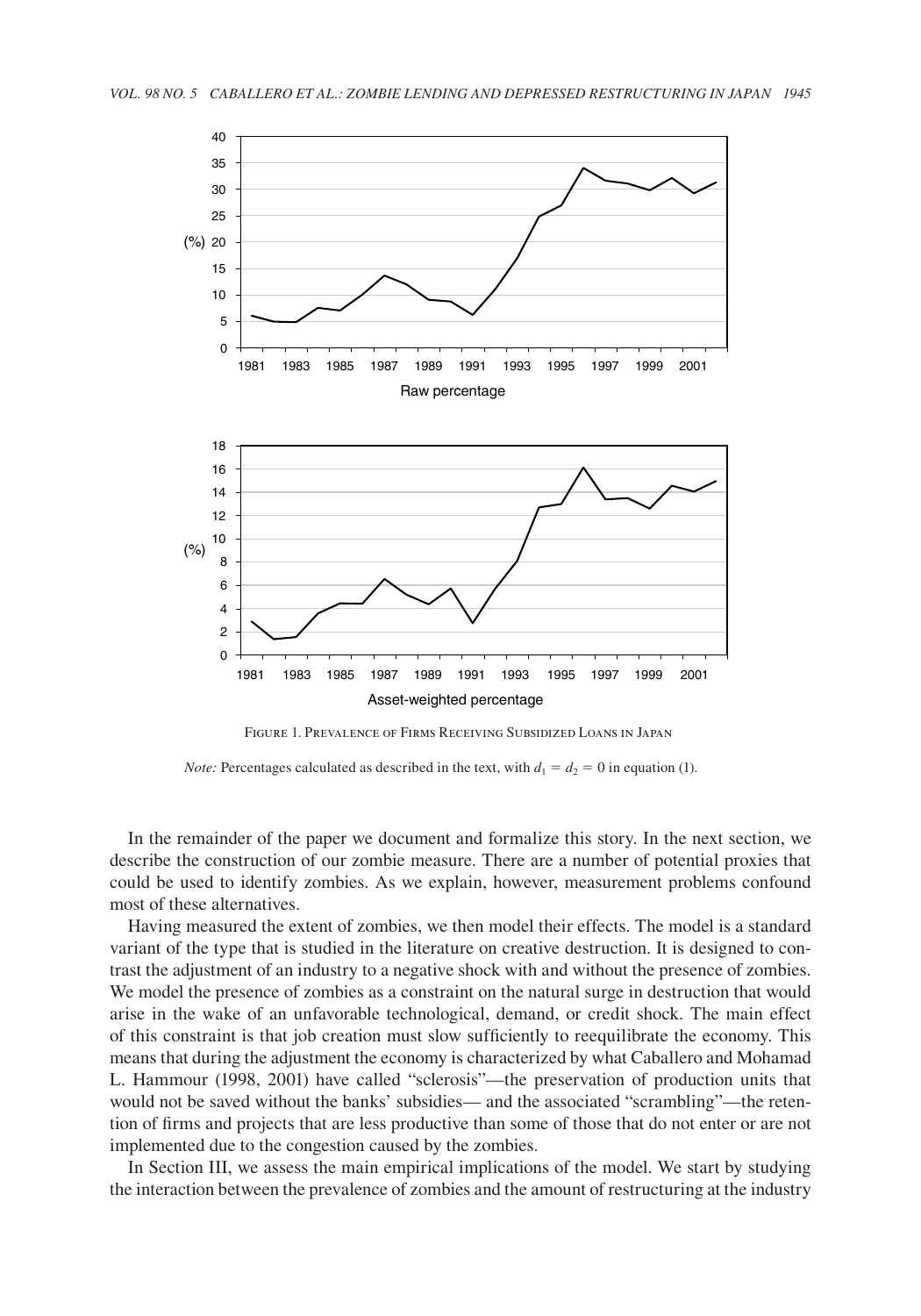level. Although the data are limited to only a few observations, the evidence is suggestive: we find that the rise of the zombies has been associated with falling levels of aggregate restructuring, with job creation being especially depressed in the sectors with the most zombie firms. We also find that the rise of the zombies lowered productivity at the industry level.

 We then move on to the core of our empirical analysis which uses firm-level data to directly look for congestion effects of the zombies on non-zombie firms' behavior. We find that investment and employment growth for healthy firms falls as the percentage of zombies in their industry rises. Moreover, the gap in productivity between zombie and non-zombie firms rises as the percentage of zombies rises. These findings are consistent with the predictions that zombies crowd the market and that the congestion has real effects on the healthy firms in the economy. Simple extrapolations using our regression coefficients suggest that cumulative size of the distortions (in terms of investment, or employment) is substantial. For instance, compared with the hypothetical case where the prevalence of zombies in the 1990s remained at the historical average instead of rising, we find the investment was depressed between 4 and 36 percent per year (depending on the industry considered).

In the final section of the paper we summarize our results and describe their implications.

# **I. Identifying Zombies**

Our story can be divided into two parts. First, the banks misallocated credit by supporting zombie firms. Second, the existence of zombie firms interfered with the process of creative destruction and stifled growth. Our measure of zombie should not only capture the misallocation of credit but also be useful in testing the effect of zombies on corporate profitability and growth.

# A. *Defining Zombies*

There is a growing literature examining the potential misallocation of bank credit in Japan (see Toshitaka Sekine, Keiichiro Kobayashi, and Yumi Saita (2003) for a survey). Much of the evidence is indirect. For instance, several papers (including Hoshi (2000), Mitsuhiro Fukao (2000), Kaoru Hosono and Masaya Sakuragawa (2003), Yuri Sasaki (2004)) study the distribution of loans across industries and note that underperforming industries like real estate or construction received more bank credit than other sectors that were performing better (such as manufacturing).6

Joe Peek and Eric S. Rosengren (2005) offer the most direct and systematic study to date on the potential misallocation of bank credit. They find that bank credit to poor-performing firms often increased between 1993 and 1999. During poor performance periods, these firms' main banks are more likely to lend to them than other banks. This pattern of perverse credit allocation is more likely when the bank's own balance sheet is weak or when the borrower is a member of the same business group, i.e., is a *keiretsu* affiliate. Importantly, nonaffiliated banks do not show this pattern.

<sup>6</sup> Other indirect evidence comes from studies such as David C. Smith (2003), Ulrike Schaede (2005) and Richard Jerram (2004) which document that loan rates in Japan do not appear to be high enough to reflect the riskiness of the loans. Koji Sakai, Iichiro Uesugi, and Tsutomu Watanabe (2005), however, show that poorly performing firms (measured by operating profits or net worth) still pay higher bank loan rates and are more likely to exit compared with better performing firms, at least for small firms. Finally, see also Yasushi Hamao, Jianping Mei and Yexiao Xu (2007), who show that firm-level equity returns became less volatile during the 1990s and argue that this is likely due to a lack of restructuring in the economy.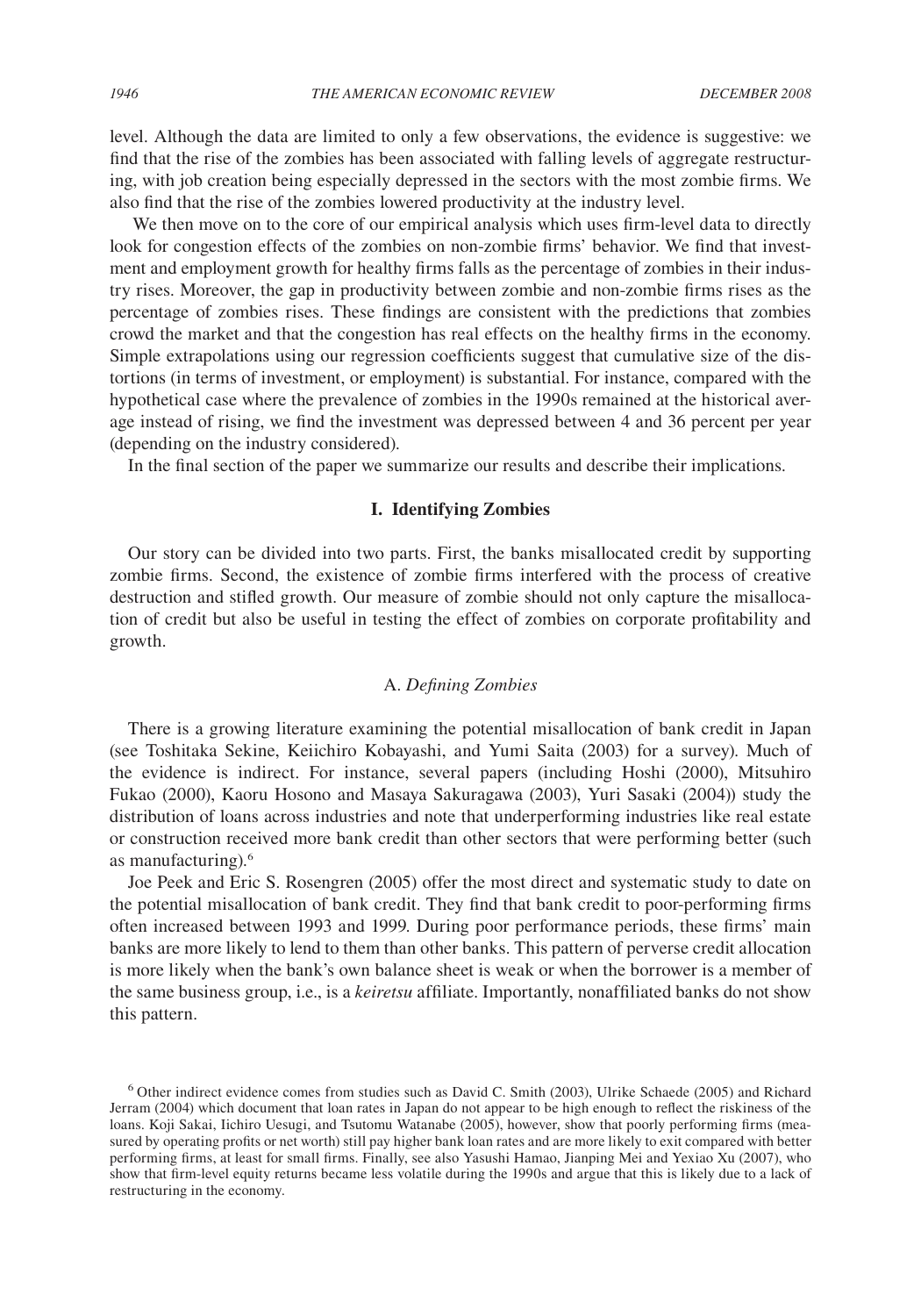We depart from past studies by classifying firms as zombies only based on our assessment of whether they are receiving subsidized credit, and not by looking at their productivity or profitability. This strategy permits us to evaluate the effect of zombies on the economy. If instead we were to define zombies based on their operating characteristics, then almost by definition industries dominated by zombie firms would have low profitability, and likely also have low growth. Rather than hard-wiring this correlation, we want to test for it.

The challenge for our approach is to use publicly available information to determine which firms are receiving subsidized credit: banks and their borrowers have little incentive to reveal that a loan is miss-priced. Because of the myriad ways in which banks could transfer resources to their clients, there are many ways that we could attempt to measure subsidies. To get some guidance we used the Nikkei Telecom 21 to search the four newspapers published by the Nihon Keizai Shimbun-sha (*Nihon Keizai Shimbun, Nikkei Kin'yu– Shimbun, Nikkei Sangyo– Shimbun, Nikkei Ryūtsū Shimbun*) between January 1990 and May 2004 for all news articles containing the words "financial assistance" and either "management reconstruction plan" or ("corporation" and "reconstruction").<sup>7</sup> The summary of our findings is given in Table 1.

 Our search uncovers 120 separate cases. In most of them there were multiple types of assistance that were included. As the table shows, between interest rate concessions, debt-equity swaps, debt forgiveness, and moratoriums on loan principal or interest, most of these packages involve reductions in interest payments or outright debt forgiveness for the troubled firms.<sup>8</sup>

The decision by a bank to restructure the loans to distressed companies in these ways, rather than just rolling over the loans, helps reduce the required capital needed by the bank. Without such restructuring, banks would be forced to classify the loans to those borrowers as "at risk," which usually would require the banks to set aside 70 percent of the loan value as loan loss reserves. With restructuring, the banks need only move the loans to the "special attention" category, which requires reserves of at most 15 percent.

In light of the evidence in Table 1, we concentrate on credit assistance that involves a direct interest rate subsidy. We proceed in three steps. First, we calculate a hypothetical lower bound for interest payments  $(R^*)$  that we expect only for the highest quality borrowers. We then compare this lower bound to the observed interest payments. Finally, we make several econometric assumptions to use the observed difference between actual interest rate  $(r)$  and notional lower bound rate  $(r^*)$  to infer cases where we believe subsidies are present.

# B. *Detecting Zombies*

The minimum required interest payment for each firm each year,  $R_{i,t}^*$ , is defined as:

$$
R_{i,t}^* = rs_{t-1}BS_{i,t-1} + \left(\frac{1}{5}\sum_{j=1}^5 rl_{t-j}\right)BL_{i,t-1} + rcb_{\min\ over\ last\ 5\ years,t} \times Bonds_{i,t-1},
$$

where  $BS_{i,t}$ ,  $BL_{i,t}$ , and  $Bonds_{i,t}$  are short-term bank loans (less than one year), long-term bank loans (more than one year), and total bonds outstanding (including convertible bonds (CBs) and warrant-attached bonds), respectively, of firm *i* at the end of year *t*; and  $rs_t$ ,  $rl_t$ , and *rcb*min over the last 5 years,*<sup>t</sup>* are the average short-term prime rate in year *t*, the average long-term prime

<sup>7</sup> The Japanese phrases were Kin'yu Shien AND (Keiei Saiken Keikaku OR (Kigyo AND Saiken)).

<sup>8</sup> These patterns are consistent with the claim by Tett and David Ibison that almost one-half of the public funds injected into the banking system in 1998 and 1999 were allowed to be passed on to troubled construction companies in the form of debt forgiveness ("Tokyo May Have to Support Banks," *Financial Times,* September 14, 2001).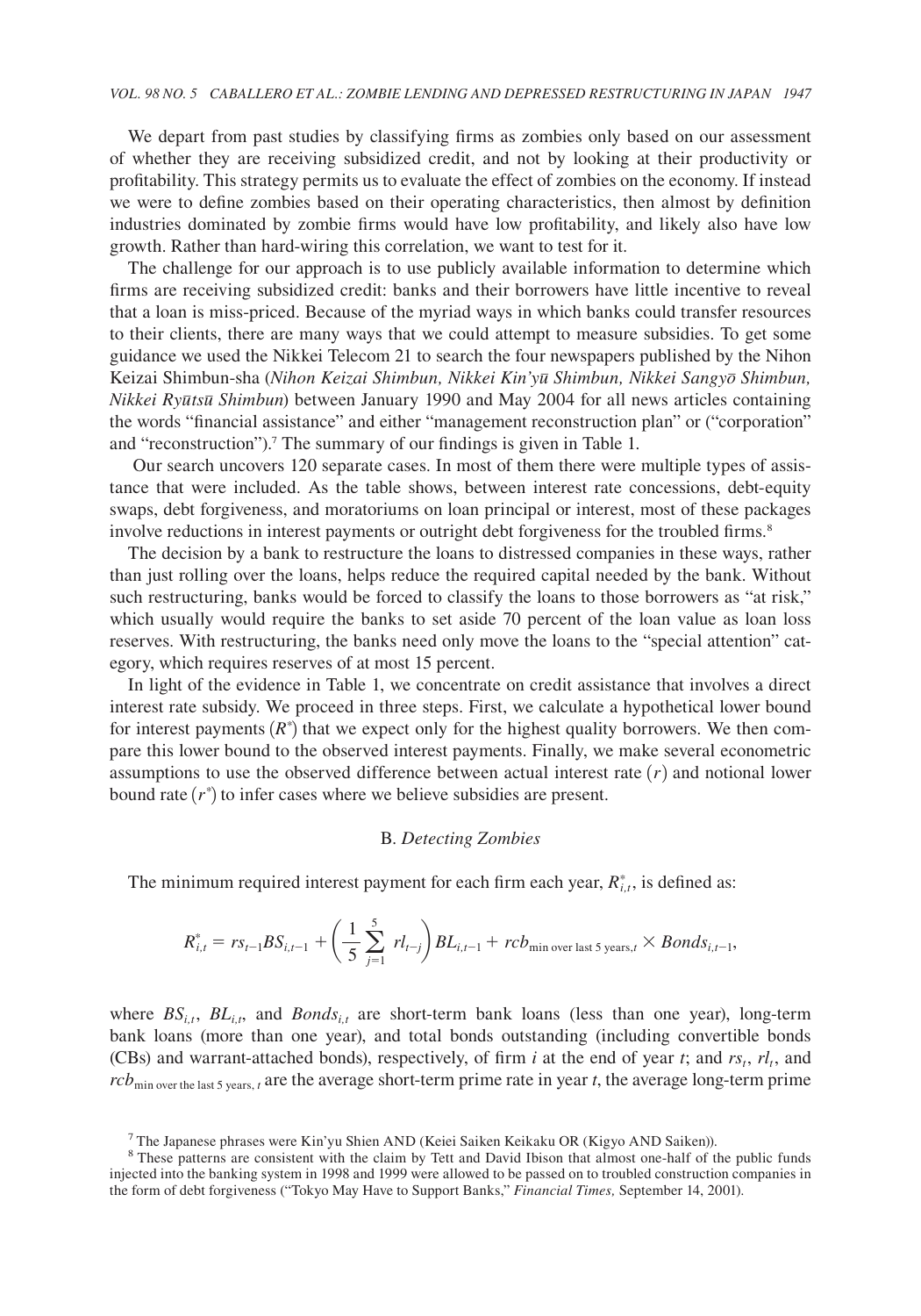| Total hits for January 1990 through May 2004                                                                                                                                                                                                                                                                                  | 1,196                                        |
|-------------------------------------------------------------------------------------------------------------------------------------------------------------------------------------------------------------------------------------------------------------------------------------------------------------------------------|----------------------------------------------|
| Of which, related to private sector companies in Japan                                                                                                                                                                                                                                                                        | 1,085                                        |
| Clear description of the content of "financial assistance" (excludes duplicate articles on the same case)<br>New loans<br>Interest concessions (金利減免)<br>Purchase of new shares (新株引き受け)<br>Debt-equity swaps<br>Debt forgiveness (債権放棄)<br>Moratorium on loan principle (元本支払猶予)<br>Moratorium on interest payments (利子支払猶予) | 120<br>19<br>36<br>29<br>26<br>44<br>11<br>5 |

Table 1—Search Results for News Articles Regarding Restructured Companies

*Notes:* Search words: "financial assistance" AND ("management reconstruction plan" OR ("corporation" and "reconstruction")); actual phrases were 金融支援 AND (経営再建計画 OR (企業 AND 再建)).

*Source:* Nikkei Telecom 21.

rate in year *t*, and the minimum observed coupon rate on any convertible corporate bond issued in the last five years before *t*.

This estimate for the lower bound reflects the data constraints we face. In particular, all we know about the firms' debt structure is the type of debt instrument (short-term bank borrowing, long-term borrowing due in one year and remaining long-term bank borrowing, bonds outstanding due in one year and remaining bonds outstanding, and commercial paper outstanding). In other words, we do not know the exact interest rates on specific loans, bonds, or commercial paper, nor do we know the exact maturities of any of these obligations. Finally, the interest payments we can measure include all interest, fee, and discount expenses, including those related to trade credit.

The general principle guiding the choices we make is to select interest rates that are extremely advantageous for the borrower, so that  $R^*$  is in fact less than what most firms would pay in the absence of subsidies. For instance, by assuming that bond financing takes place at *rcb*min over the last 5 years, *t*, we are assuming not only that firms borrow using convertible bonds (which carry lower interest rates due to the conversion option), but also that these bonds are issued when rates are at their lowest. We provide additional discussion of the data choices used in constructing *R\** and the alternative approaches that we examined for robustness checksin Appendix A.

To categorize firms, we compare the actual interest payments made by the firms  $(R_{i,t})$  with our hypothetical lower bound. We normalize the difference by the amount of total borrowing at the beginning of the period  $(B_{i,t-1} = BS_{i,t-1} + BL_{i,t-1} + Bonds_{i,t-1} + CP_{i,t-1})$ , where  $CP_{i,t-1}$  is the amount of commercial paper outstanding for the firm *i* at the beginning of the period *t*, so that the units are comparable to interest rates. Accordingly we refer to the resulting variable,  $x_{i,t} \equiv$  $(R_{i,t} - R_{i,t}^*)/B_{i,t-1} = r_{i,t} - r_{i,t}^*$ , as the interest rate gap. This measure is "conservative" because we assume the minimum interest rates that are extremely advantageous to the firm and because the interest payment,  $R_{i,t}$ , includes interest expenses on items beyond our concept of total borrowing (such as interest expenses on trade credit).

Given our procedure to construct  $r^*$  we will not be able to detect all types of subsidized lending.<sup>9</sup> In particular, any type of assistance that lowers the current period's interest payments

<sup>9</sup> In addition to the cases studied below, Hoshi (2006) examines the potential problems that might arise from rapid changes in interest rates. For example, if interest rates fell sharply and actual loan terms moved as well, then our gap variable could be misleading about the prevalence of subsidized loans. He constructs an alternative measure (that would be more robust to within-year interest rate changes) and concludes that this sort of problem does not appear to be quantitatively important.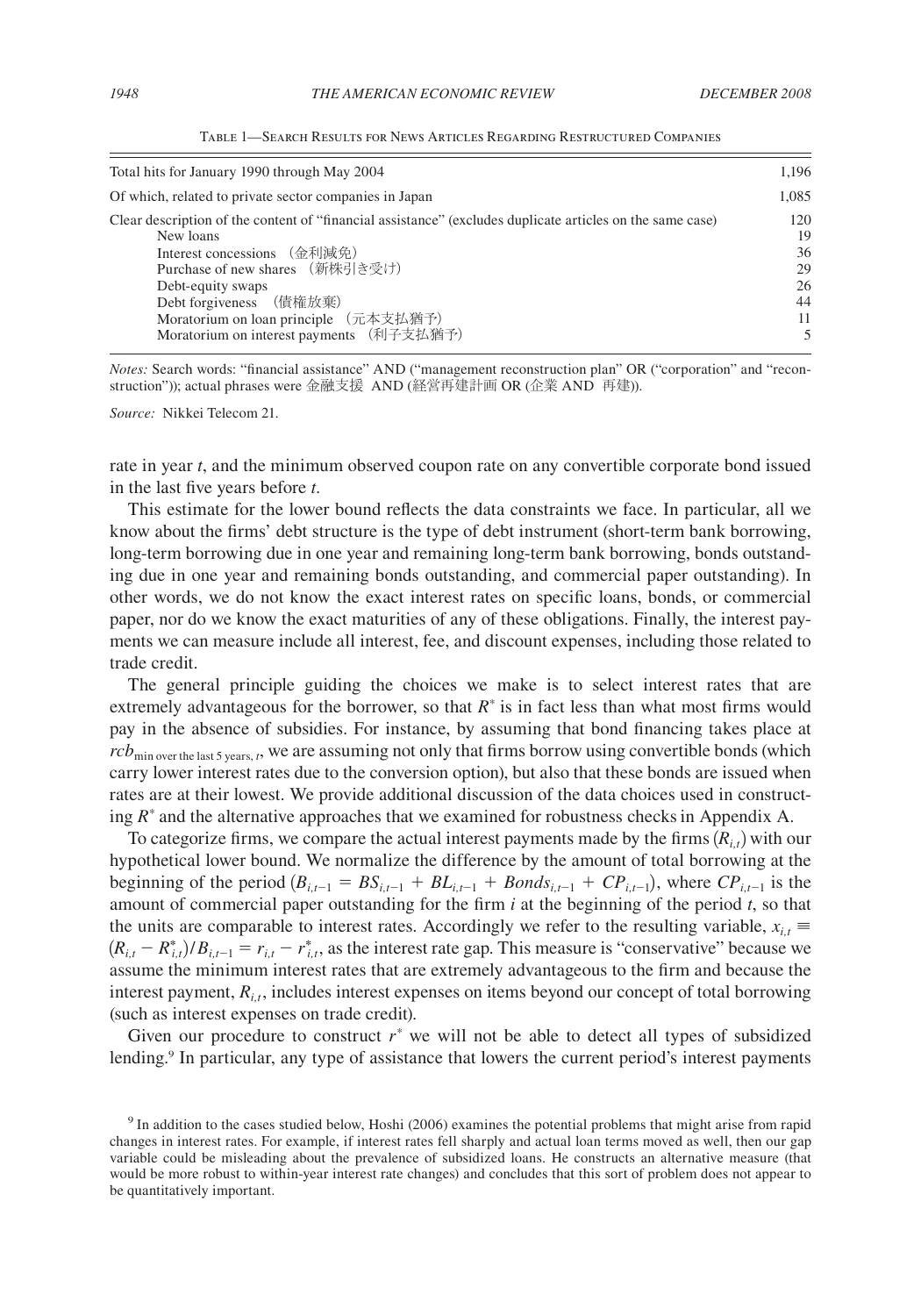can be detected, including debt forgiveness, interest rate concessions, debt for equity swaps, or moratoriums on interest rate payments, all of which appeared to be prevalent in the cases studied in Table 1. On the other hand, if a bank makes new loans to a firm at normal interest rates that are then used to pay off past loans, then our gap variable will not capture the subsidy. Likewise, if a bank buys other assets from a client at overly generous prices, our proxy will not detect the assistance.

We explore two strategies for identifying the set of zombie firms from the calculated interest rate gaps. Our baseline procedure classifies a firm *i* as a zombie for year *t* whenever its interest rate gap is negative  $(x_{it} < 0)$ . The justification for this strategy is the conservative philosophy underlying the construction of *r\** . If *r\** is a perfectly measured lower bound, then only a firm that receives a subsidy can have a negative gap. However, the problem of labeling a firm with  $x_{it}$  just above zero as non-zombie remains even under this perfect scenario.

Thus we resort to a second approach, which is more robust to misclassification of non-zombies. In this second approach we assume that the set of zombies is a "fuzzy" set. In the classical set theory, an element either belongs or does not belong to a particular set so that a 0–1 indicator function can be used to define a subset. In contrast, in fuzzy set theory an element can belong to a particular subset to a certain degree, so that the indicator function can take any value in the interval [0, 1]. When the images of the indicator function are confined to  $\{0, 1\}$ , a set defined by the indicator function is called a "crisp" set. Using this terminology, our first approach assumes the set of zombies is "crisp." Our second approach, on the other hand, assumes the set is "fuzzy," allowing some firms to be more or less zombie-like.10

The indicator function that defines a fuzzy subset is called "membership function," which we assume to be (for the set of zombie firms):

(1) 
$$
z(x; d_1, d_2) = \begin{cases} 1 & \text{if } x < d_1 \\ \frac{d_2 - x}{d_2 - d_1} & \text{if } d_1 \le x \le d_2 \\ 0 & \text{if } x > d_2. \end{cases} \text{ where } d_1 \le 0 \le d_2.
$$

The shape of the membership function is determined by the two parameters,  $d_1$  and  $d_2$ . Figure 2 shows this membership function along with the indicator function implicit in our first approach. It is easy to see the second approach degenerates to our first approach when  $d_1$  and  $d_2$  are both zero.

The second approach is appealing, given the fuzzy nature of the concept of "zombie firms." These are defined to be those firms that receive sufficient financial help from their creditors to survive in spite of their poor profitability. It is inherently difficult to specify how much financial help is considered to be sufficient, even if we had access to much more information than we do about individual firms. Our fuzzy approach acknowledges this limitation and assigns numbers between 0 and 1 to those firms whose zombie status is ambiguous.

Given the asymmetry (toward conservatism) inherent in the construction of *r\**, we assume that *d*<sub>1</sub> is closer to zero than  $d_2$ . In what follows we show results for  $(d_1, d_2) = (0, 50bp)$  and  $(d_1, d_2) =$  $(-25bp, 75bp)$ , where bp stands for basis points. Thus, in the first case, we assume a firm with  $x_{it}$  below zero is a definite zombie and a firm with  $x_{it}$  above 50 basis points is definitely a nonzombie: any firm with  $x_{it}$  between zero and 50 basis points has "zombiness" between 0 and 1.

<sup>&</sup>lt;sup>10</sup> See Hung T. Nguyen and Elbert A. Walker (2006) for an introduction to the fuzzy set theory.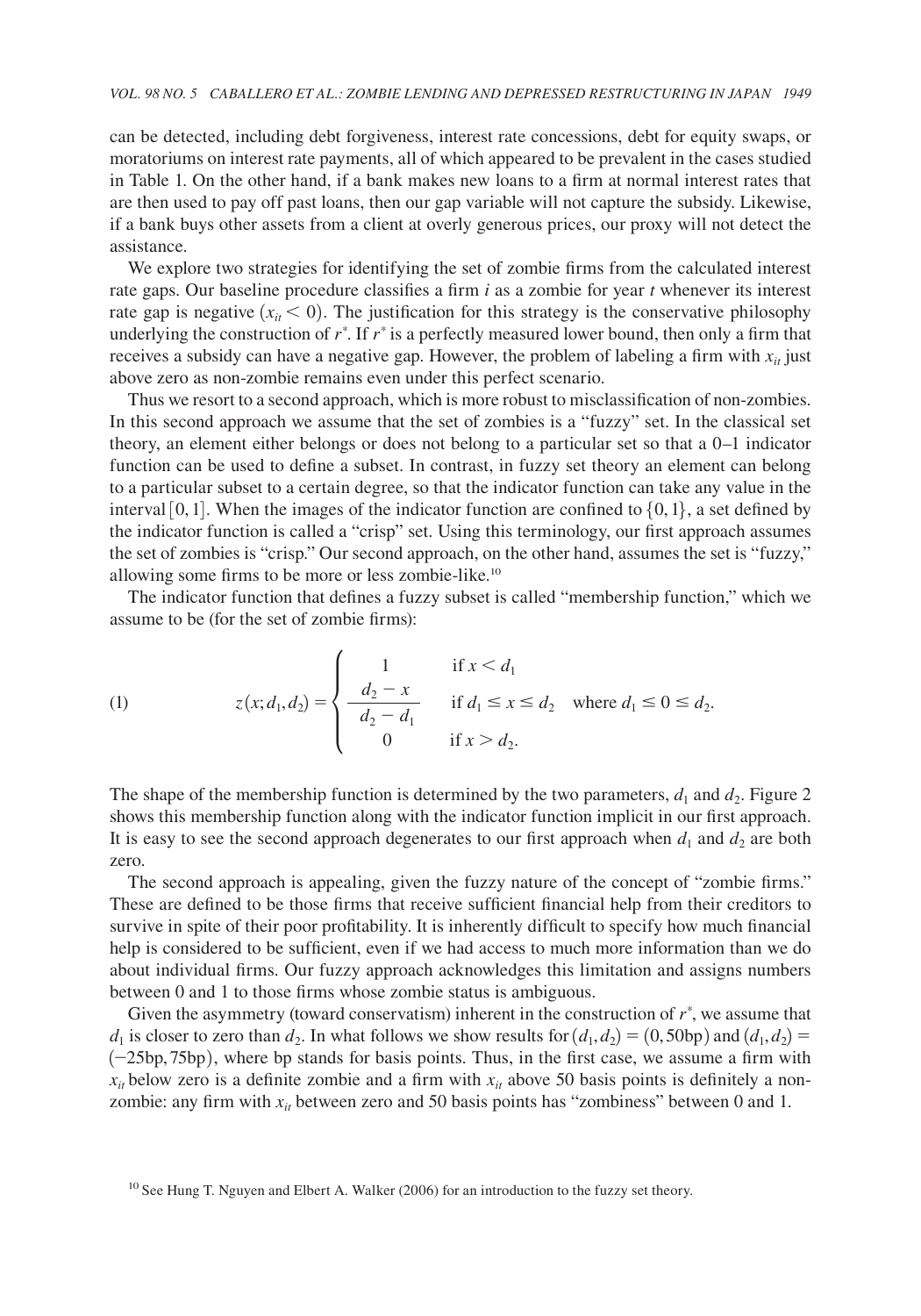

Figure 2. Membership Function for a Fuzzy Zombie Set

# C. *Quantifying the Prevalence of Zombies*

Figure 1 showed the aggregate estimate of the percentage of zombies using our baseline procedure. As mentioned earlier, treating all firms equally we see that the percentage of zombies hovered between 5 and 15 up until 1993 and then rose sharply over the mid-1990s so that the zombie percentage was above 25 percent for every year after 1994. In terms of congestion spillovers, a size weighted measure of zombies is likely to be more important. Weighting firms by their assets, we see the same general pattern but with the overall percentage being lower, closer to 15 percent in the latter part of the sample.

We view the cross-sectional prevalence of zombies as another way to assess the plausibility of our definition. To conduct this assessment, we aggregated the data used in Figure 1 into five industry groups covering manufacturing, construction, real estate, retail and wholesale (other than the nine largest general trading companies), and services—recall that all the firms included here are publicly traded. The zombie index for an industry is constructed by calculating the share of total assets held by the zombie firms—and for the remainder of the paper we concentrate on asset weighted zombie indices. In addition to showing the industry distribution, we also compute the zombie percentages implied by our second procedure with  $(d_1, d_2) = (0, 50bp)$  and  $(d_1, d_2) =$  $(-25bp, 75bp)$ .

Figure 3 shows the zombie index for each industry from 1981 to 2002. We draw three main conclusions from these graphs. Starting with the upper-left-hand panel that shows the data for the entire sample, first notice that the crisp zombie measure (our baseline case) and the two fuzzy measures share similar time series movements (with the correlation between the crisp measure and the two fuzzy measures exceeding 0.99). Second, the other five panels show that the proportion of zombie firms increased in the late 1990s in every industry. The third key conclusion is that the zombie problem was more serious for nonmanufacturing firms than for manufacturing firms. In manufacturing, the crisp measure suggests that zombie index rose only from 3.11 percent (1981–1993 average) to 9.58 percent (1996–2002 average). In the construction industry, however, the measure increased from 4.47 percent (1981–1993 average) to 20.35 percent (1996–2002 average). Similar large increases occurred for the wholesale and retail, services, and real estate industries.

There are a variety of potential explanations for these cross-sectional differences. For instance, Japanese manufacturing firms face global competition and thus could not be protected easily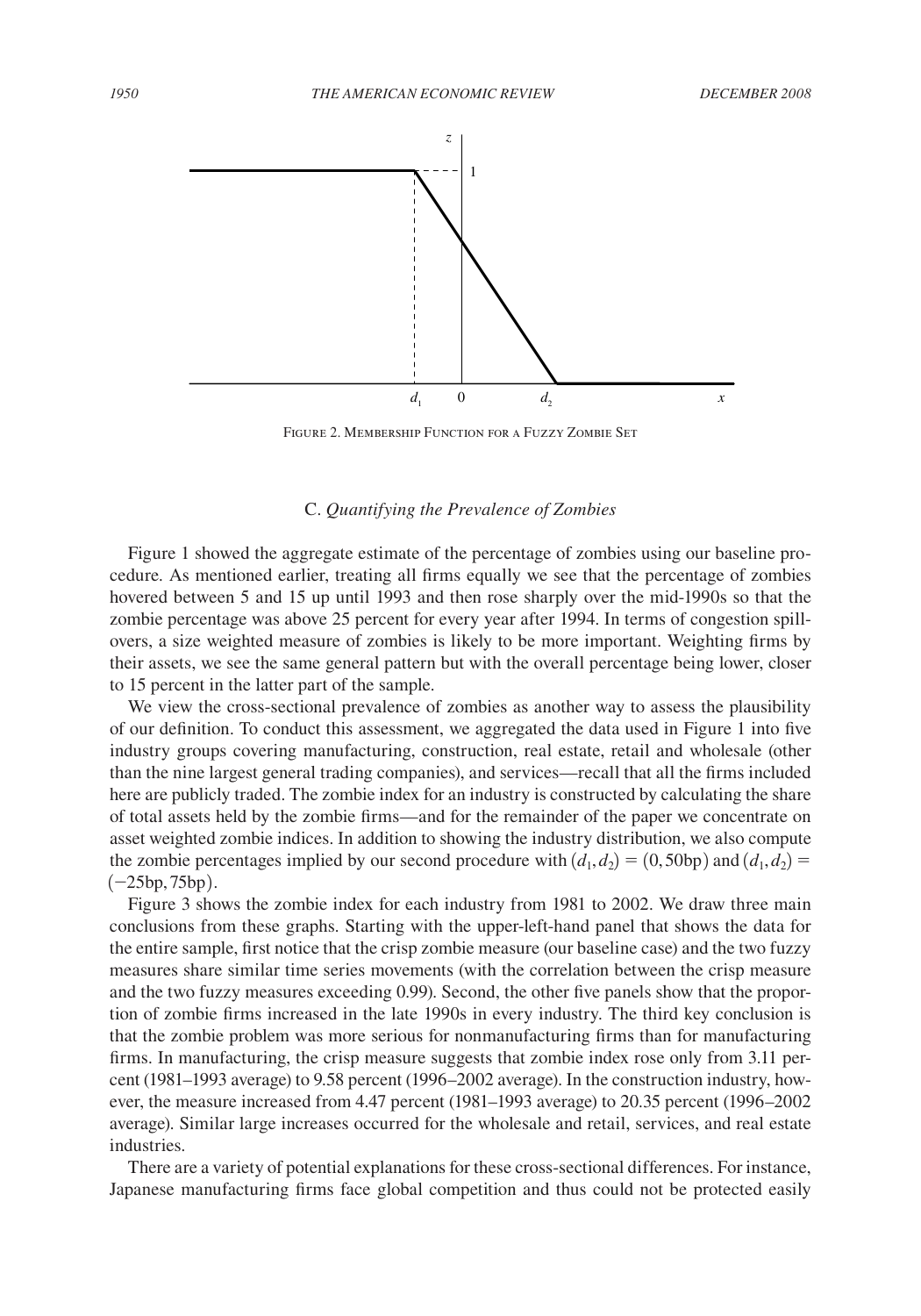

Figure 3. Cross-Industry Incidence of Asset Weighted Zombie Percentage for Crisp and Fuzzy Zombie Definitions

*Note:* Fuzzie zombie definitions computed according to equation (1); see text for details.

without prohibitively large subsidies. For example, many of the troubled Japanese automakers were taken over by foreign firms rather than rescued by their banks during the 1990s. In contrast, there is very little foreign competition in the other four industries.

A second important factor was the nature of the shocks hitting the different sectors. For instance, the construction and real estate industries were forced to deal with the huge run-up and subsequent collapse of land prices mentioned earlier. Thus, the adjustment for these industries was likely to be more wrenching than for the other sectors.

But the most important point about the differences shown in Figure 3 is that they confirm the conventional wisdom that bank lending distortions were not equal across sectors and that the problems were less acute in manufacturing—see Sekine, Kobayashi, and Saita (2003) for further discussion. Thus, regardless of which explanation one favors as to why this might be the case, we view it as particularly reassuring that our zombie index confirms this conventional view.

Figure 4, our last plausibility check, shows the asset weighted percentages of zombies for the firms that are above and below the median profit rate for their industry. To keep the graphs readable we show only the crisp measures, but the other measures show similar patterns. In manufacturing the differences are not very noticeable, with slightly fewer high-profit firms being labeled as zombies. In the remaining industries, particularly real estate and construction, it appears that our measure of zombies is identifying firms that are systematically less profitable than the nonzombies, particularly from the mid-1990s onward.

# D. *Potential Classification Errors*

Our classification scheme of zombies is admittedly imperfect, so we also consider a number of alternative schemes. The goal in exploring these alternatives is to assess the effect of misclassifying a zombie firm as a non-zombie (a type I error) or misclassifying a healthy firm as a zombie (a type II error). Most of the alternatives reduce one type of error by increasing the other type of error. Thus, we do not expect the results from these experiments to be identical. Instead, we looked primarily at whether the time series pattern and cross-sectional patterns were similar to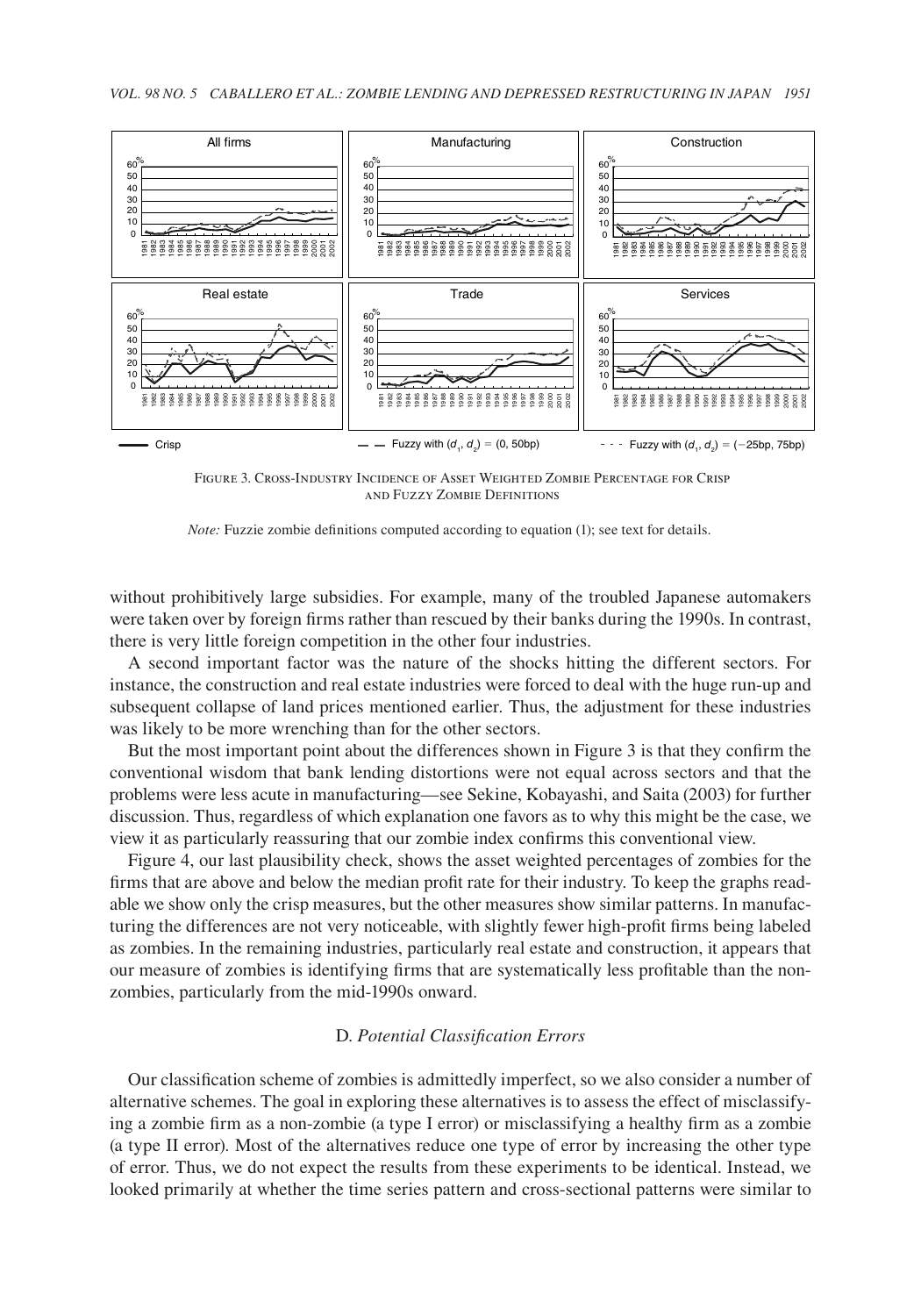

Figure 4. Asset Weighted Zombie Percentages by Profitability

*Note:* Solid lines show zombie percentage for firms whose profits are above the median for the industry, dashed show below median.

the ones presented in the last section. We also reestimate our basic regressions using these alternative zombie measures instead of our standard measures. The results for the baseline definitions and the alternatives are generally quite similar, and in the remainder of this section we briefly describe the properties of the alternatives.

One possible problem is that some good firms are mistakenly dubbed zombies because they can borrow at interest rates lower than the prime rates. Alternatively, if a good firm pays off its bank loans during an accounting year, we may find its interest payment for the accounting year too small given the amount of bank loans at the beginning of the period, and classify the firm as a zombie.11

To gauge the extent of these problems, we modified our baseline definitions in two ways (both of which will reduce our estimates of the zombie prevalence). In one version, we automatically classified any firm having quality corporate bonds as non-zombies. This makes sense if we believe buyers of bonds will not subsidize firms and hence access to the bond market would dry up for failing firms. We considered two thresholds: bonds rated A or above, or those rated BBB or above, the latter being the cutoff for a bond to be considered investment grade.<sup>12</sup>

We also modified the definition to use data from either two or three years to determine a firm's zombie status; in these alternatives, we average the value of the zombie indicators across either two or three years. By taking only the firms that have persistently low funding costs, we are much more likely to avoid incorrectly labeling a non-zombie as a zombie. However, given the

 $11$  To see how often clearly healthy firms are misclassified as zombies by our crisp definition, Hoshi (2006) examined the firms that had R&I bond rating of AA or above as of November 2004 and are included in our sample. On only one occasion for one out of these 26 firms for five years (1997 to 2001), our zombie index misclassified the firm as a zombie.<br>From this, he concludes that type II error is not a serious problem.

<sup>&</sup>lt;sup>12</sup> We use the ratings by R&I and its predecessors. We thank Yasuhiro Harada and Akio Ihara of R&I for providing us with the data. When both the firm itself and the bonds that the firm issued are rated, we use the rating for the firm. When the rating for the firm itself is not available and when multiple bond issues are rated, we use the most recent rating announcement (newly rated, changed, or maintained).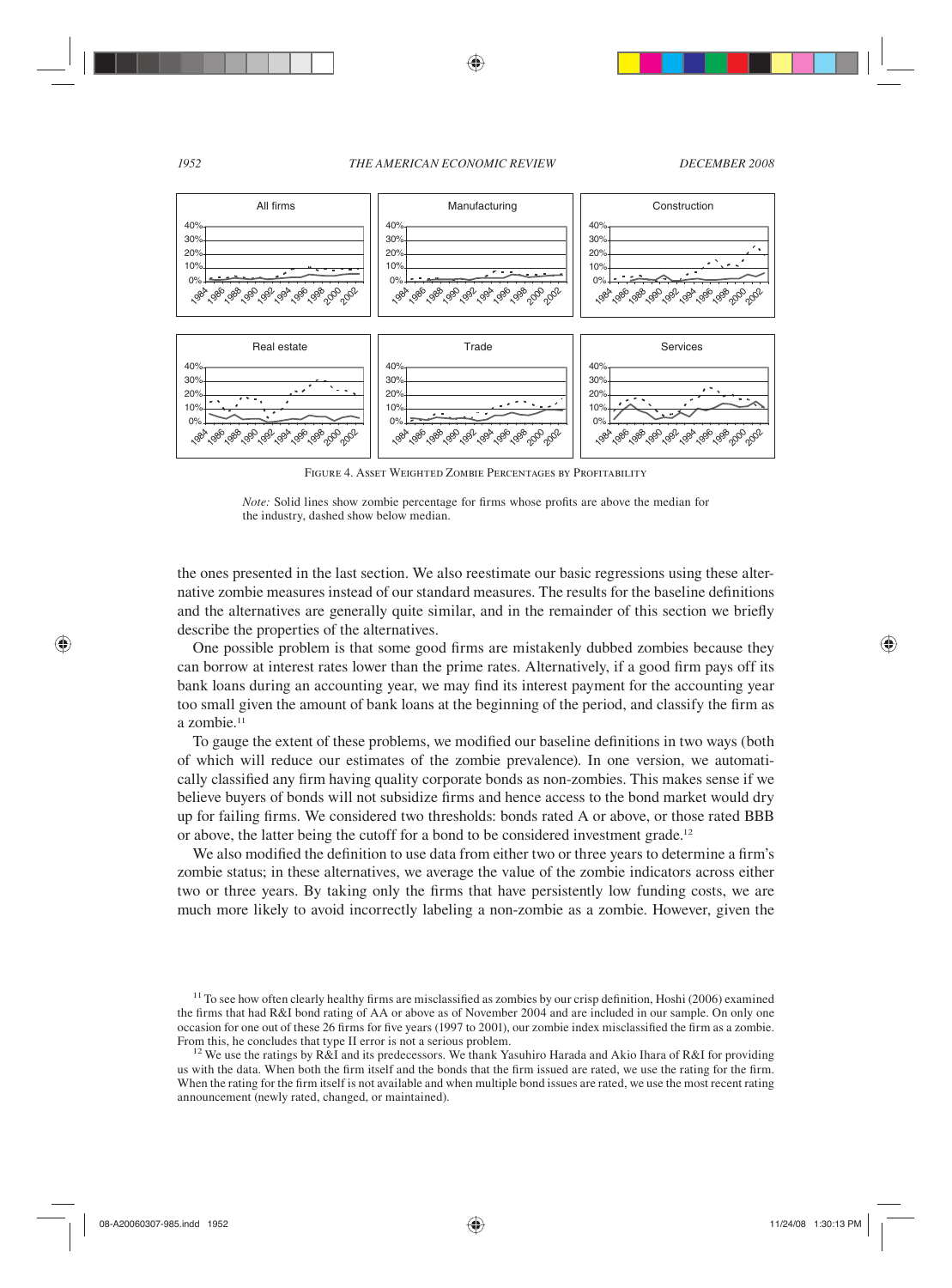nature of the lower bound interest rate used in our calculation, this averaging would be extremely conservative and hence much more likely to characterize zombies as non-zombies.13

To explore the potential impact of these type I errors, we reverse the preceding logic and count firms as zombies based on the maximum zombie indicator over either the last two or three years.14 For example, with the three-year window, we define a new crisp set of zombies that includes all firms for which the crisp indicator identifies a firm as a zombie in the current year or either of the last two years. Naturally, these corrections raise the estimated prevalence of zombies.

Collectively these experiments yield 18 alternative indices (the three baseline definitions, interacted with two different bond rating thresholds, two time averaging schemes, and two maximum time horizons). Table 2 summarizes the characteristics of the various definitions. The second column shows the correlations between the different measures and the crisp index (Z1), while the next column reports the asset weighted percentage of zombies in the last year of the sample (2002). We report the latter data because having inspected versions of Figure 3 for the various definitions, this is a convenient way to summarize the quantitative differences across them.

We read these two columns as suggesting two main conclusions. First, the crisp measure is highly correlated with all other measures. Second, the quantitative significance of the alternatives on the estimated level of zombie prevalence is fairly modest. For instance, the estimates for the conservative alternatives based on the crisp zombie definition (ZA01 to ZA04) in 2002 range from 10.65 percent to 14.14 percent, while Z01 is 14.96 percent. The estimates for the alternatives based on fuzzy zombies (ZA05 to ZA12) range between 17.09 percent and 22.17 percent, while Z02 and Z03 are 21.40 percent and 22.42 percent, respectively.

The remaining columns in the table show correlations between the crisp measure for different industries and the alternative estimates. Given the predominance of manufacturing firms in the sample, it is not surprising that the results for that industry mimic the full sample patterns. The alternatives are also quite similar for construction, trade, and services, and there is no reason why this needs to be the case.

The variation across the zombie definitions for the real state sector is somewhat larger. This partially reflects the fact that there were not many real estate firms in the sample (fewer than 40 in the early 1980s and no more than 60 during the 1990s). Indeed, looking back at Figure 3 it was already apparent that the fuzzy and crisp definitions gave somewhat different pictures of the 1980s. This is because the movement of only a few firms could change the percentages appreciably. Fortunately given the small size of this sector relative to the other four (less than 5 percent of total sample assets reside in this sector), these differences are not responsible for the main findings that follow.

#### **II. A Simple Model of the Effect of Zombie Firms on Restructuring**

To analyze the effect of zombies we study a simple environment that involves entry and exit decisions of single-unit incumbent firms and potential new firms. After exploring this case we consider a richer version of the model that describes expansion and contraction decisions of

<sup>&</sup>lt;sup>13</sup> If we go all the way to forcing the firms to be obvious zombies in multiple consecutive years the percentages of zombies drops sharply. For instance, using the crisp definition, the percentage of assets in zombie firms is 14.96 percent in 2002. If we consider only firms that are zombies in two (three) consecutive years, the percentage drops to 10.83 percent (8.74 percent).

<sup>&</sup>lt;sup>14</sup> Hoshi (2006) examines prevalence of type I error by looking at how our zombie measure classifies well-known troubled firms in Japan. He finds that our measure often fails to identify the firms in the list of highly indebted and troubled firms published in *Kin'yu Business* (December 2001) as zombies. Thus, he concludes the type I error is potentially a problem.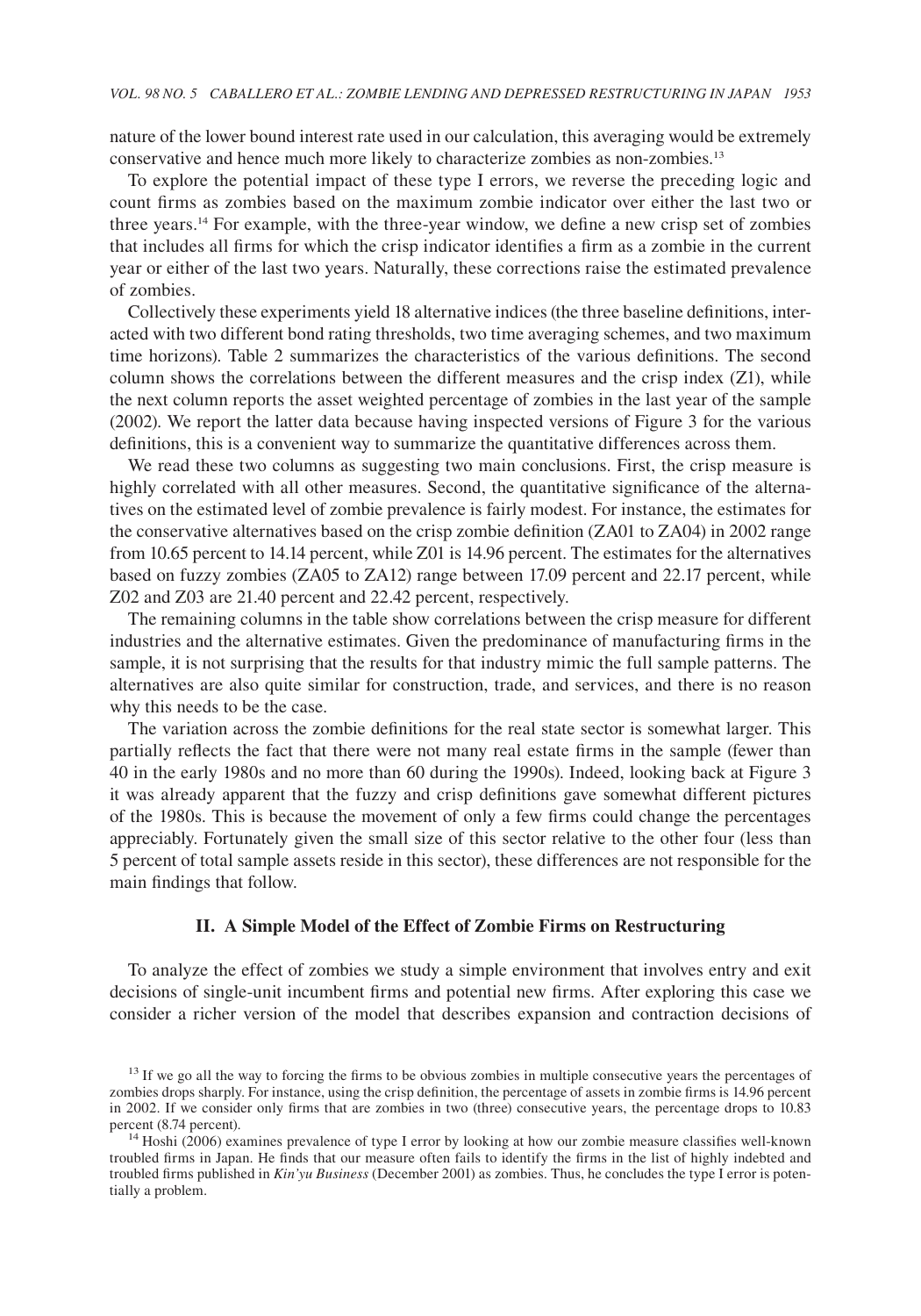Table 2—Correlation between Crisp Asset-Weighted Zombie Percentage and the Alternatives

|                  | All<br>firms | 2002 Zombie<br>percentage | Manufacturing | Construction | Real estate | Trade  | Services |
|------------------|--------------|---------------------------|---------------|--------------|-------------|--------|----------|
| Z <sub>01</sub>  | 1.0000       | 14.96                     | 1.0000        | 1.0000       | 1.0000      | 1.0000 | 1.0000   |
| Z <sub>02</sub>  | 0.9900       | 21.40                     | 0.9787        | 0.9580       | 0.8648      | 0.9839 | 0.9784   |
| Z <sub>03</sub>  | 0.9910       | 22.42                     | 0.9768        | 0.9529       | 0.8554      | 0.9860 | 0.9816   |
| ZA01             | 0.9985       | 13.34                     | 0.9953        | 0.9785       | 0.9997      | 0.9977 | 0.9807   |
| ZA02             | 0.9867       | 10.65                     | 0.9807        | 0.9430       | 0.9975      | 0.9892 | 0.9673   |
| ZA03             | 0.9810       | 14.13                     | 0.9734        | 0.9675       | 0.9204      | 0.9774 | 0.9508   |
| ZA04             | 0.9607       | 14.14                     | 0.9456        | 0.9474       | 0.8067      | 0.9548 | 0.8532   |
| ZA05             | 0.9851       | 19.79                     | 0.9645        | 0.9179       | 0.8575      | 0.9756 | 0.9576   |
| ZA06             | 0.9748       | 17.09                     | 0.9445        | 0.8674       | 0.8620      | 0.9658 | 0.9566   |
| ZA07             | 0.9743       | 20.62                     | 0.9583        | 0.9387       | 0.8639      | 0.9726 | 0.9275   |
| ZA08             | 0.9467       | 20.50                     | 0.9225        | 0.9193       | 0.7770      | 0.9575 | 0.8255   |
| ZA09             | 0.9875       | 22.17                     | 0.9636        | 0.9548       | 0.8532      | 0.9823 | 0.9683   |
| ZA10             | 0.9855       | 20.70                     | 0.9595        | 0.9550       | 0.8529      | 0.9793 | 0.9643   |
| ZA11             | 0.9725       | 21.08                     | 0.9516        | 0.9372       | 0.8442      | 0.9746 | 0.9303   |
| ZA12             | 0.9434       | 21.01                     | 0.9150        | 0.9161       | 0.7438      | 0.9592 | 0.8300   |
| ZA13             | 0.9796       | 17.42                     | 0.9764        | 0.9752       | 0.8740      | 0.9742 | 0.9454   |
| ZA14             | 0.9692       | 19.72                     | 0.9602        | 0.9691       | 0.7853      | 0.9613 | 0.8723   |
| ZA15             | 0.9707       | 24.68                     | 0.9522        | 0.9358       | 0.7881      | 0.9659 | 0.9058   |
| ZA16             | 0.9485       | 27.62                     | 0.9142        | 0.9210       | 0.7481      | 0.9584 | 0.8041   |
| ZA17             | 0.9676       | 25.16                     | 0.9463        | 0.9416       | 0.7508      | 0.9706 | 0.9163   |
| ZA <sub>18</sub> | 0.9429       | 28.21                     | 0.9097        | 0.9291       | 0.6640      | 0.9625 | 0.8321   |

*Notes:* The first column shows the (alternative) zombie definition. The column "2002 Zombie percentage" reports the 2002 (asset weighted) zombie percentage for all firms calculated using the various definitions. The other columns show the correlation coefficient between the zombie indicator calculated using the various definitions and the baseline crisp zombie indicator (Z01) for the sample of firms indicated in the header row.

(Alternative) Definitions:

Z01 Baseline crisp zombie definition  $(d_1, d_2) = (0, 0, 0)$ <br>
Z02 Baseline fuzzy zombie with  $(d_1, d_2) = (0, 0.005)$ 

Z02 Baseline fuzzy zombie with  $(d_1, d_2) = (0, 0.005)$ <br>Z03 Baseline fuzzy zombie with  $(d_1, d_2) = (-0.0025$ 

Z03 Baseline fuzzy zombie with  $\vec{d}_1$ ,  $\vec{d}_2$ ) =  $\vec{c}$  - 0.0025, 0.0075)<br>ZA01 Crisp zombie excluding firms with bonds rated A or abov

ZA01 Crisp zombie excluding firms with bonds rated A or above

- ZA02 Crisp zombie excluding firms with bonds rated BBB or above  $Z$ A03 Crisp zombie 2-year average of years t and  $t-1$
- ZA03 Crisp zombie 2-year average of years *t* and *t*−1

ZA04 Crisp zombie 3-year average of years *t*, *t*−1 and *t*−2<br>ZA05 Fuzzy zombie with  $(d_1, d_2) = (0, 0.005)$  excluding fir

ZA05 Fuzzy zombie with  $(d_1, d_2) = (0, 0.005)$  excluding firms with bonds rated A or above ZA06 Fuzzy zombie with  $(d_1, d_2) = (0, 0.005)$  excluding firms with bonds rated BBB or abo

ZA06 Fuzzy zombie with  $\overline{(d_1, d_2)} = (0, 0.005)$  excluding firms with bonds rated BBB or above ZA07 Fuzzy zombie 2-year average of years t and t-1 with  $(d_1, d_2) = (0, 0.005)$ 

ZA07 Fuzzy zombie 2-year average of years *t* and *t*−1 with  $(d_1, d_2) = (0, 0.005)$ <br>ZA08 Fuzzy zombie 3-year average of years *t*, *t*−1 and *t*−2 with  $(d_1, d_2) = (0, 0.05)$ 

ZA08 Fuzzy zombie 3-year average of years *t*, *t*−1 and *t*−2 with  $\vec{a}$ <sub>1</sub>,  $\vec{a}$ <sub>2</sub>) = (0, 0.005) Fuzzy zombie with  $\vec{a}$ <sub>1</sub>,  $\vec{a}$ <sub>2</sub>) = (−0.0025, 0.0075) excluding firms with bonds ra

ZA09 Fuzzy zombie with  $(d_1, d_2) = (-0.0025, 0.0075)$  excluding firms with bonds rated A or above ZA10 Fuzzy zombie with  $(d_1, d_2) = (-0.0025, 0.0075)$  excluding firms with bonds rated BBB or above

ZA10 Fuzzy zombie with  $\overline{(d_1, d_2)} = (-0.0025, 0.0075)$  excluding firms with bonds rated BBB or above ZA11 Fuzzy zombie 2-year average of years t and t-1 with  $(d_1, d_2) = (-0.0025, 0.0075)$ 

ZA11 Fuzzy zombie 2-year average of years *t* and *t*−1 with  $(d_1, d_2) = (-0.0025, 0.0075)$ <br>ZA12 Fuzzy zombie 3-year average of years *t*, *t*−1 and *t*−2 with  $(d_1, d_2) = (-0.0025, 0.0025)$ 

ZA12 Fuzzy zombie 3-year average of years *t*, *t*−1 and *t*−2 with  $(d_1, d_2) = (-0.0025, 0.0075)$ <br>ZA13 Crisp zombie 2-year maximum of years *t* and *t*−1

ZA13 Crisp zombie 2-year maximum of years *t* and *t*−1

ZA14 Crisp zombie 3-year maximum of years *t*, *t*−1 and *t*−2<br>ZA15 Fuzzy zombie 2-year maximum of years *t* and *t*−1 with

- ZA15 Fuzzy zombie 2-year maximum of years *t* and *t*−1 with  $(d_1, d_2) = (0, 0.005)$ <br>ZA16 Fuzzy zombie 3-year maximum of years *t*, *t*−1 and *t*−2 with  $(d_1, d_2) = (0, 0.05)$
- ZA16 Fuzzy zombie 3-year maximum of years *t*, *t*−1 and *t*−2 with  $\overline{(d_1, d_2)} = (0, 0.005)$ <br>ZA17 Fuzzy zombie 2-year maximum of years *t* and *t*−1 with  $(d_1, d_2) = (-0.0025, 0.0025)$
- ZA17 Fuzzy zombie 2-year maximum of years *t* and *t*−1 with  $(d_1, d_2) = (-0.0025, 0.0075)$ <br>ZA18 Fuzzy zombie 3-year maximum of years *t*, *t*−1 and *t*−2 with  $(d_1, d_2) = (-0.0025, 0.0075)$
- Fuzzy zombie 3-year maximum of years *t*, *t*−1 and *t*−2 with  $(d_1, d_2) = (-0.0025, 0.0075)$

existing multiunit firms. As a benchmark we first model all decisions being governed purely by the operating profits from running a firm. We then contrast that environment to one where some incumbent firms (for an unspecified reason) receive a subsidy that allows them to remain in business despite negative operating profits.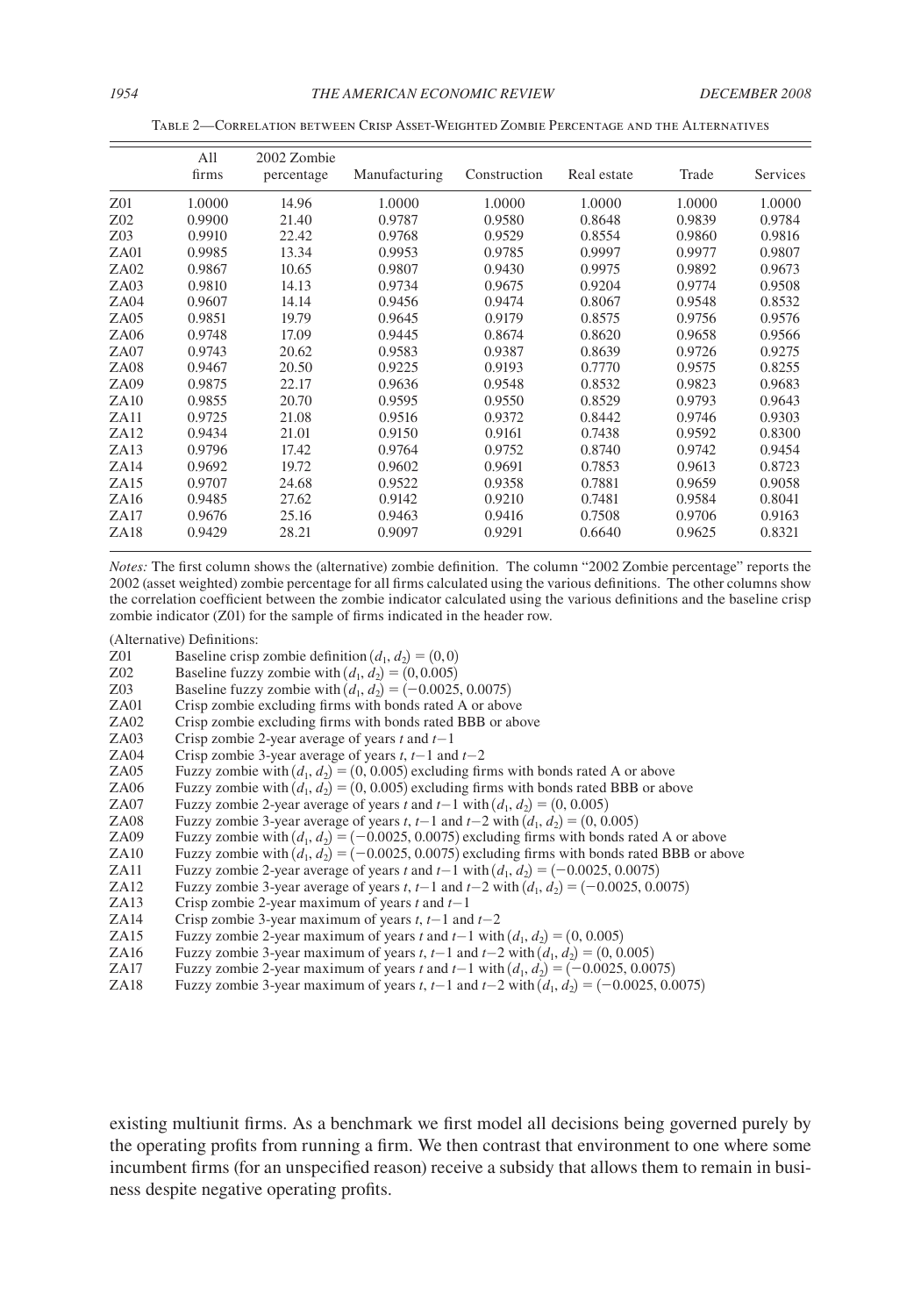#### A. *The Environment*

The essential points of interest can be seen in a model where time is discrete and indexed by *t*. A representative period *t* starts with a mass  $m_t$  of existing production units. The productivity of the incumbents varies over time and the current level of productivity for firm  $i$  in year  $t$ ,  $Y_{it}^o$ , is:

$$
Y_{it}^o = A_t + A_t B + A_t \varepsilon_{it}^o = A_t (1 + B + \varepsilon_{it}^o),
$$

where  $A_t$  represents the state of technology shared by all the incumbent production units at time *t*, *B* is a potential shift parameter that can represent an aggregate productivity shock, and  $\varepsilon_{it}^o$  is an idiosyncratic shock that is distributed uniformly on the unit interval. The state of technology is assumed to improve over time so that  $A_{t+1} > A_t$ . The main predictions from this model do not depend on the persistence of idiosyncratic productivity shocks, so we assume they are independently and identically distributed.

In addition to the incumbents, there is a set of potential entrants, and we normalize their mass to be  $\frac{1}{2}$ . Each potential entrant draws a productivity level,  $Y_{ii}^n$ , before deciding whether to enter or not. We assume that potential entrants have technological advantage over incumbents, so that the productivity for a potential new firm is consistently higher than incumbents by  $\gamma A_t$ . Thus,

$$
Y_{it}^n = A_t(1 + \gamma) + A_t B + A_t \varepsilon_{it}^n = A_t(1 + \gamma + B + \varepsilon_{it}^n),
$$

with  $\varepsilon_{it}^n$  distributed uniformly on the unit interval. The shock  $\varepsilon_{it}^n$  is again assumed to have no persistence. The stochastic process for aggregate technology was left unspecified, except for the assumption that it grows by more than the advantage of the new firms, so that  $A_{t+1} > (1 + \gamma)A_t$ . We also assume that there is an entry cost that is proportional to the state of technology,  $\kappa A_t$  > 0, that the new entrants must pay to start up.

Finally, both new and old units must incur a cost  $A_t p(N_t)$  in order to produce, where  $N_t$  represents the number of production units in operation at time *t*, i.e., the sum of remaining incumbents and new entrants. The function  $p(N)$  is increasing with respect to *N*, and captures any reduction in profits due to congestion or competition.<sup>15</sup> For our purposes, all the predictions we emphasize will hold as long as  $p(N)$  is a strictly increasing continuous function of *N*. For simplicity, we adopt the linear function:

$$
p\left(N_t\right)=N_t+\mu,
$$

where the intercept  $\mu$  captures cost changes and other profit shocks.

In analyzing this model, it is useful to normalize productivity by the state of technology. For the incumbents, this is given by

(2) 
$$
y_{ii}^o = \frac{Y_{ii}^o}{A_t} = 1 + B + \varepsilon_{ii}^o.
$$

<sup>15</sup> For example, we can motivate  $p(N)$  as the reduction in profits due to competition in the output market. Suppose the price of output is given by  $D^{-1}(N)$ , a decreasing function of *N*, and that the cost of production for each production unit is just proportional to the state of technology, *AC*. Under our assumption on productivity, an incumbent decides to stay in the market (and a potential entrant decides to enter the market) if  $D^{-1}(N)A(1 + B + \varepsilon) - AC > 0$ , or equivalently,  $1 + B + \varepsilon - C/D^{-1}(N) > 0$ . In this specific example,  $p(N)$  is  $C/D^{-1}(N)$ , which is increasing with respect to *N*.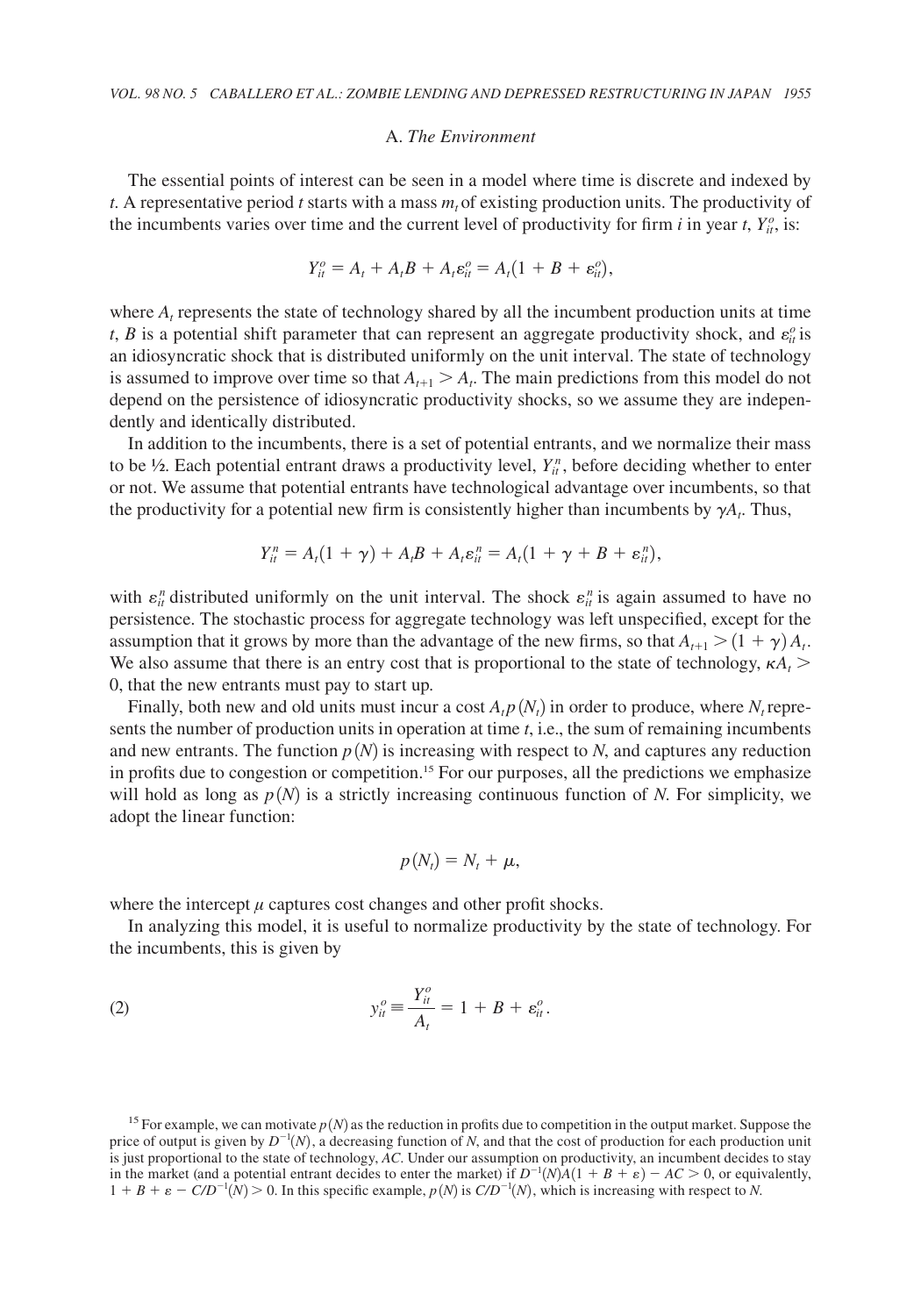For the potential entrants:

(3) 
$$
y_{ii}^n \equiv \frac{Y_{ii}^n}{A_t} = 1 + \gamma + B + \varepsilon_{ii}^n.
$$

#### B. *Decisions*

This basic model will quickly generate complicated dynamics because the existing firms have paid the entry cost and thus face a different decision problem than the new firms for which the entry cost is not sunk. These dynamics are not essential for our main predictions; thus we assume that  $\gamma = \kappa$ . In this case, the exit decision by incumbents and the entry decision by potential entrants become fully myopic. Since productivity shocks are i.i.d. and there is no advantage from being an insider (the sunk cost of investment is exactly offset by a lower productivity), both types of units look only at current profits to decide whether to operate.

Letting  $\bar{y}^o$  and  $\bar{y}^n$  denote the reservation productivity (normalized by the state of technology) of incumbents and potential entrants, respectively, we have:

$$
\overline{y}^o - p(N) = 0,
$$
  

$$
\overline{y}^n - \kappa - p(N) = 0.
$$

In this case it is straightforward to find the mass of exit,  $D_t$ , and entry,  $H_t$ , respectively:

(4) 
$$
D_t = m_t \left[ 1 - \int_{p(N_t)-1-B}^1 dt \right] = m_t (p(N_t)-1-B),
$$

(5) 
$$
H_t = \frac{1}{2} \int_{p(N_t)-1-B}^1 du = \frac{1}{2} (1 - (p(N_t) - 1 - B)).
$$

Adding units created to the surviving incumbents yields the total number of units operating at time *t*:

(6) 
$$
N_t = H_t + m_t - D_t = \left(\frac{1}{2} + m_t\right) (1 - (p(N_t) - 1 - B)).
$$

## C. *Equilibrium and Steady State*

We can now solve for the steady state of the normal version of the economy. The first step is to replace  $p(N)$  with  $N + \mu$  in (6). The notation is simplified if we define *S* to be a composite shock that is equal to  $1 + B - \mu$ . Note that a lower *S* indicates either higher costs (higher  $\mu$ ) or lower productivity for both incumbents and potential entrants (smaller *B*). We can now find the equilibrium number of units:

(7) 
$$
N_t = \left(\frac{1/2 + m_t}{3/2 + m_t}\right)(1 + S).
$$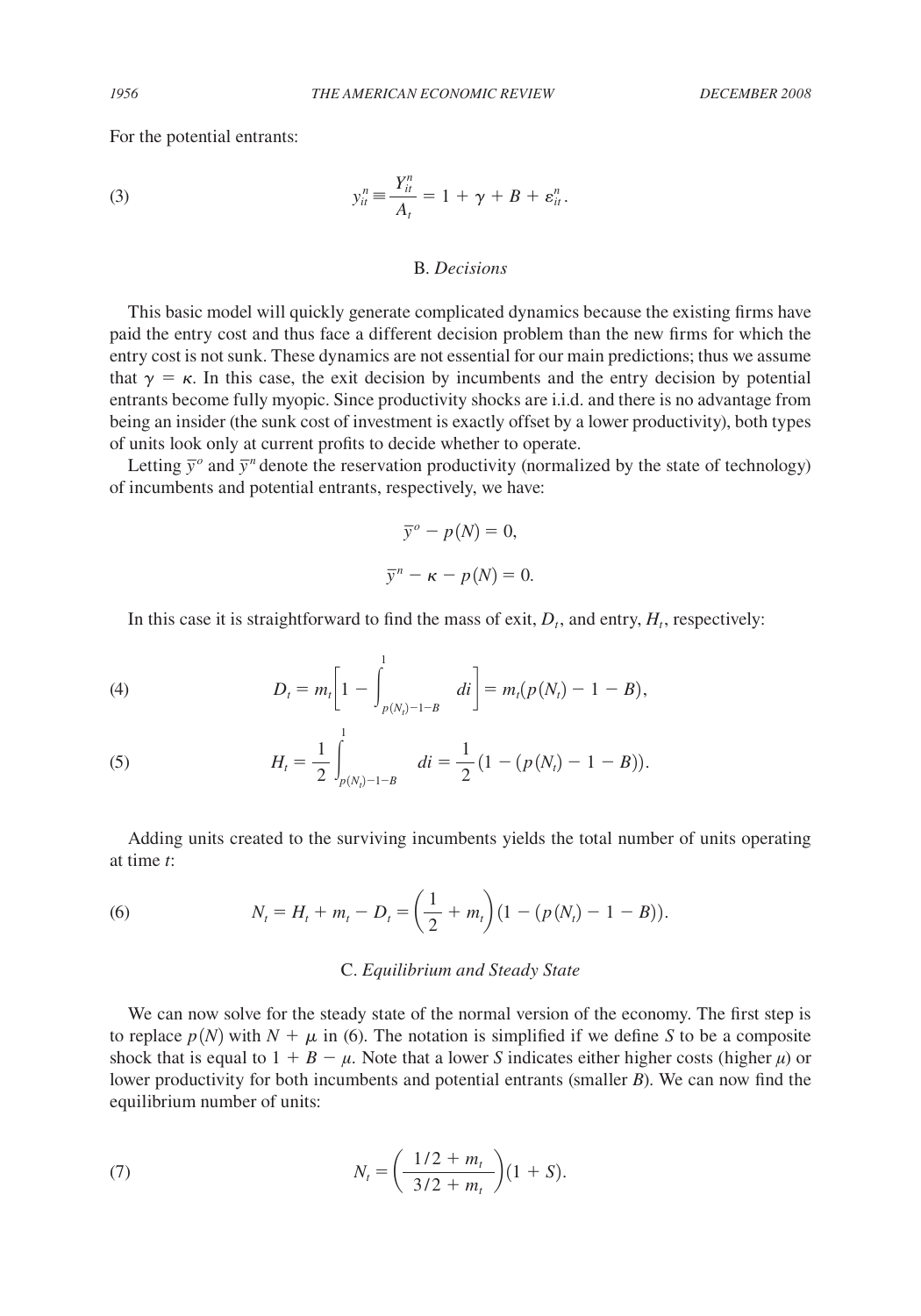Given the total number of operating units, we can solve for equilibrium rates of destruction and creation by substituting (7) into (4) and (5):

(8) 
$$
D_t = m_t \bigg( \frac{1/2 + m_t - S}{3/2 + m_t} \bigg),
$$

(9) 
$$
H_t = \frac{1}{2} \left( \frac{1+S}{3/2 + m_t} \right).
$$

The dynamics of this system are determined by

$$
m_{t+1} = N_t.
$$

In steady state, the mass of incumbents remains constant at  $m^{ss} = N^{ss}$ , which requires that creation and destruction exactly offset each other or, equivalently, that  $m_t = N_t$ . Using the latter condition and (7) yields a quadratic equation for *mss*, which has a unique positive solution of

$$
m^{ss} = \frac{S - \frac{1}{2} + \sqrt{(\frac{1}{2} - S)^2 + 2(1 + S)}}{2}.
$$

For small values of *S*, we can approximate the above by

$$
m^{ss} \approx \frac{1}{2} + \frac{2}{3}S.
$$

In our subsequent analysis we will assume that the economy begins in a steady state and that the initial (pre-shock) value of *S*, *S*0, is 0. Given this normalization, the corresponding steady state will be  $m_0 = N_0 = 1/2$  and  $H_0 = D_0 = 1/4$ .

## D. *A (Permanent) Recession*

We can now analyze the adjustment of the economy to a profit shock. By construction the model treats aggregate productivity shifts, changes in  $A$ , and cost shocks, changes in  $\mu$ , as equivalent. Thus, what follows does not depend on which of these occurs. We separate the discussion to distinguish between the short- and long-run impact of a decline in *S* from  $S_0 = 0$  to  $S_1 < 0$ . By the "short run" we mean for a fixed  $m = m_0 = 1/2$ . By the "long run," on the other hand, we mean after *m* has adjusted to its new steady-state value  $m_1 = 1/2 + (2/3)S_1$ .

It is easy to see from equations (7), (8), and (9) that in the short run,

(11) 
$$
\frac{\partial D}{\partial S} = \frac{-2m_0}{3 + 2m_0} = -\frac{1}{4},
$$

(12) 
$$
\frac{\partial H}{\partial S} = \frac{1}{3 + 2m_0} = \frac{1}{4},
$$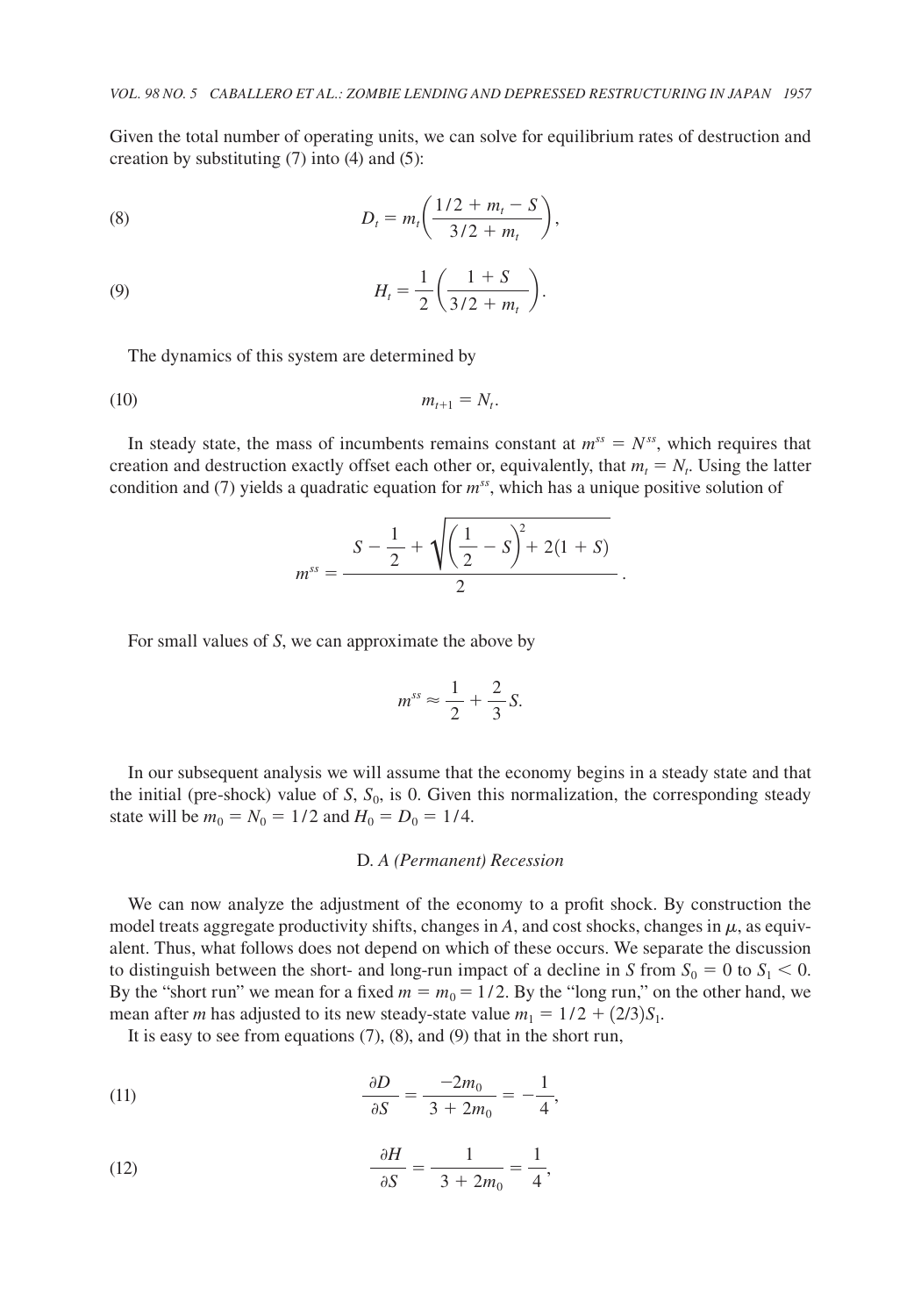*1958 THE AMERICAN ECONOMIC REVIEW DECEMBER 2008*

(13) 
$$
\frac{\partial N}{\partial S} = \frac{1 + 2m_0}{3 + 2m_0} = \frac{1}{2}.
$$

That is, when *S* drops, creation falls and destruction rises, leading to a decline in *N*. In other words, in a normal economy, a negative profit shock is met with both increased exit by incumbents and reduced entry of new firms.

Over time, the gap between destruction and creation reduces the number of incumbents (recall from (6) and (10) that  $\Delta N = H - D$ ), which lowers the cost  $(p(N))$  and eventually puts an end to the gap between creation and destruction caused by the negative shock.

Across steady states, we have that

$$
\frac{\partial N}{\partial S} = \frac{\partial m}{\partial S} = \frac{2}{3}.
$$

The number of production units falls beyond the initial impact as time goes by, and the positive gap between destruction and creation closes gradually. Note that because *N* falls less than one for one with *S*, the long-run reduction in the cost due to reduced congestion is not enough to offset the direct effect of a lower *S* on creation. That is, creation falls in the long run. And since creation and destruction are equal in the long run, the initial surge in destruction is temporary, and ultimately destruction also ends up falling below its pre-shock level.<sup>16</sup>

## E. *Zombies*

Suppose now that "banks" choose to protect incumbents from the initial surge in destruction brought about by the decline in *S*. There are a variety of ways that this might be accomplished. We assume that the banks do this by providing just enough resources to the additional units that would have been scrapped so that they can remain in operation. With this assumption, a firm that does receive a subsidy is indifferent to exiting and operating, and thus entry and exit decisions remain myopic.

Under the zombie-subsidy assumption, we have that

$$
D_{0+}^z = D_0 = \frac{1}{4}.
$$

The post-shock destruction remains the same as the pre-shock level. The lack of adjustment on the destruction margin means that now creation must do all the adjustment. Thus, the following two equations, derived from (5) and (6), determine the post-shock creation and the number of production units under the presence of zombies:

$$
H_{0+}^z=\frac{1}{2}(1-N_{0+}^z+S),
$$

$$
N_{0+}^z = H_{0+}^z + m_0 - D_{0+}^z = H_{0+}^z + 1/4.
$$

<sup>16</sup> This long-run level effect is undone when creation and destruction are measured as ratios over *N*, as is often done in empirical work. However, the qualitative aspects of the short-run results are preserved since, empirically, the flows are divided by either initial employment or a weighted average of initial and final employment.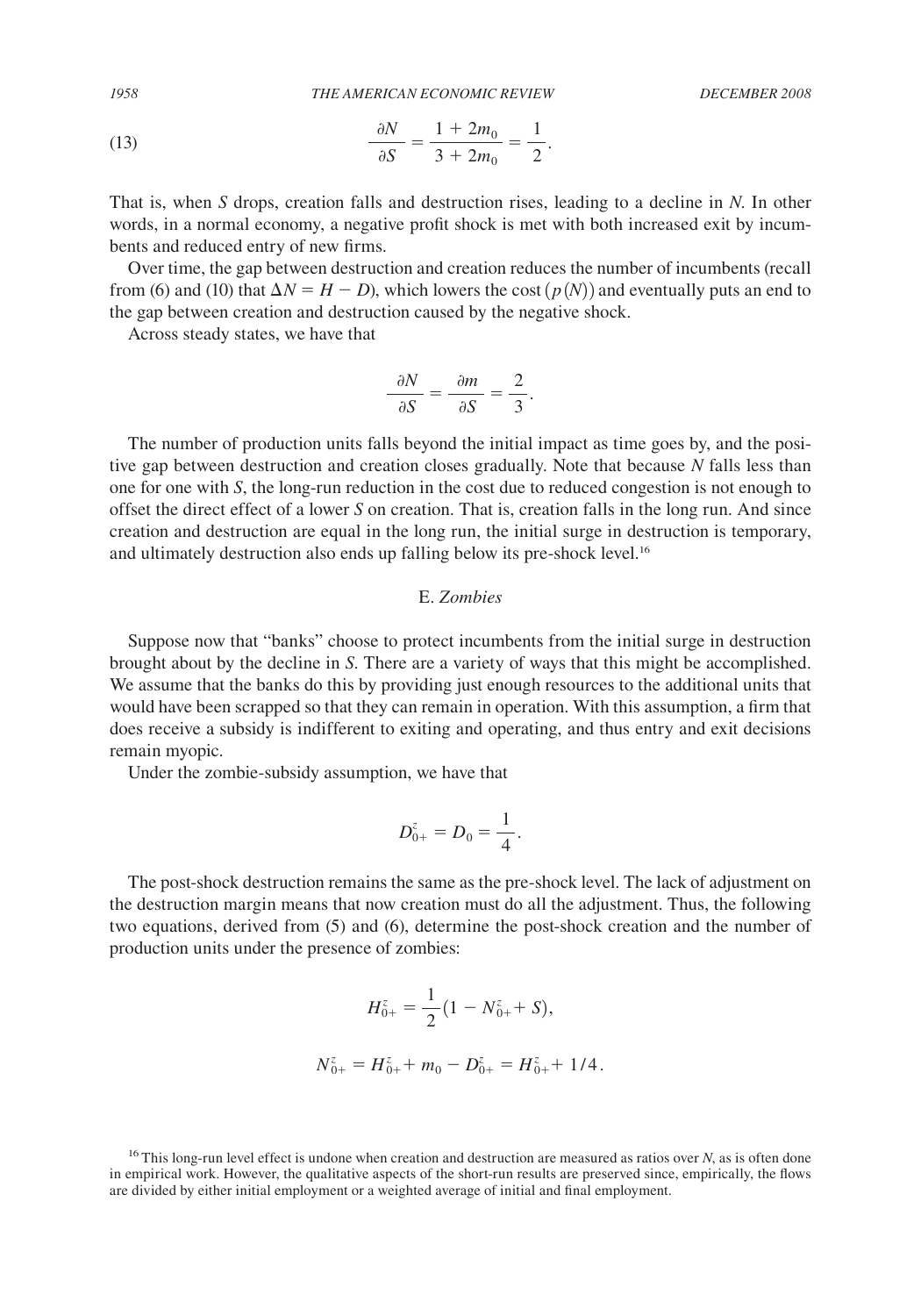Substituting implies:

(14) 
$$
H_{0+}^{z} = \frac{1}{3}(1+S) - \frac{1}{3}(m_{0} - D_{0+}^{z}) = \frac{S}{3} + \frac{1}{4},
$$

(15) 
$$
N_{0+}^{z} = \frac{1}{3}(1+S) - \frac{2}{3}(m_{0}-D_{0+}^{z}) = \frac{S}{3} + \frac{1}{2}.
$$

Differentiating (14) with respect to *S*, and comparing the result to the short-run change in creation that occurs in the absence of zombies (given by (12)),

$$
\frac{\partial H_{0+}^z}{\partial S} = \frac{1}{3} > \frac{1}{4} = \frac{\partial H_{0+}}{\partial S}.
$$

Indeed, it is easy to see the expression  $(12)$  is less than  $1/3$  for any positive  $m_0$ . That is, a decline in *S* always has a much larger negative effect on creation in the presence of zombies. This result is a robust feature of this type of model. In particular, the same qualitative prediction would hold even if we had not suppressed the dynamics and had allowed persistence in the productivity shocks and a gap between entry costs and the productivity advantage of new firms. Intuitively, this is the case because the adverse shock requires the labor market to clear with fewer people employed. If destruction is suppressed, then the labor market clearing can occur only if job creation drops precipitously.

As Caballero and Hammour (1998, 2001) emphasize, both this "sclerosis"—the preservation of production units that would not be saved without the banks' subsidies— and the associated "scrambling"—the retention of firms that are less productive than some of those that do not enter due to the congestion caused by the zombies—are robust implications of models of creative destruction when there are frictions against destruction.

Compared with a normally functioning economy, we have shown the existence of zombies softens a negative shock's impact on destruction and exacerbates its impact on creation. What is the net effect on the number of firms? Differentiating with respect to *S*:

$$
\frac{\partial N_{0+}^z}{\partial S} = \frac{1}{3} < \frac{1}{2} = \frac{\partial N_{0+}}{\partial S}.
$$

That is, in response to a negative shock, *N* falls by less if there are zombies, which means that in the presence of zombies the reduced destruction is not fully matched by the additional drop in creation. It is easy to see that expression (13) is greater than  $\frac{1}{3}$  for any positive  $m_0$ . This is another intuitive and robust result. This occurs because as job creation falls, the marginal entrant's productivity rises. This high productivity allows the marginal entrant to operate despite the higher cost induced by (comparatively) larger *N*.

A final important prediction of the model is the existence of a gap in profitability (net of entry costs) between the marginal entrant and the marginal incumbent when there are zombies.17 At impact, the destruction does not change, so that all the firms with idiosyncratic productivity

<sup>17</sup> Note that a wedge like this one also arises when there is a credit constraint on potential entrants but not on incumbents. In our model, depressed entry results from the congestion due to zombies, and the gap is due to the subsidy to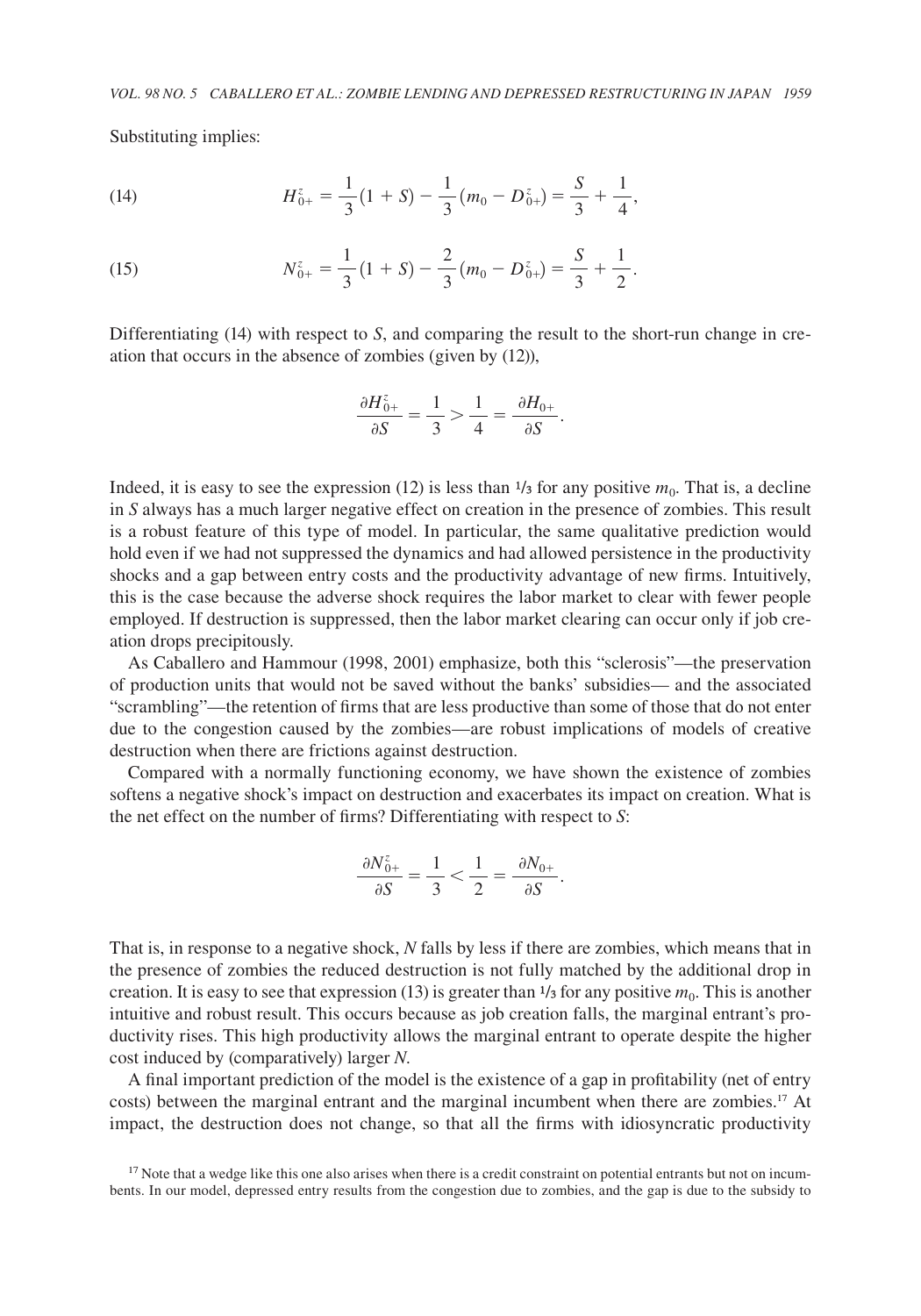shocks above the old threshold  $(1/2)$  remain in the industry. On the other hand, new entrants have to clear a higher threshold to compensate for the negative shock in *S* (which is only partially offset by the lower congestion following the negative shock). As a result, the profitability of the marginal entrant is inefficiently higher than that of the marginal incumbent. The difference (normalized by the existing state of technology) is given by

$$
\[\left(\frac{S}{3} + \frac{1}{2}\right) - S\right] - \frac{1}{2} = -\frac{2}{3}S > 0.
$$

In summary, the model makes two robust predictions. The first is that the presence of zombies distorts the normal creation and destruction patterns to force larger creation adjustments following shocks to costs, productivity, or profits. Second, this distortion depresses productivity by preserving inefficient units at the expense of more productive potential entrants. Accordingly, productivity will be lower when there are more zombies, and as the zombies become more prevalent they will generate larger and larger distortions for the non-zombies.

Finally, note that for simplicity we have illustrated the main effects of zombies in the case of a permanent recession. However these effects carry over to temporary recessions as well. The main mechanism through which zombies hurt creation and productivity is through congestion. It is apparent that if the recession were to end, then the presence of congesting zombies would yield a recovery that is less vigorous in terms of creation and productivity growth. This weak recovery aspect is also a fairly general implication of models of creation destruction with frictions in destruction.<sup>18</sup>

# F. *A Firm as a Collection of Projects*

By reinterpreting a "production unit" in the model to be a "project" and defining a "firm" as an entity that has many such projects (both existing and potential), we can use the model to discuss expansions and contractions of large firms. This extension brings the theoretical discussion closer to our empirical analysis in later sections.

Let us assume that the industry has a fixed number of firms, which is normalized to be one. Each firm has a mass  $m_{kt}$  of incumbent projects, whose productivity (normalized by the existing state of technology) is given by (2). Each firm has a mass  $\frac{1}{2}$  of potential new projects, whose productivity (normalized by the state of technology) is given by (3). Each project is hit by an idiosyncratic shock every period, so each firm decides which incumbent projects to terminate and which new projects to start.

A zombie firm is defined to be a firm that does not adjust the project selection rules when a (negative) shock hits the industry, consistent with the discussion above. A non-zombie firm adjusts the project selection rules following the shock. The operating cost (normalized by the state of technology) of the firm is, as before, assumed to be a function of the total amount of projects operated by all the firms in the industry at time  $t$ ,  $N_t$ . Letting  $\lambda$  be the proportion of non-zombie firms in the industry and assuming all zombies (and non-zombies) are homogeneous within the

incumbents. Clearly, however, if the two mechanisms coexist they would reinforce each other, as congestion would reduce the collateral value of potential entrants. 18 See, e.g., Caballero (2007).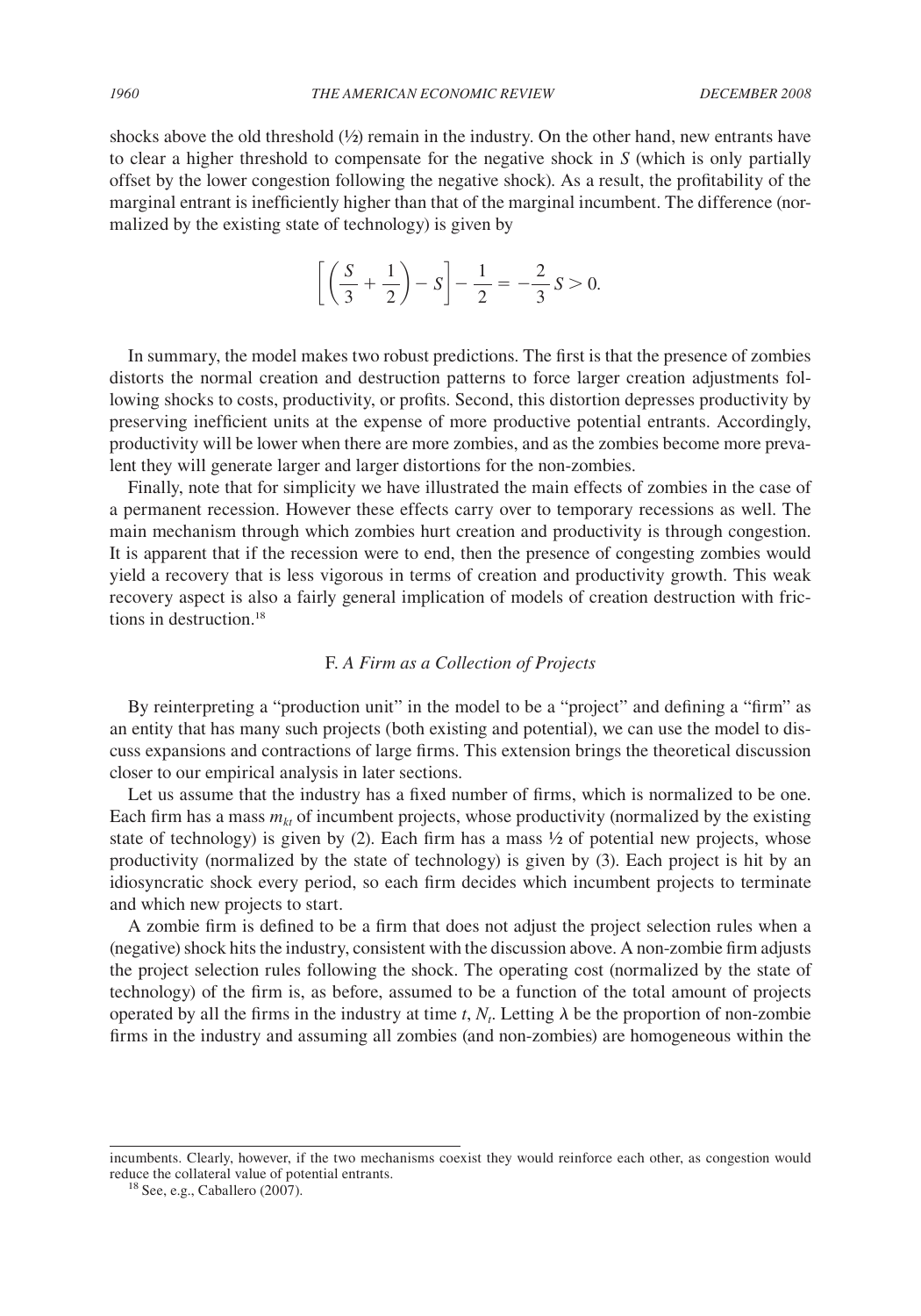group in terms of the distribution of potential projects they can take, the total number of projects actually taken by all the firms is

(16) 
$$
N_t = \lambda N_t^{nz} + (1 - \lambda)N_t^z,
$$

where  $N_t^z$  is the total number of projects operated by a (representative) zombie firm and  $N_t^{nz}$  is the total number of projects operated by a (representative) non-zombie firm.

Assuming the same linear functional form for  $p(N)$  and the same notation for the shock *S* as in the previous sections, a non-zombie firm starts all the new projects with idiosyncratic productivity shock greater than  $N - S$  and terminates all the incumbent projects with idiosyncratic productivity shock less than  $N - S$ . Thus, destruction (the number of incumbent projects terminated) by non-zombies, denoted by  $D_t^{nz}$ , is

$$
(17) \t\t\t D_t^{nz} = m_t^{nz}(N_t - S),
$$

where  $m_t^{nz}$  is the number of incumbent projects for a non-zombie at the beginning of period *t*. Similarly, creation (the number of new projects implemented) by non-zombies, denoted by  $H_t^{nz}$ , is

(18) 
$$
H_t^{nz} = \frac{1}{2}(1 + S - N_t).
$$

The total number of projects taken by non-zombie firms in period *t* is

(19) 
$$
N_t^{nz} = m_t^{nz} + H_t^{nz} - D_t^{nz}.
$$

Solving the equations (16) through (19) for a given  $N_t^z$ , which by assumption is insensitive to changes in *S*,

(20) 
$$
N_t^{nz} = \frac{1/2 + m_t^{nz}}{1 + \lambda (1/2 + m_t^{nz})} \left[1 + S - (1 - \lambda)N_t^{z}\right],
$$

$$
(21) \quad D_t^{nz} = \frac{m_t^{nz}}{1 + \lambda (1/2 + m_t^{nz})} \bigg[ \lambda \bigg( \frac{1}{2} + m_t^{nz} \bigg) - S - \bigg\{ \lambda \bigg( \frac{1}{2} + m_t^{nz} \bigg) - 1 \bigg\} (1 - \lambda) N_t^{z} \bigg],
$$

(22) 
$$
H_t^{nz} = \frac{1}{2(1 + \lambda(1/2 + m_t^{nz}))} [1 + S - (1 - \lambda)N_t^{z}].
$$

By differentiating (20), (21), and (22), it is straightforward to see

$$
\frac{\partial D_t^{nz}}{\partial S} = -\frac{m_t^{nz}}{1 + \lambda (1/2 + m_t^{nz})} < 0,
$$
  

$$
\frac{\partial H_t^{nz}}{\partial S} = \frac{1/2}{1 + \lambda (1/2 + m_t^{nz})} > 0,
$$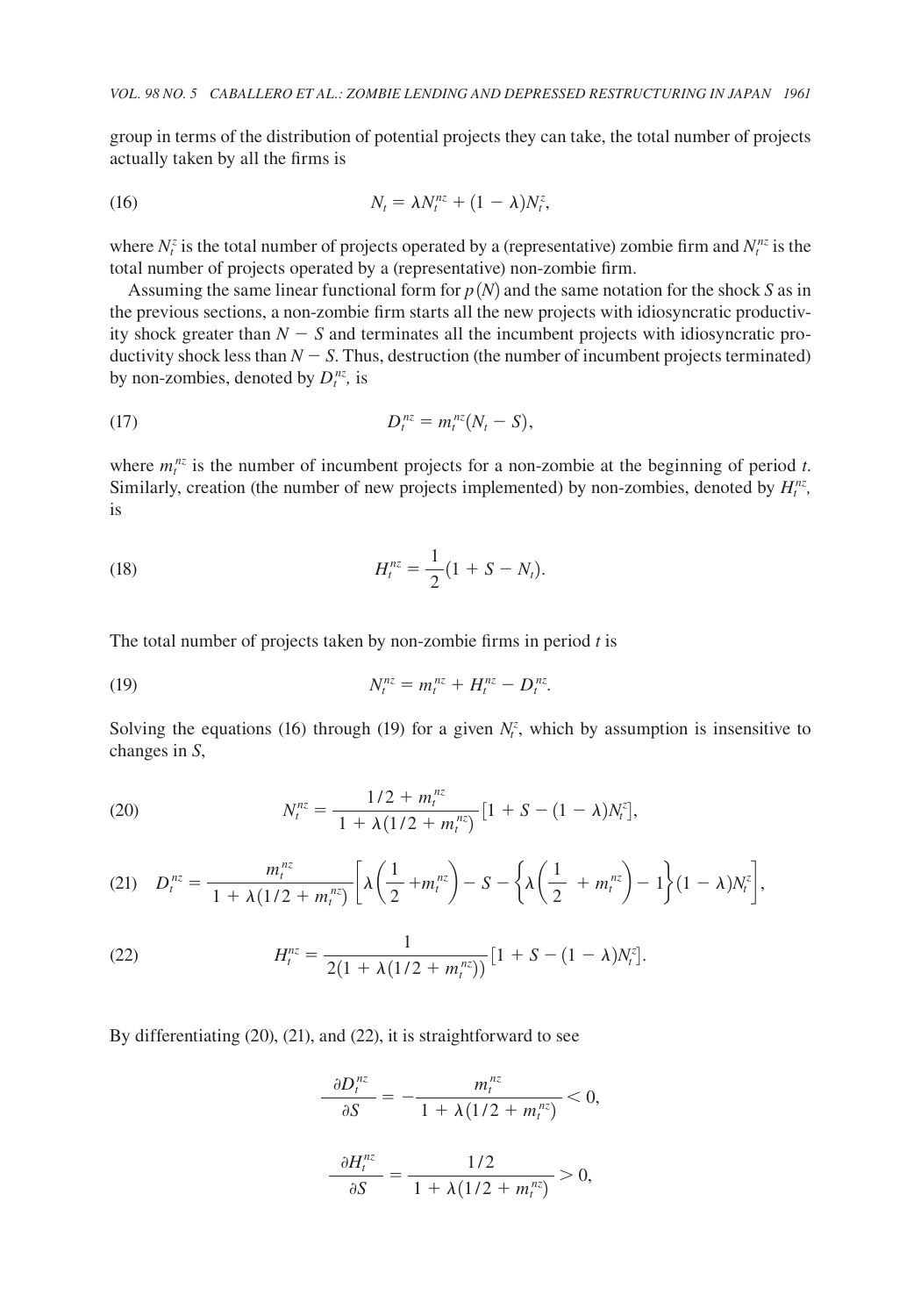*1962 THE AMERICAN ECONOMIC REVIEW DECEMBER 2008*

$$
\frac{\partial N_t^{nz}}{\partial S} = \frac{1/2 + m_t^{nz}}{1 + \lambda (1/2 + m_t^{nz})} > 0.
$$

Thus, following a negative profitability shock, non-zombie firms increase destruction, reduce creation, and contract. Moreover, the size of these adjustments is increasing in the number of zombies in the industry. This can be shown by differentiating the derivatives above with respect to  $\lambda$ :

(23)  
\n
$$
\frac{\partial^2 D_t^{nz}}{\partial S \partial \lambda} = \frac{m_t^{nz} (1/2 + m_t^{nz})}{[1 + \lambda (1/2 + m_t^{nz})]^2} > 0,
$$
\n
$$
\frac{\partial^2 H_t^{nz}}{\partial S \partial \lambda} = -\frac{(1/2 + m_t^{nz})}{2[1 + \lambda (1/2 + m_t^{nz})]^2} < 0,
$$
\n
$$
\frac{\partial^2 H_t^{nz}}{\partial S \partial \lambda} = \frac{(1/2 + m_t^{nz})}{2[1 + \lambda (1/2 + m_t^{nz})]^2} < 0,
$$

$$
\frac{\partial^2 N_t^{nz}}{\partial S \partial \lambda} = -\frac{(1/2 + m_t^{nz})^2}{[1 + \lambda (1/2 + m_t^{nz})]^2} < 0.
$$

Having more zombies in the industry (smaller  $\lambda$ ) increases the amount of adjustment induced by a negative shock (negative *S*).

We can also study the productivity implications for non-zombies. The productivity (normalized by the state of technology) of the marginal incumbent project kept by non-zombie firms is  $N_t$  – S. Similarly, the productivity of the marginal new project chosen by non-zombies is  $\gamma + N_t - S$ . Thus, under the assumption of a uniform distribution of idiosyncratic shock for projects, the average productivity of a non-zombie firm,  $V_t$ , is

(24) 
$$
V_t = \frac{1 + N_t - S}{2} + \frac{\gamma}{2} \frac{H_t^{nz}}{N_t^{nz}}.
$$

Substituting (16), (20), and (22) into (24), yields

$$
V_t = \frac{1 + (1 - \lambda) N_t^z + \lambda N_t^{nz} - S}{2} + \frac{\gamma}{2(1 + 2m_t^{nz})}.
$$

Thus,

(25) 
$$
\frac{\partial V_t}{\partial S} = \frac{1}{2} \left[ \lambda \frac{\partial N_t^{nz}}{\partial S} - 1 \right] - \frac{\gamma}{(1 + 2m_t^{nz})^2} \frac{\partial m_t^{nz}}{\partial S}
$$

$$
= -\frac{1}{2 + \lambda (1 + 2m_t^{nz})} - \frac{\gamma}{(1 + 2m_t^{nz})^2} \frac{\partial m_t^{nz}}{\partial S}.
$$

Immediately after a negative profitability shock hits the industry, the second term of this expression is zero, so that the average productivity of a non-zombie unambiguously goes up.

Over time, a negative shock reduces the number of incumbent projects and gradually increases the proportion of new (and more productive) projects relative to incumbent projects. This further increases average productivity: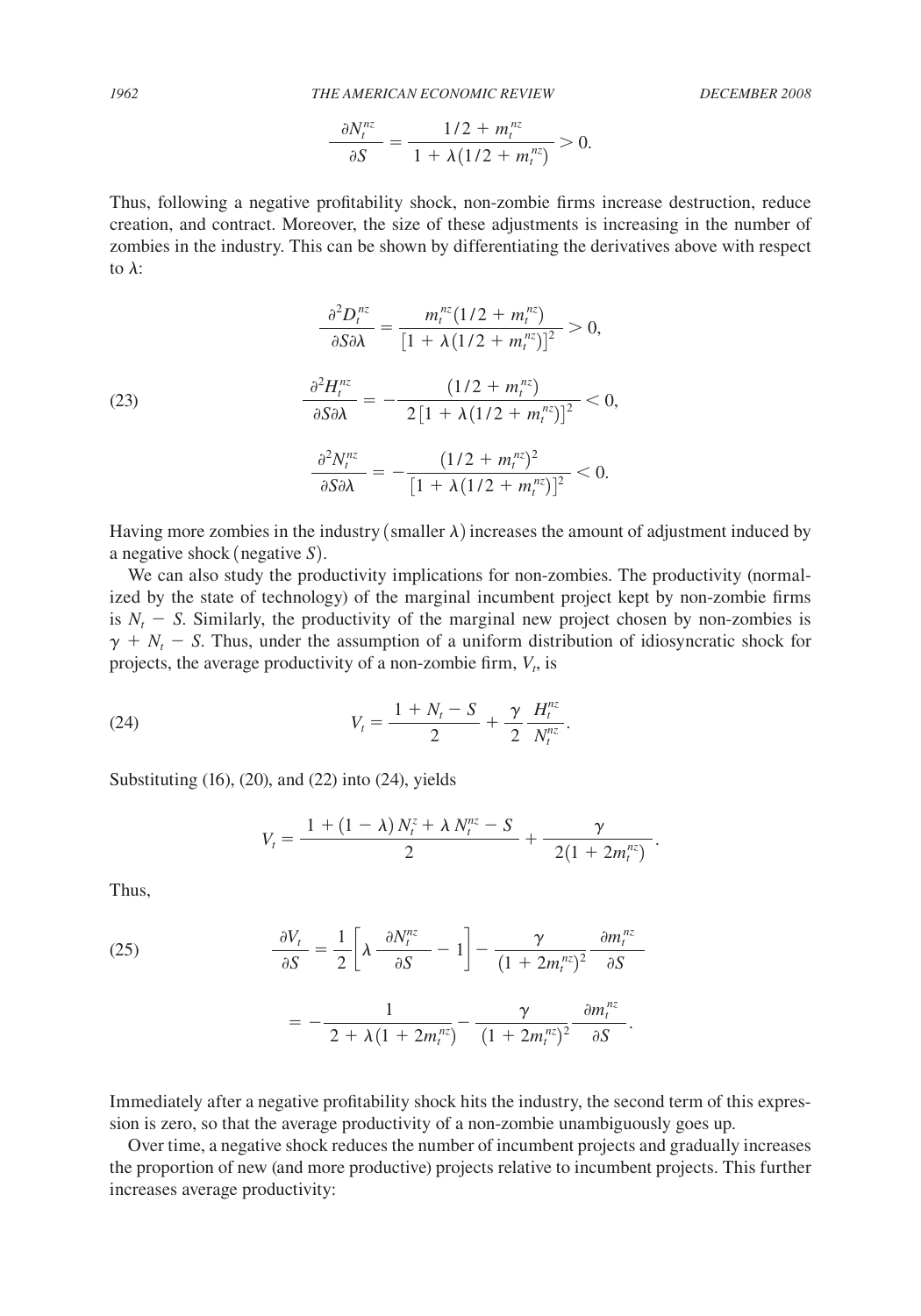$$
\frac{\partial m_t^{nz}}{\partial S} = \frac{\partial N_{t-1}^{nz}}{\partial S} = \frac{1/2 + m_{t-1}^{nz}}{1 + \lambda (1/2 + m_{t-1}^{nz})} > 0.
$$

Moreover, it is clear that both (negative) terms in (25) are increasing in  $\lambda$ . Thus, when there are more zombies in the industry (smaller  $\lambda$ ), the size of the productivity gap increases.

From this analysis we conclude that allowing for multi-project firms does not change the baseline predictions regarding creation, destruction, or productivity. We explored further extensions of the model that allowed for heterogeneity in the productivity levels but found that there were no robust predictions about how heterogeneity might alter these predictions. In particular, if we model heterogeneity as a firm-specific factor that affects the level of productivity (i.e., adding a firm-specific constant to equations (2) and (3)), then there are no changes to our main predictions regarding the effects of increased zombie prevalence.

#### **III. Empirical Evidence for Zombie Distortions**

This section provides empirical support for our model and story. We begin by reporting aggregate cross-industry differences. While the aggregate data correspond to only a few data points, they already hint at a negative effect of zombies on the process of creative destruction in Japan. We then move on to the core of our empirical strategy and study firm-level data to characterize how the presence of zombie competitors has hurt the performance of non-zombie firms.

In our industry-level analysis, we start by calculating the average of the crisp zombie index for each industry from 1981 (the start of our sample) until 1993 and compare that to the average for the late 1990s (1996–2002). We use the differences in these two averages to correct for biases introduced by possible correlation between the level of the zombie index and any industry-specific effects. It makes little difference as to how we define the pre-zombie period. In particular, the results we show would be very similar if we took the normal (non-zombie) period to be 1981 to 1990, or 1990 to 1993. Our industry-level evidence consists of relating job creation, job destruction, and productivity data to this change in the zombie index, in order to see if these restructuring and performance measures are more distorted in the industries where zombie prevalence has increased the most.

Figure 5 plots the rate of job creation and destruction against the change in the zombie index. We use the job flow measures constructed by Yuji Genda et al. (2003) as proxies for the concepts of entry and exit in our model. Their measures are based on the Survey of Employment Trends, biannually conducted by the Ministry of Welfare and Labor on a large sample of establishments that employ five or more regular workers. The series used for our analysis includes not only the job creation (destruction) at the establishments that were included in the survey both at the beginning and at the end of the year, but also the estimated job creation (and destruction) by new entrants (and the establishments that exited). To control for the industry-specific effects in job creation/destruction, we look at the difference between the average job creation/destruction rate for the 1996–2000 period and the average for the 1991–1993 period. We are restricted to using the 1991–1993 data as a control because figures of Genda et al. (2003) start only in 1991, and we stop in 2000 because that is the last year they study. Our analysis is also limited by the fact that the job flow measures are calculated only for a broad industrial clarification that groups all manufacturing industries as one sector.

The top of Figure 5 shows that the job destruction rate in the late 1990s increased from that in the early 1990s in every sector, as we would expect to see following an unfavorable shock to the economy. More importantly, the figure shows that the surge in destruction was smaller in the industries where more zombies appeared. Thus, as we expected, the presence of zombies slows down job destruction.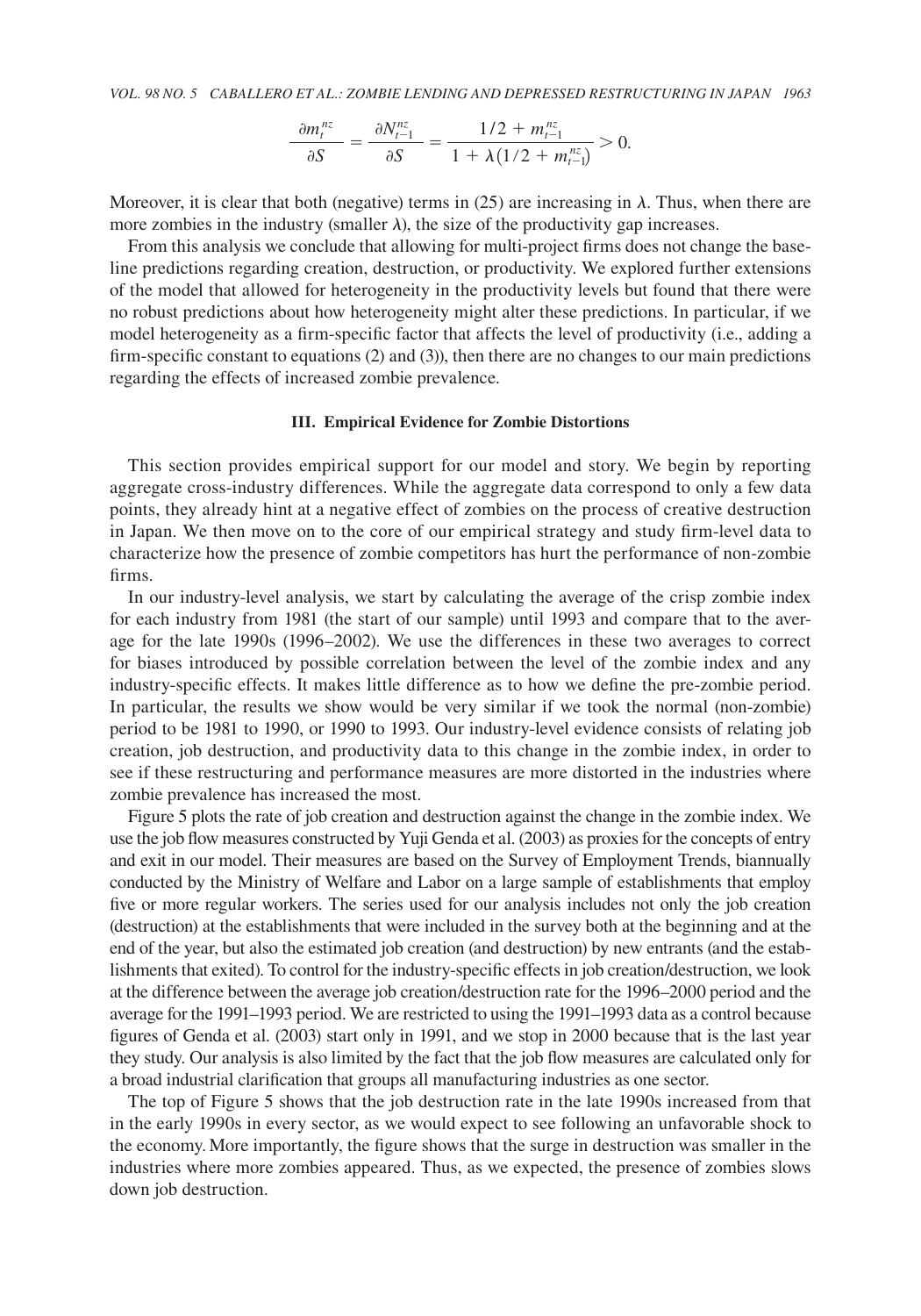

The second panel of Figure 5 shows that the presence of zombies depresses job creation. Creation declined more in the sectors that experienced sharper zombie growth. In manufacturing, which suffered the least from the zombie problem, job creation hardly changed from the early 1990s to the late 1990s. In sharp contrast, job creation exhibits extensive declines in nonmanufacturing sectors, particularly in the construction sector.

Figure 5

0% 2% 4% 6% 8% 10% 12% 14% 16% 18%

Change in the zombie index: 81–93 average to 96–02 average (%)

Wholesate & retail

Construction

× ×

Of course, not all sectors were equally affected by the Japanese crash in asset prices and the slowdown that followed. For example, construction, having benefited disproportionately from the boom years, probably also was hit by the largest recessionary shock during the 1990s. A large shock naturally raises job destruction and depresses job creation further. One way of controlling for the size of the shock is by checking whether in more zombie-affected sectors, the *relative*  adjustment through job creation is larger. In this metric, it is clear from Figure 5 that job creation has borne a much larger share of the adjustment in construction than in manufacturing.

Figure 6 contains suggestive industry-level evidence on the productivity distortions caused by zombies. In the model, zombies are the low-productivity units that would exit the market in the absence of help from the banks. Their presence lowers the industry's average productivity both directly by continuing to operate, and indirectly by deterring entry of more productive firms. The productivity data here are from Tsutomu Miyagawa, Keiko Ito, and Nobuyuki Harada (2004) who study productivity growth in 22 industries. Figure 6, which plots the average growth of the

 $-5.0$  $-4.0$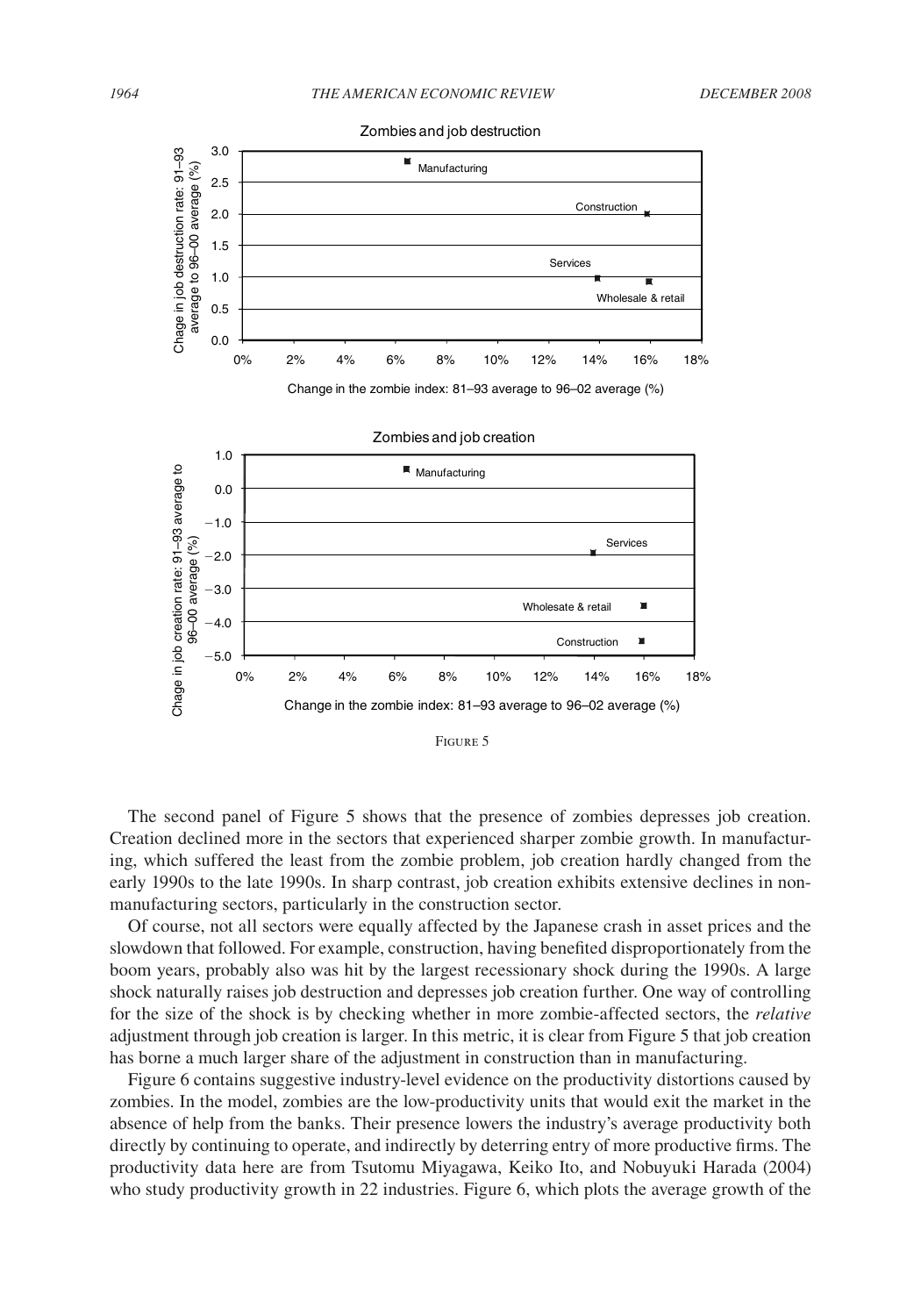total factor productivity (TFP) from 1990 to 2000 against the change in the crisp zombie index, shows that the data are consistent with the model's implication: the regression line in the figure confirms the visual impression that industries where zombies became more important were the ones where TFP growth was worst.<sup>19</sup>

As mentioned in the introduction to the paper, the role of zombie firms in depressing productivity is a critical channel through which zombies can have longer-lived aggregate affects. One potential concern with the causal interpretation of Figure 6 is that the zombie infestation was most pronounced outside of manufacturing and it is possible that the lagging productivity of these industries is just a normal cyclical phenomenon.20 To examine this concern, Figure 7 shows the (level of) TFP for the manufacturing sector and nonmanufacturing sector from 1980 through 2004.<sup>21</sup> The data are taken from the EU Klems project (http://www.euklems.net/) organized by the European Union and the Organisation for Economic Co-operation and Development (OECD) to permit comparisons of productivity and other economic outcomes across countries. We form the nonmanufacturing series by weighting the reported valued added TFP figures for Construction, Wholesale and Retail Trade, and Real Estate Activities by their value added shares.22 The shaded areas of the graph show business cycle downturns, defined as the period between a peak and the next official business cycle trough (http://www.esri.cao.go.jp/en/stat/ di/041112rdates.html).

We draw two general conclusions from Figure 7. First, as a rule, productivity growth in the nonmanufacturing sectors is lower than in manufacturing. Second, during the second half of our sample (from 1991 through 2002), productivity growth slowed in both manufacturing and nonmanufacturing. The change is especially clear for recoveries (periods between a trough and the next peak) when the need for vigorous creation is depressed by the congestion caused by zombies: productivity growth during the recoveries in the 1990s is much weaker than in the 1980s.

More important for the zombie hypothesis is that the relative behavior of manufacturing and nonmanufacturing has also shifted during the 1990s. From the end of the deep 1982 recession until the onset of the recession in 1991, manufacturing and nonmanufacturing productivity growth differed by 1.5 percent per year. The relative gap widened substantially through the 1990s; for instance, during the recovery periods of 1993–1997 and 1999–2000, the gap was over 3.8 percentage points per year. This gap pattern is consistent with the prevalence of zombies during the 1990s.

We read the result from our industry level analysis as suggesting that zombies are distorting industry patterns of job creation and destruction, as well as productivity in the ways suggested by the model. To test the model's predictions directly, we next look at firm-level data to see if the rising presence of zombies in the late 1990s had discernible effects on healthy firms (which would suffer from the congestion created by the zombies).

 $19$  Of course this correlation could arise because industries that had the worst shocks wound up with the most zombies. We can disentangle these explanations by using firm-level data (see below). <sup>20</sup> Dropping the observations for nonmanufacturing industries from Figure 6, however, does not change the slope

of the regression line very much. The point estimate of the slope coefficient actually slightly increases from  $-0.398$  to  $-0.469$ . Moreover, removing the two seemingly extreme observations (which correspond to the electronic machinery industry and the textile industry) does not change the qualitative result. The slope coefficient does drop from  $-0.469$  to  $-0.186$ , but it is still negative. Thus, the negative correlation between productivity growth and the zombie prevalence holds even if only manufacturing industries are considered.<br><sup>21</sup> Prior to 1980 manufacturing productivity growth in Japan was exceptionally high (presumably due to the catching

up of the Japanese economy). Hence, comparisons of manufacturing and nonmanufacturing productivity in the 1960s and 1970s are not informative about the issues that interest us.<br><sup>22</sup> In the KLEMS spreadsheet these series are codes F, G, and 70. The manufacturing series is code D.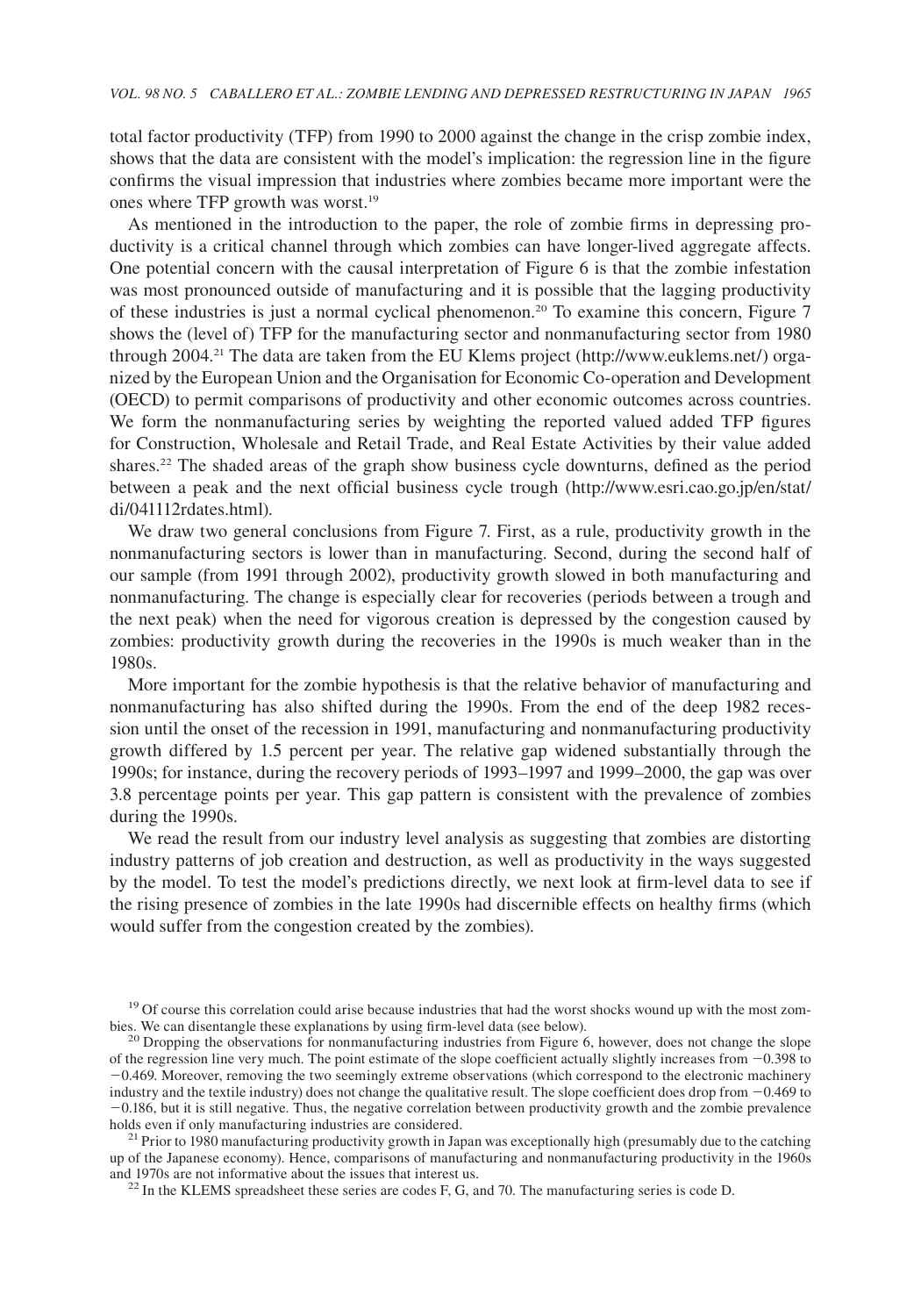

Change in the zombie index: 81–92 average to 93–02 average

Figure 6. Zombies and TFP Growth



FIGURE 7. TOTAL FACTOR PRODUCTIVITY BY INDUSTRY:  $1980-2002$  ( $1995 = 100$ )

*Source:* Project on Productivity in the European Union: A Comparative Industry Approach (EU KLEMS2003) (http://www.euklems.net/).

The data we analyze are from the Nikkei Needs Financial dataset and are derived from income statements and balance sheets for firms listed on the first and second sections of the Tokyo Stock Exchange. The sample runs from 1981 to 2002, and it contains between 1,844 and 2,506 firms depending on the year. We concentrate on three variables: employment growth (measured by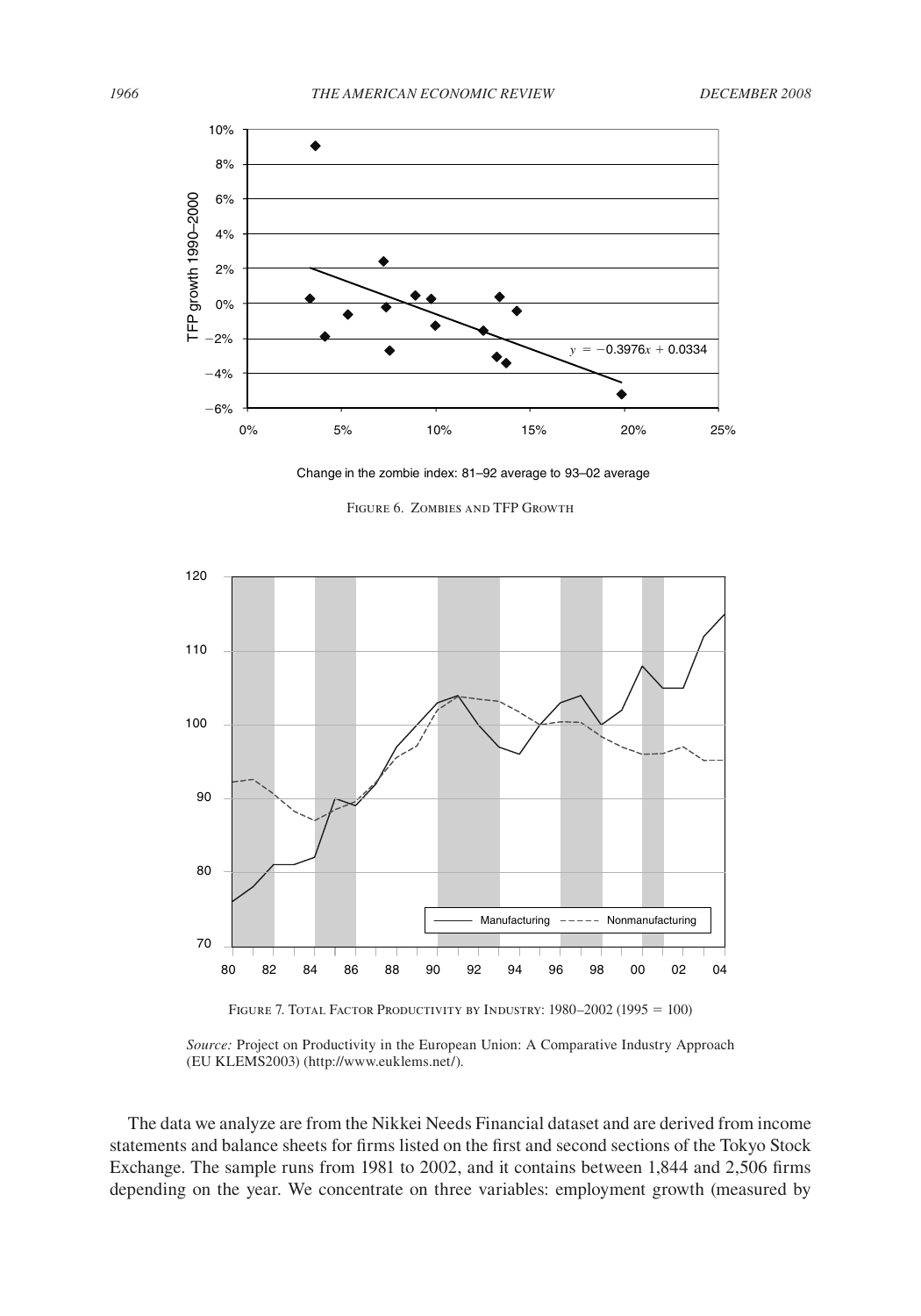the number of full-time employees), the investment rate (defined as the ratio of investment in depreciable assets to beginning of year depreciable assets measured at book value), and a crude productivity proxy (computed as the log of sales minus 1/3 the log of capital minus 2/3 the log of employment).<sup>23</sup> In all the regressions reported below we dropped observations in the top and bottom 2.5 percent of the distribution of the dependent variable.

The simplest regression that we study is

(26) 
$$
\text{Activity}_{ijt} = \delta_1' D_t + \delta_2' D_j + \beta \text{non} z_{ijt} + \chi Z_{jt} + \varphi \text{non} z_{ijt} \times Z_{jt} + \varepsilon_{ijt},
$$

where activity can be either the investment rate, the percentage change in employment, or our productivity proxy;  $D_t$  is a set of annual dummy variables;  $D_j$  is a set of industry dummy variables; non $z_{ijt}$  is the non-zombie dummy (defined to be one minus the zombie indicator); and  $Z_{jt}$  is the percentage of industry assets residing in zombie firms.

Because of the reduced-form nature of both the regression equation and the modeling of the subsidies to the zombies, we do not attempt to interpret most of the coefficients in these regressions. For instance, we include the year dummies to allow for unspecified aggregate shocks. Likewise, we can imagine that the zombies' subsidies are so large that they wind up investing more (or adding more workers) than do healthy firms; so we do not propose to test the theory by looking at the estimates for  $\beta$ , the coefficient on the non-zombie dummy. The one exception to this general principle is that for the productivity specification the model clearly predicts that non-zombies will have higher average productivity than zombies.

We instead focus on what we see as the novel prediction of the theory: that the rising zombie congestion should harm the non-zombies. The prediction is most clearly shown in (23), which shows the effects when we define each firm as a collection of projects. The cross-derivatives in (23) show that when there are more zombies in the industry, a negative shock leads to a larger increase in destruction, reduction in creation, and reduction in the total number of projects carried out by the non-zombies. This prediction suggests that  $\varphi$  should be negative in the investment and employment regressions, and positive in the productivity specification.

The second through fourth columns of Table 3 shows our estimates for equation (26) for the crisp zombie index. We draw two main conclusions from this simple specification. First, as predicted by the theory, increases in percentages of zombie firms operating in an industry significantly reduce both investment and employment growth for the healthy firms in the industry.24 Second, looking at column 4, the productivity gap between zombies and non-zombies rises significantly as the percentage of zombies in an industry rises. These findings are consistent with the main predictions of our model. Note that for the investment (employment) specification one might normally expect that as the percentage of sick firms in the industry rises, the healthy firms would have more (relative to the sick ones) to gain from investing (expanding employment). Thus, under normal (non-zombie) circumstances there would be good reasons to expect  $\varphi$  to be positive rather than negative.

data. 24 We ran a similar regression using investment rates for US firms covered in the Compustat database between 1995 and 2004. In this regression  $\varphi$  was insignificantly different from zero. The limited information on debt structure in Compustat no doubt introduces noise in zombie assignments and we did explore many alternatives to deal with this. But this result suggests to us that there is not a mechanical reason to find that  $\varphi$  is significantly negative in this type of regression.

<sup>&</sup>lt;sup>23</sup> In the model there is no distinction between capital and labor. As noted by an anonymous referee, if subsidized interest rates bias zombies toward capital-intensive technologies, then congestion could be more severe in the capital market than in the labor market. However, it is also possible that subsidized loans are only meant to finance working capital, in which case the bias goes the other way. We have no way to distinguish between these possibilities in our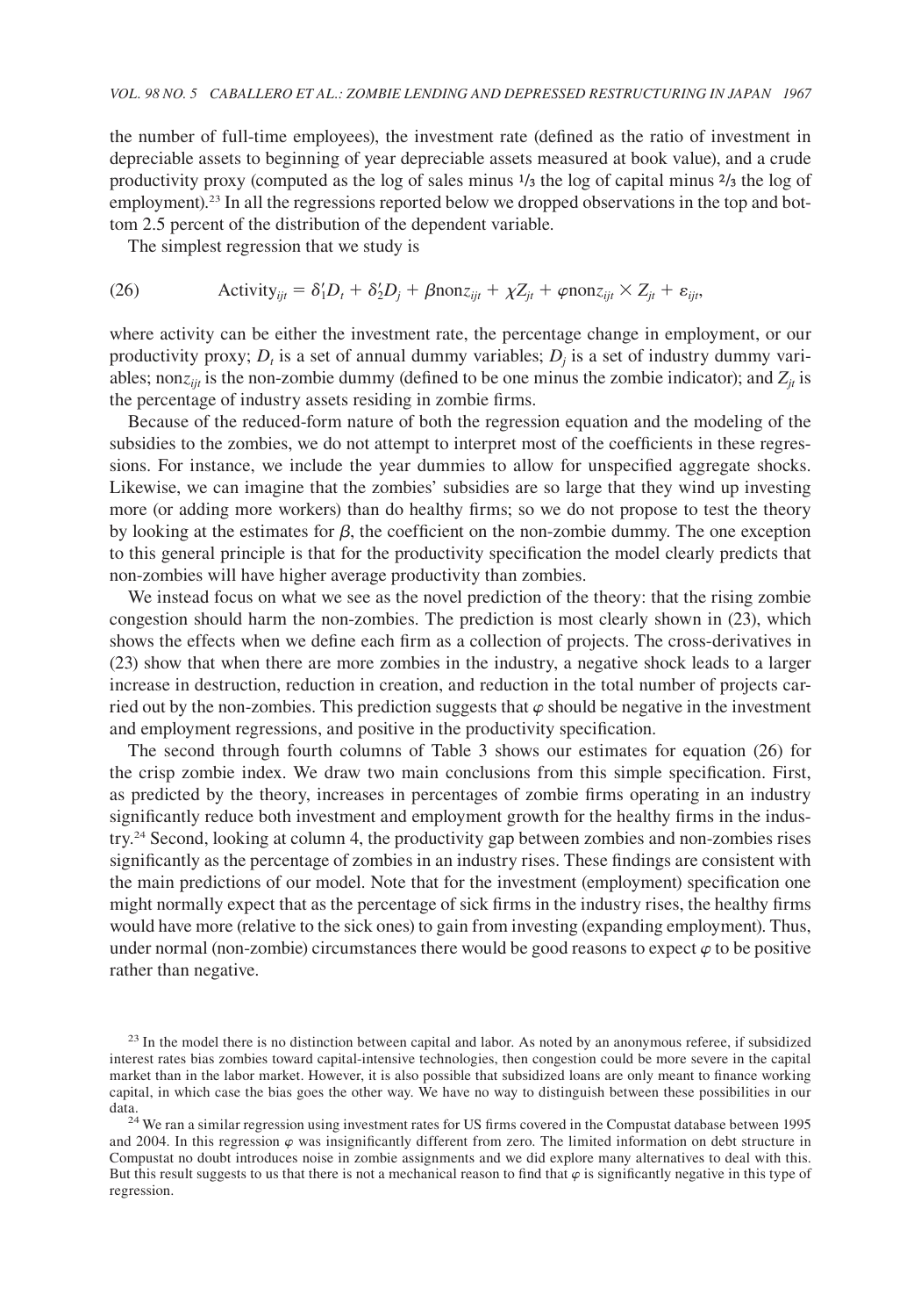| Dependent                                            |                       |                       | Log sales<br>$-\frac{2}{3}$ Log E     |                       |                       | Log Sales<br>$-\frac{2}{3}$ Log E     |                       |                       | Log Sales<br>$-\frac{2}{3}$ Log E     |
|------------------------------------------------------|-----------------------|-----------------------|---------------------------------------|-----------------------|-----------------------|---------------------------------------|-----------------------|-----------------------|---------------------------------------|
| variable                                             | 1/K                   | $\Delta$ Log E        | $-$ <sup>1</sup> / <sub>3</sub> Log K | I/K                   | $\Delta$ Log E        | $-$ <sup>1</sup> / <sub>3</sub> Log K | I/K                   | $\Delta$ Log E        | $-$ <sup>1</sup> / <sub>3</sub> Log K |
| Non-zombie dummy                                     | 0.0256<br>(0.0056)    | 0.00109<br>(0.001751) | 0.0139<br>(0.0135)                    | 0.0248<br>(0.0057)    | 0.0002<br>(0.0018)    | 0.0119<br>(0.0137)                    | 0.0238<br>(0.0056)    | 0.0001<br>(0.0017)    | 0.0150<br>(0.0136)                    |
| Industry zombie<br>percentage                        | $-0.1370$<br>(0.0376) | $-0.0454$<br>(0.0116) | $-0.3418$<br>(0.0922)                 |                       |                       |                                       |                       |                       |                                       |
| Non-zombie $\times$<br>industry zombie<br>percentage | $-0.0885$<br>(0.0330) | $-0.0232$<br>(0.0102) | 0.2183<br>(0.0756)                    | $-0.0852$<br>(0.0333) | $-0.0188$<br>(0.0102) | 0.2315<br>(0.0767)                    | $-0.0716$<br>(0.0321) | $-0.0131$<br>(0.0098) | 0.1943<br>(0.0077)                    |
| Sales growth                                         |                       |                       |                                       |                       |                       |                                       | 0.3490<br>(0.0176)    | 0.1404<br>(0.0073)    | 0.3123<br>(0.0256)                    |
| Industry dummies<br>included?                        | Yes                   | Yes                   | Yes                                   | N <sub>0</sub>        | N <sub>0</sub>        | N <sub>0</sub>                        | N <sub>0</sub>        | N <sub>o</sub>        | N <sub>0</sub>                        |
| Year dummies<br>included?                            | Yes                   | Yes                   | Yes                                   | N <sub>0</sub>        | N <sub>0</sub>        | N <sub>0</sub>                        | N <sub>0</sub>        | N <sub>0</sub>        | N <sub>0</sub>                        |
| Industry $\times$ year<br>dummies included?          | N <sub>0</sub>        | N <sub>o</sub>        | N <sub>o</sub>                        | Yes                   | Yes                   | Yes                                   | Yes                   | Yes                   | Yes                                   |
| Observations<br>$\overline{R}^2$                     | 22,396<br>0.0537      | 22,429<br>0.0895      | 23,090<br>0.3599                      | 22,396<br>0.0617      | 22,429<br>0.1007      | 23,090<br>0.3590                      | 22,394<br>0.1125      | 22,428<br>0.1794      | 22,847<br>0.3705                      |

#### Table 3—Impact of Zombie Firms on the Investment, Employment, and Productivity of Non-Zombies Using Baseline Zombie Estimates

*Notes:* The sample consists of between 1,844 and 2,506 publicly traded firms (depending on the year). Each regression is estimated after trimming the top and bottom 2.5 percent of observations (based on the dependent variable). Halbert White (1980) standard errors are reported in parentheses under each coefficient estimate. Point estimates for the various dummy variables are omitted from the table. Any firm with actual interest payments below the hypothetical minimum is considered a zombie and any firm where this is not true is considered a non-zombie  $(d_1 = d_2 = 0$  in equation (1)). Two-digit industry classifications are used throughout. The industry percentages for zombies are based on the share of total industry assets residing in zombie firms. *I/K* is the ratio of investment in depreciable assets to beginning of period stock of depreciable assets (measured at book value).  $E$  is the total number of full-time employees.  $K$  is the book value of depreciable assets and sales growth is the log difference of each firm's sales.

The main reason, other than ours, for finding a negative  $\varphi$  is if the zombie percentage in the industry (for that year) is somehow standing in for the overall (un)attractiveness of operating in the industry (for that year). To this potential objection to our results we start by noting two things. First, our definition of zombies, by virtue of using only interest rate payments, does not guarantee that growth opportunities are necessarily bad just because the zombie percentage is high. Second, in order to be consistent with our findings, the reaction to industry conditions must be different for zombies and non-zombies. In particular, non-zombies must be more affected by an industry downturn than zombies for  $\varphi$  to come out negative.

Nonetheless, we make several attempts to address this potential problem. Our first alternative is to add industry-year dummies to equation  $(26)$ , so that we estimate:<sup>25</sup>

(27) 
$$
\text{Activity}_{ijt} = \delta_3' D_{jt} + \beta \text{non} z_{ijt} + \varphi \text{non} z_{ijt} \times Z_{jt} + w_{ijt}.
$$

<sup>25</sup> We thank two anonymous referees for suggesting this approach.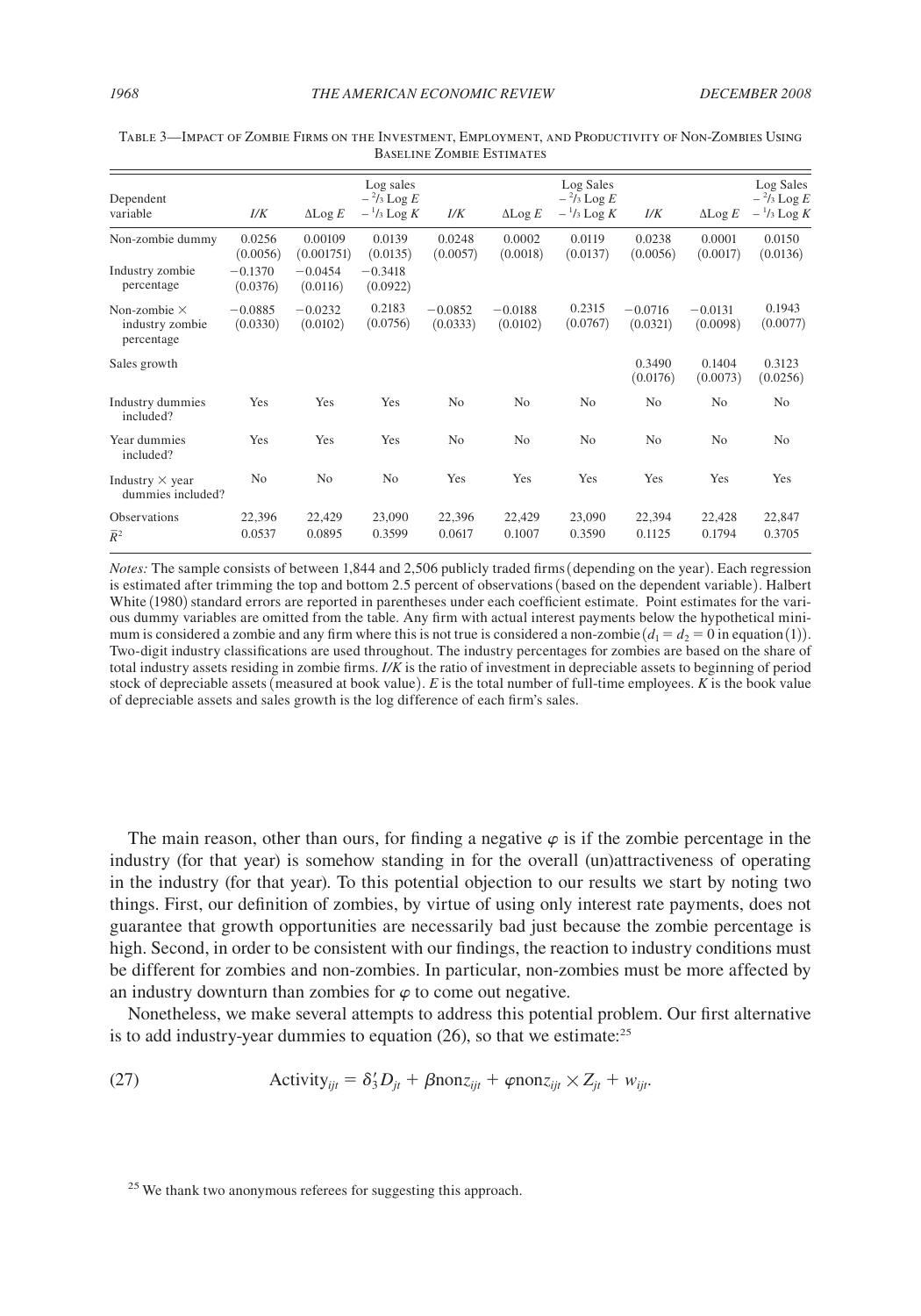This specification controls for all the factors that affect all the firms in an industry in a certain year.26 Note that we cannot identify the coefficient on the industry zombie percentage anymore, but we can still estimate  $\varphi$ , which is the primary coefficient of interest.<sup>27</sup>

Second, we seek to find other controls for business opportunities for the healthy firms. Our main control to address this problem is to add current sales growth of each firm to the regression specification. Thus, our second alternative specification is

(28) 
$$
\text{Activity}_{ijt} = \delta_3' D_{jt} + \beta \text{non} z_{ijt} + \varphi \text{non} z_{ijt} \times Z_{jt} + \theta s_{ijt} + v_{ijt},
$$

where  $s_{ijt}$  is the growth rate of sales and the other variables are defined as in the previous two equations.28

The next three columns in Table 3 show that controlling for the full set of interactions between industry and time dummies leads to modest changes in the estimates; the estimate of  $\varphi$  for the employment growth is now different from zero only at the six percent level of significance. These estimates suggest to us that unobserved time-varying industry-specific shocks are not driving the results.

The final three columns in the table show the results when sales growth is included as additional control. For the investment specification, this type of accelerator specification generally performs quite well in goodness-of-fit comparisons among competing specifications (see Ben S. Bernanke, Henning Bohn, and Peter C. Reiss 1988). We recognize that the inclusion of sales growth in the employment and productivity specifications is questionable, but it shows up as highly significant in those specifications as well (and it is hardly obvious which other balance sheet or income statement variables would be better proxies for potential growth opportunities).<sup>29</sup> Controlling for sales growth raises the adjusted  $R^2$  for all three equations, and further reduces the estimate of  $\varphi$  for the employment specification, so that it is different from zero only at 20 percent level of significance.

In Appendix B, we report a long list of robustness exercises, including estimating (26), (27), and (28) using alternative definition of zombies, omitting marginal zombies, and using different measures of minimum required interest rates in the construction of zombie indicators. While the level of significance and some of the point estimates vary across these multiple scenarios, the general flavor of the results does not. More specifically, the estimates for  $\varphi$  tend to be negative and consistently significant for the investment regressions, negative and mostly significant for the employment regressions, and positive and consistently significant for the productivity regressions.

In the remainder of our discussion we attempt to quantify the impact of zombie firms on investment and employment growth of non-zombies. We focus on the five nonmanufacturing industries, where our asset weighted measures of zombies were particularly high in the late

<sup>26</sup> For instance, if industry-specific policies by the government were time-varying, this specification would control for the changes.<br><sup>27</sup> We could go further and add firm fixed effects to control for all the factors that are not included in the regression

save space we report only the estimates that impose the same coefficient for both types of firms.<br><sup>29</sup> As an anonymous referee pointed out, it is possible to derive an equation relating employment to past sales as an

optimizing choice in which a firm attempts to keep its labor sales ratio close to a desired level in the presence of labor adjustment costs. In this case, employment growth depends on the lagged sales and employment levels. We estimated the regressions of this type with lagged (log of) sales and lagged (log of) the employment as additional variables (with or without sales growth) and found that the estimate of  $\varphi$  is still negative and statistically significant.

that are specific to each firm. If the zombie status of firms is persistent over time, however, this approach loses much of the useful information Nonetheless, we estimated regression (27) controlling for firm fixed effects. Surprisingly, the estimate of  $\varphi$  continues to be negative and significant in the investment and employment regressions. The results for the productivity regression change. The point estimate of  $\varphi$  is now negative but it is not significantly different from zero.<br><sup>28</sup> We also allowed the coefficient on sales growth to differ for non-zombies, but the slope wa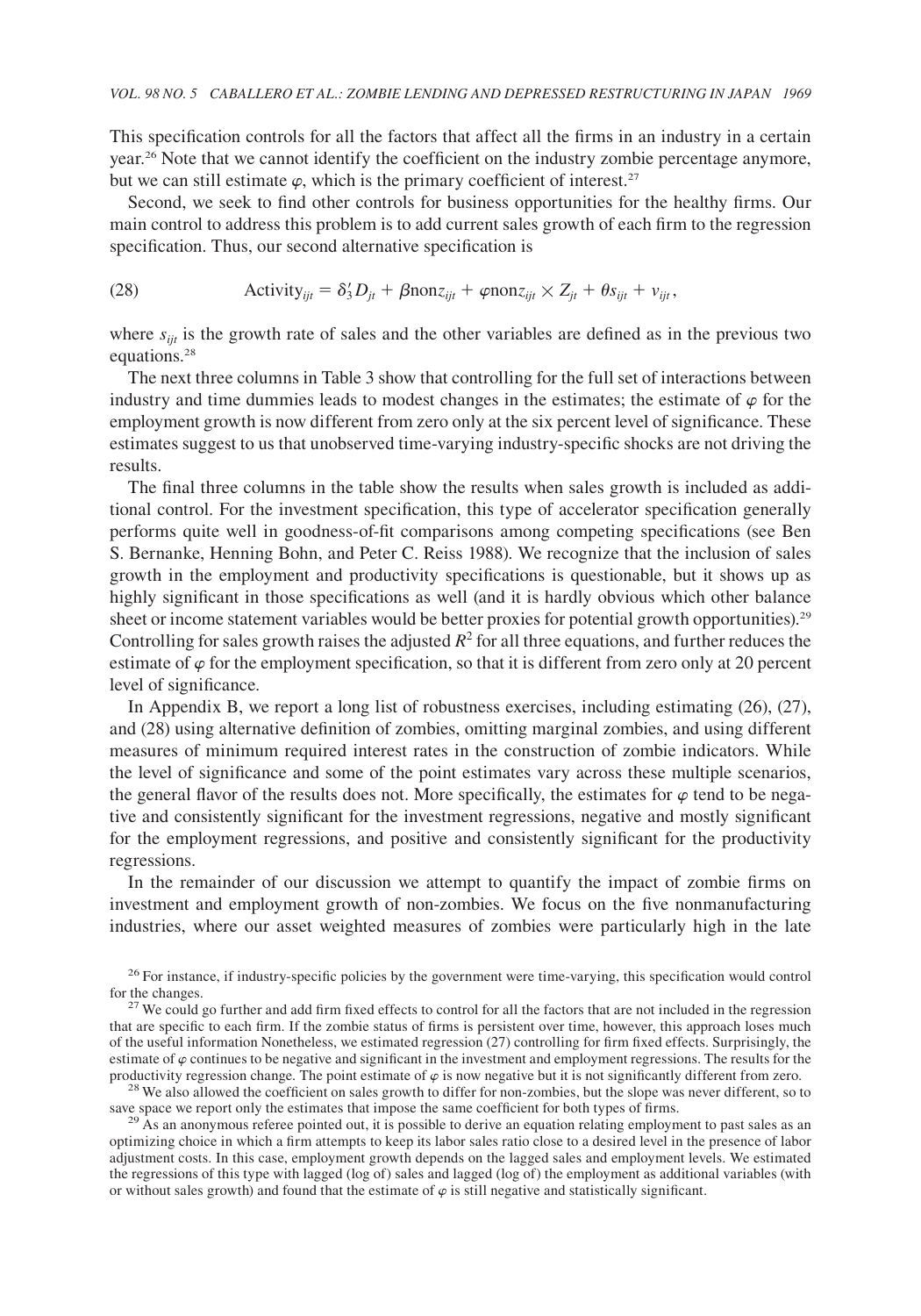1990s. For a typical non-zombie firm in each of these industries, we estimate how much more the non-zombie would have invested or increased employment if there had not been so many zombies in the industry. We consider two alternative low zombies scenarios. In "Case 1," we assume that the zombie index stayed at its average value from 1981 through 1992 for each industry, and calculate how much more a typical non-zombie firm would have invested (or employed) over the next ten years. In "Case 2," we assume that the zombie index for the industry was the same as that for manufacturing for each year from 1993 to 2002. We calculate the cumulative investment under these two scenarios and compare it to the typical amount of annual investment (defined as the average of the median rates) during this period. For employment, we compare the cumulative decline attributable to the zombies with the typical annual change over the period (again defined as the average of the median rates). In all of these calculations we take the regression estimates based on the crisp zombie indices in Table 2 using the first specification in the table, and ignore any feedback from industry equilibrium considerations.

More specifically, investment (or employment) is estimated to have been higher than the actual level by  $(\hat{\chi} + \hat{\varphi})$  *actual zombie index – alternative zombie index*). Noting the possibility that the industry zombie index may be proxying for unobservable industry-year specific profitability shock, one can argue that this calculation overestimates the pure impact of zombies by including the estimate of  $\chi$ . To address this concern, we also report  $\hat{\varphi}$ (*actual zombie index – alternative zombie index*2, which would be a lower bound for the pure zombie impact. Of course, all these estimates are subject to substantial uncertainty and do not take into consideration general equilibrium effects, but they are still informative and suggestive of the large negative impact of zombies.

Table 4 shows that both investment and employment growth in non-zombie firms would have been higher in all these industries had there been fewer zombies. In some industries, the difference is quite large. For example, for the typical non-zombie firm in the wholesale industry the cumulative investment loss (compared with the hypothetical case where the zombie index remained at its 1981–1992 average) was about 43.2 percent of capital, which was more than 3.5 years worth of investment during this period. Even the lower bound estimate that includes only the differential effects on non-zombies (calculated from the coefficient estimate on the interaction term) shows the cumulative loss of 17 percent of capital, which is still more than one year worth of investment.

The effects on employment growth are large as well. For example, the employment growth of a typical non-zombie real estate developer would have been higher by 9.5 percentage points at the end of the period if the zombie percentage had not risen (which can be compared to the average hiring in the industry of 0.62 percent per year). Even the lower bound estimate shows that employment growth at a typical non-zombie in the real estate industry would have been higher by more than 3 percentage points.

#### **IV. Final Remarks**

Our mechanism has aspects of conventional credit crunch stories, but it is also distinct. In our model, the essence of a credit crunch acts as a reduced-form profit shock. Thus, if a pure contraction in credit availability was all that was going on, the economy would be expected to behave like the normal benchmark case we analyze, with a rise in destruction and a fall in creation. Instead, the data show that destruction *falls* more in the sectors with more zombies, suggesting there is more than a simple credit crunch story at work.<sup>30</sup>

<sup>30</sup> For example, one may argue that a credit crunch could depress creation particularly if it hits small and young firms. However, these firms are not the typical ones in our sample of publicly traded firms. Moreover, we do not observe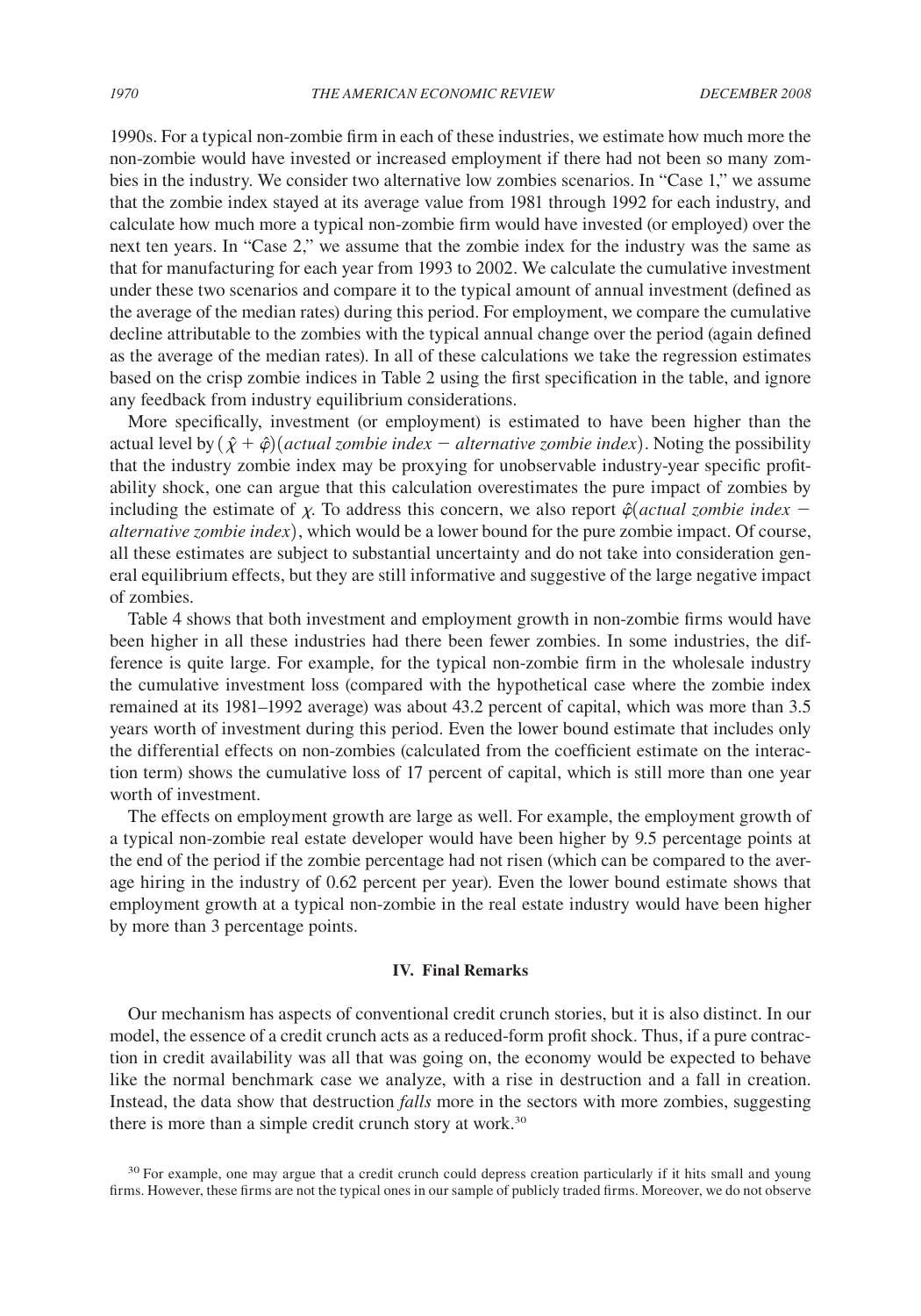| A. Cumulative investment losses (1993–2002) of the median non-zombie firm in the high zombie industries |                    |                    |                    |                    |                    |  |  |
|---------------------------------------------------------------------------------------------------------|--------------------|--------------------|--------------------|--------------------|--------------------|--|--|
| Industry                                                                                                | Wholesale          | Retail             | Construction       | Real estate        | <b>Services</b>    |  |  |
| Actual average $I/K$ : 1993-2002                                                                        | 0.1184             | 0.1871             | 0.1373             | 0.0920             | 0.2215             |  |  |
| Cumulative Lost $I/K$ Case 1<br>(lower bound)                                                           | 0.4323<br>(0.1697) | 0.1883<br>(0.0739) | 0.2988<br>(0.1173) | 0.2842<br>(0.1115) | 0.3020<br>(0.1185) |  |  |
| Cumulative Lost I/K Case 2<br>(lower bound)                                                             | 0.3454<br>(0.1355) | 0.1432<br>(0.0562) | 0.1804<br>(0.0708) | 0.4006<br>(0.1572) | 0.5048<br>(0.1981) |  |  |

Table 4—Cumulative Impact of Zombie Firms on Non-Zombies

*Notes:* "Actual Average *I/K*: 1993–2002" shows the actual average investment rate (*I/K*) of the median non-zombie firm in the industry for 1993–2002. "Cumulative Lost *I/K* Case 1" shows the total amount of investment (*I/K*) of the typical non-zombie that was depressed during the period compared with the hypothetical case where the asset weighted zombie index had stayed at its average level for 1981–1992. "Cumulative Lost *I/K* Case 2" shows the total amount of investment (*I/K*) of the typical non-zombie that was depressed during the period compared with the hypothetical case where the asset weighted zombie index of the industry was the same as that of manufacturing in each year from 1993 to 2002. The coefficient estimates from the regression in column 2 of Table 2 were used for the calculation. The numbers in parentheses show the "lower bounds" of the cumulative losses that include only the differential impacts on the nonzombie (calculated from the coefficient estimate on the interaction term).

*B. Cumulative employment change (1993–2002) of the median non-zombie firm in the high zombie industries*

| Wholesale          | Retail             | Construction       | Real estate        | Services           |
|--------------------|--------------------|--------------------|--------------------|--------------------|
| $-0.0136$          | 0.0015             | $-0.0043$          | 0.0062             | 0.0140             |
| 0.1238<br>(0.0402) | 0.0598<br>(0.0199) | 0.0918<br>(0.0302) | 0.0951<br>(0.0314) | 0.1086<br>(0.0358) |
| 0.0977<br>(0.0320) | 0.0452<br>(0.0151) | 0.0548<br>(0.0183) | 0.1363<br>(0.0445) | 0.1864<br>(0.0602) |
|                    |                    |                    |                    |                    |

*Notes:* "Average actual employment growth: 1993–2002" shows the actual average annual rate of change in the employment at the median non-zombie in the industry for 1993–2002. "Cumulative lost employment—Case 1" shows the total rate of new hiring at the typical non-zombie that was depressed during this period compared with the hypothetical case where the asset weighted zombie index had stayed at its average level for 1981–1992. "Cumulative lost employment— Case 2" shows the total rate of new hiring at the typical non-zombie that was depressed during the period compared with the hypothetical case where the asset weighted zombie index of the industry was the same as that of manufacturing in each year from 1993 to 2002. The coefficient estimates from the regression in column 3 of Table 2 were used for the calculation. The numbers in parentheses show the "lower bounds" of the cumulative losses that include only the differential impacts on the non-zombie (calculated from the coefficient estimate on the interaction term).

At the same time, we do not dispute the observation that credit availability was likely to have fluctuated in the wake of the asset price collapse. Accordingly, it is not surprising that studies such as Kazuo Ogawa and Shin-ichi Kitasaka (2000) find evidence of a classic credit crunch.

Rather than positing and trying to test between more complicated versions of the zombie and credit-crunch hypotheses, we think it is more important to recognize that these mechanisms are fundamentally complementary. If there were financial frictions then the zombie congestion would exacerbate them by lowering collateral values (even for healthy firms). Thus, we see the spillover effects of the zombies as being the most important to emphasize.

the spike in job destruction that would accompany a credit crunch that afflicts small firms disproportionately. Finally, if we assume that smaller firms' main credit source is from banks, then the observation that the distortions are bigger when there are more zombies in the same industry would require a very special pattern of lending. The banks would have to be financing more small firms in precisely the industries where the zombies became most important. We are unaware of any evidence suggesting that this was the case.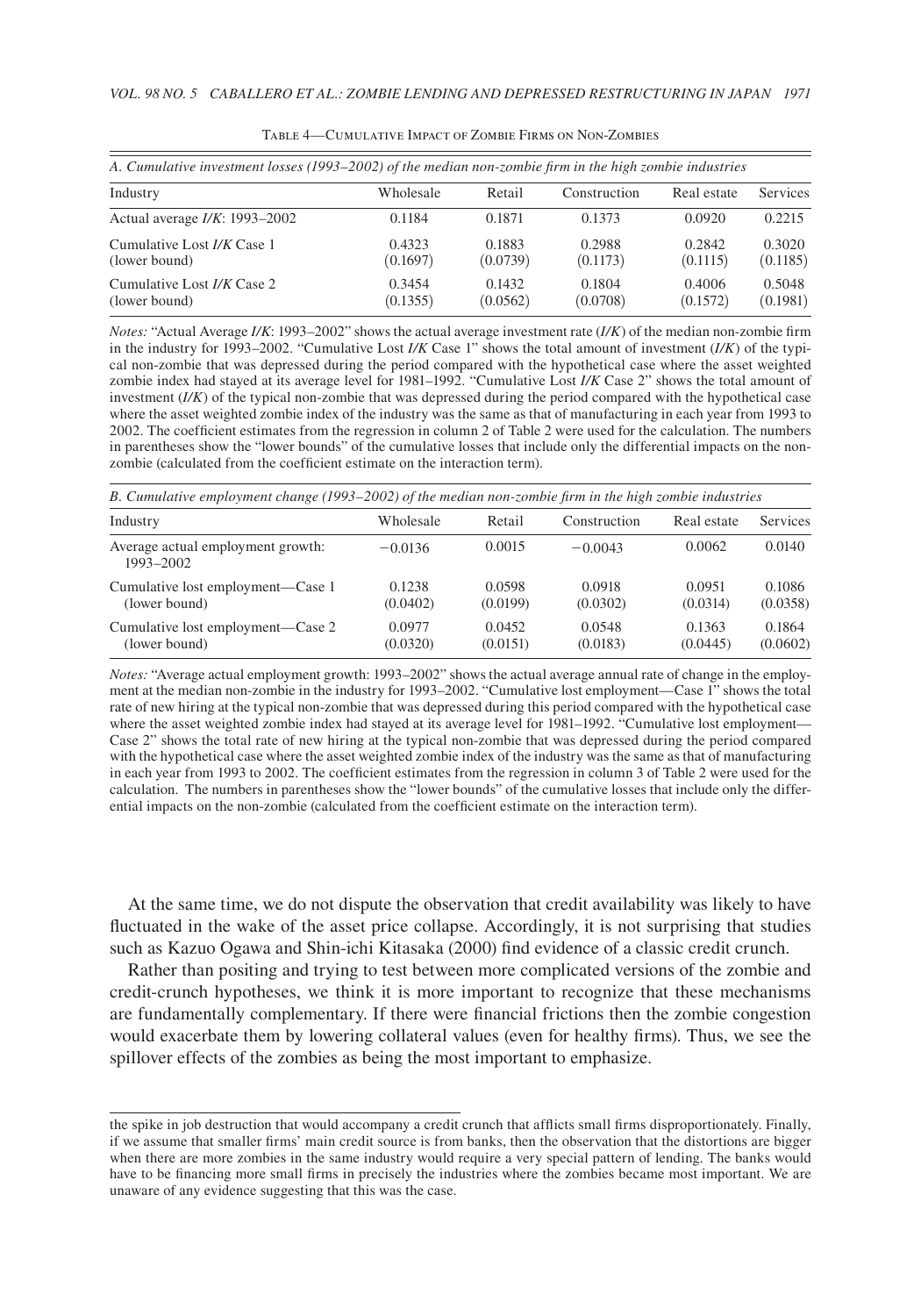One key characteristic of our mechanism is that zombies create ongoing distortions which lower job creation and industry productivity. A straightforward extension of the model would make long-run productivity growth endogenous. In this case, the present value of the costs due to the suppression of restructuring generated by continuing forbearance with the zombies would greatly exceed calculation based only on the direct costs of subsidies.

While our model is not structural enough to provide an analysis of optimal government regulation, or to assess whether the costs in terms of productivity loss were outweighed by the benefits of reduced unemployment, we argue that Japanese regulators may have failed to recognize the large costs of allowing zombies to continue operating during the episode. For example, the capital injections given to Japanese banks in the late 1990s did not recapitalize the banks sufficiently so that they no longer had an incentive to evergreen. The forgone benefits that would have accrued had Japan returned at that point to having a normally functioning economy could have been large enough to justify a very generous transition policy package to the displaced workers that would have been released if the zombies were shuttered.<sup>31</sup>

Finally, our description of the Japanese experience is similar to the diagnosis that has been used to describe the early phases of the transition of many former socialist economies to become market-oriented. In these economies the depressing effects on the private sector of the continued operation of state-owned enterprises (typically funded by state-owned banks) is often noted; discussions of the situation in China in the 2000s would be the latest of these examples. Also, note that the key to our mechanism is lack of restructuring, which also may be caused by legal bankruptcy procedures that protect debtors rather than by banks' behavior. For example, in the US airline industry it is routinely asserted that the industry has been plagued because unprofitable carriers go bankrupt, yet they fail to exit the industry.<sup>32</sup> These cases suggest that the mechanism that we have sketched is not unique to Japan.<sup>33</sup>

#### **APPENDICES**

An abbreviated pair of appendices is presented here. Appendix A discusses some issues concerning data construction for this paper. Appendix B describes some robustness checks that we carried out. The complete version of the appendices, which include the tables of regression coefficient that are described below and the table that summarizes some sample characteristics of our database, is available on the *AER* Web site (http://www.aeaweb.org/articles.php?doi=10.1257/ aer.98.5.1943).

# Appendix A

The variable  $R^*$  plays a critical role in our analysis. In this Appendix we provide some additional details on the construction of this variable and the other data used in the analysis.

In constructing  $R^*$  our goal is to produce a plausible lower bound for what firms might pay to borrow. For the portion of the interest payments coming from short-term bank loans, which accounts for about 40 to 45 percent of total lending in our sample, we believe that this is straightforward because almost no loans are made at rates below the prime rate (once we take into

<sup>&</sup>lt;sup>31</sup> The same reasoning applies to the question of whether the lack of liquidations in the US airline industry raised or lowered the taxpayers' costs of rationalizing the industry. 32 See David Wessel and Sarah Carey, "For U.S. Airlines, a Shakeout Runs into Heavy Turbulence," *Wall Street* 

*Journal, September 19, 2005.* 33 See Caballero (2007) for a discussion of different models and manifestations of sclerosis in macroeconomics.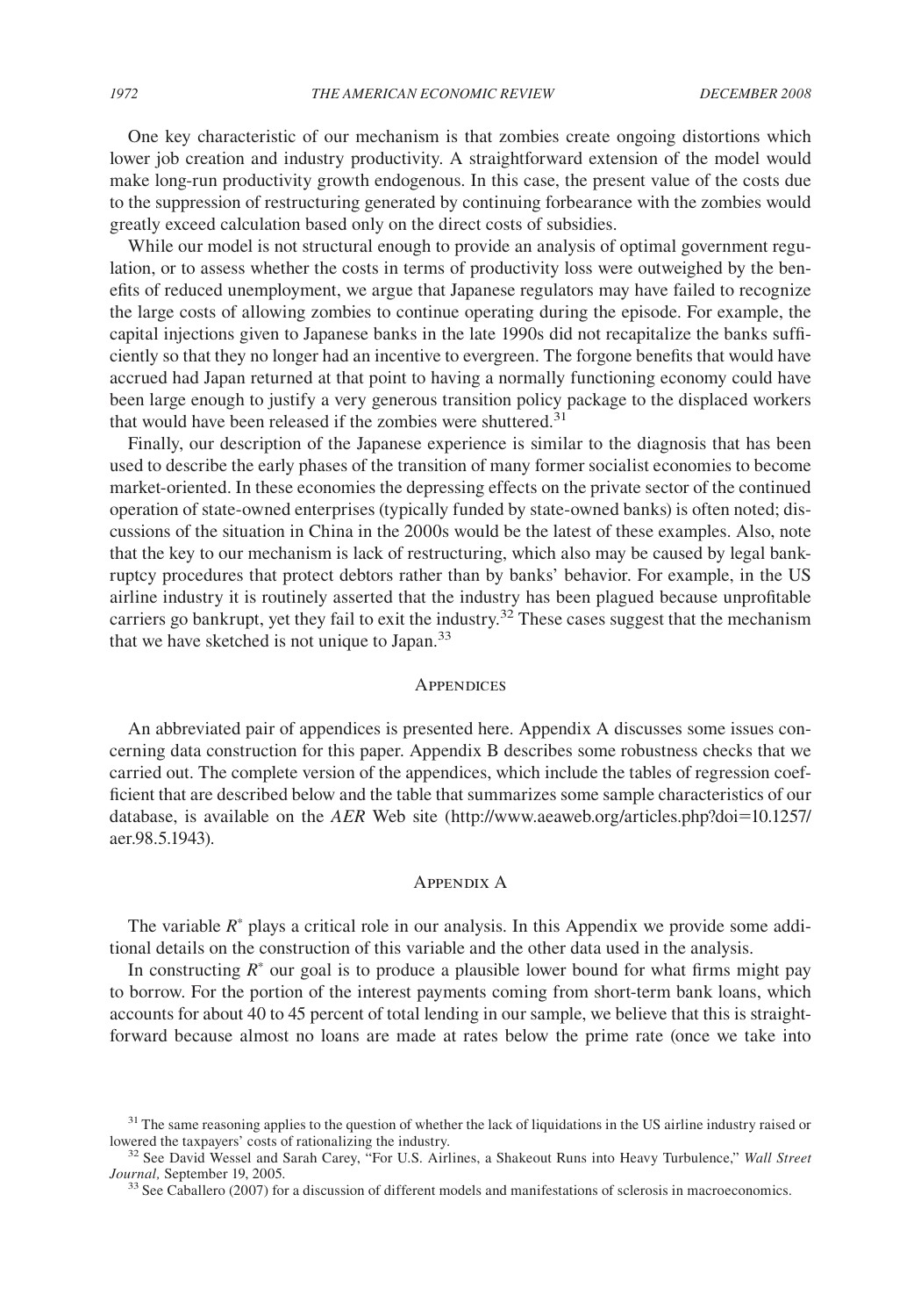account all the origination and other fees). Thus, we view the use of the short-term prime rate as relatively uncontroversial.<sup>34</sup>

Ideally, we would find an equally conservative assumption for handling long-term loans. It is quite likely that the interest payment on a new long-term loan would be above the prime rate at the time the loan is originated. Unfortunately, the available data on long-term bank debt gives just the stock outstanding without information on the exact maturity of the loans. Thus, we assume that each firm's long-term loans have an average maturity of 2.5 years and with one-fifth of them having been originated in each year for five years. Five years corresponds to the average maturity of bank loans at the time of origination in the dataset of Smith (2003). This assumption implies that the right interest rate is an equally weighted average of the last five years of the longterm prime rates. Thus, we calculate the minimum required interest payment on the long-term loans by multiplying the outstanding long-term loans of all maturities with the five-year average of the long-term prime rates.

Turning to the non-bank financing, we know that during the 1990s, roughly 40 percent of interest-paying debt were bonds and about 3 percent was commercial paper. Our measure of the required payment ignores the interest payments for commercial paper. Given the limited importance of commercial paper financing and the low interest rates on the commercial paper for the 1990s, this is not likely to cause any serious problems for our analysis.

For the remaining debt we assume that it was financed as advantageously as possible. Specifically, we assume that bond financing is done with CBs (which by their nature have lower yields) and that firms were always able to time the issues so that the rate is the lowest within the last five years. Implicitly, this presumes that the firms have perfect foresight and refinance their bonds every time there is a local trough in interest rates. This assumption is almost surely understating the required payments on corporate debt. For instance, from 1996 onward this imputation procedure assumes that all bond financing is done at a zero interest rate. By assuming very low required interest rates on bonds, the approach reduces the risk of our misclassifying credit-worthy companies that enjoy extremely low bond rates in the public market as zombies. On the other hand, the approach increases the risk of failing to identify the zombies that pay interests on the bonds they issued in the past. Thus, we can be confident that any firms we label as zombies must be getting very favorable interest rates from their banks. Put differently, by assuming access to such low bond financing rates, our classification scheme picks out only the most egregious zombies that receive massive help from their banks.

Besides this baseline procedure, we explored several other approaches. One alternative centered on estimating the maturity structure of each firm each year. Here we just describe the calculation for long-term bank borrowing. We estimate the maturity structure of bonds in the same way.

We observe the total long-term bank borrowing for firm *i* at the end of accounting year *t*  $(BL_{it})$  and the long-term bank borrowing that comes due within one year  $(BL_{it})$ . Let  $NBL_{it}$  be the amount of new long-term bank loans that firm *i* takes in during year *t*. We use the following equation to estimate *NBLit*:

$$
NBL_{it} = \max \{ BL_{it} - BL_{it-1} + BL1_{it-1}, 0 \}.
$$

<sup>&</sup>lt;sup>34</sup> As an alternative, we computed a required rate that imposed a markup over the London Interbank Borrowing (LIBOR) rate based on the average spreads reported in Smith (2003). This approach produced similar results regarding the numbers of firms with negative interest rate gaps.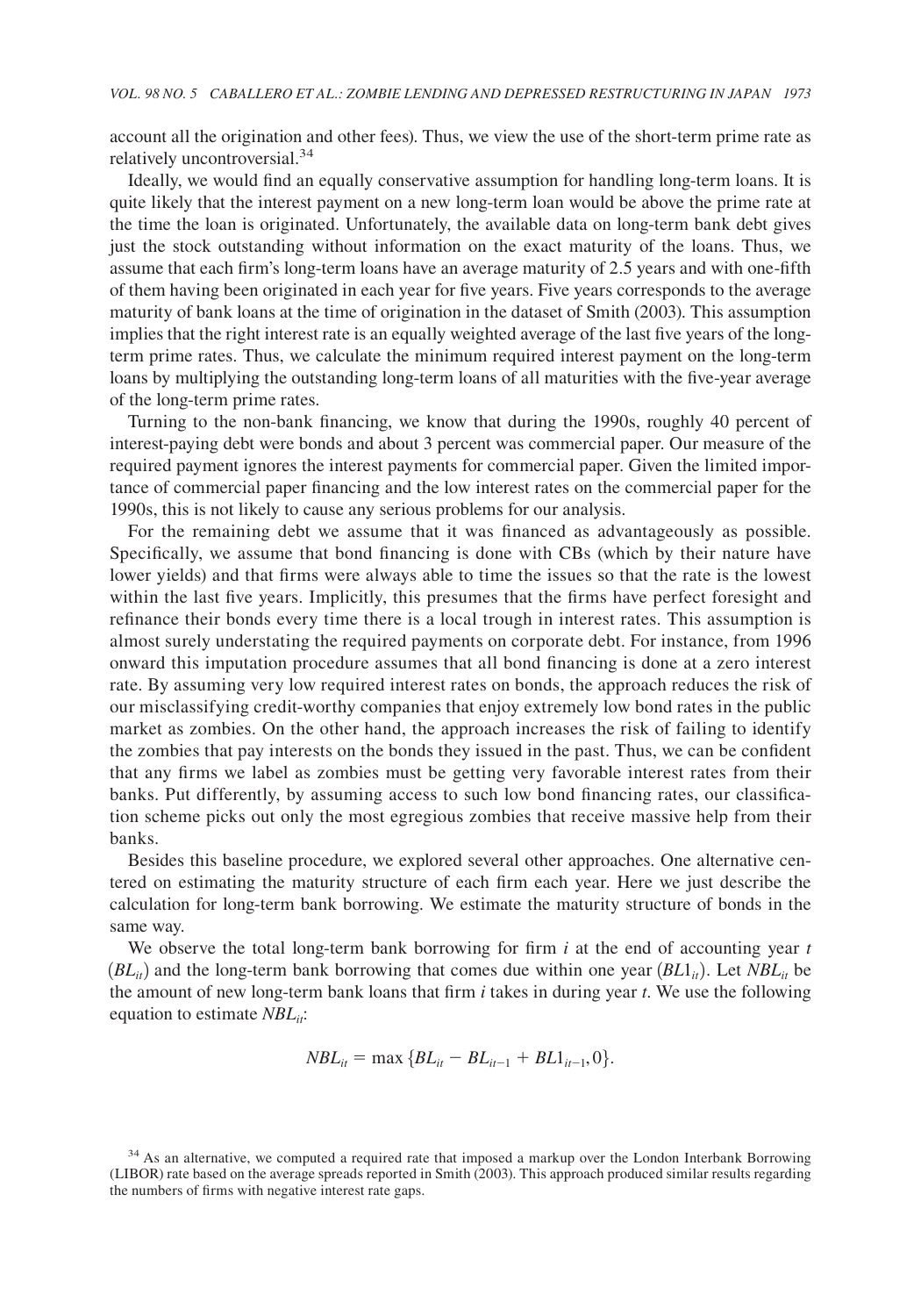Let  $BP(n)$ <sub>*it*</sub> denote the amount of long-term bank loans to firm *i* that was given in year  $t - n$  and still outstanding at the end of *t*. We assume the maximum maturity of long-term bank loans to be ten years. If *NBL* is available for all years in the past ten years, we can estimate  $BP(n)$  recursively as follows:

$$
BP(0)_{it} = \min \{NBL_{it}, \max \{BL_{it}, 0\}\},\
$$

$$
BP(n)_{it} = \min \left\{ NBL_{it}, \max \left\{ BL_{it} - \sum_{k=0}^{n-1} BP(k)_{it}, 0 \right\} \right\} (n = 1, 2, ..., 8),
$$
  

$$
BP(9)_{it} = \max \left\{ BL_{it} - \sum_{k=0}^{8} BP(k)_{it}, 0 \right\}.
$$

If *NBL<sub>it</sub>* is not available for  $n \ge n^*$ , we stop the iteration at  $n = n^*$  and assume that the remaining borrowings (if any) is uniformly distributed across different maturities. Formally, this implies:

$$
BP(0)_{it} = \min \{NBL_{it}, \max \{BL_{it-1}, 0\}\}
$$

$$
BP(n)_{it} = \min \left\{ NBL_{it}, \max \left\{ BL_{it} - \sum_{k=0}^{n-1} BP(k)_{it}, 0 \right\} \right\} (n < n^*),
$$
  

$$
BP(n)_{it} = \max \left\{ \frac{BL_{it} - \sum_{k=0}^{n^*-1} BP(k)_{it}}{10 - n^*}, 0 \right\} (n \ge n^*).
$$

For bonds, we also adopted an extremely conservative approach that assumes the minimum required interest rate was zero for the entire sample period. This approach guarantees that any firms with a negative interest rate gap must be receiving unusually low interest rates on their bank borrowing.

The data for prime bank loan rates are taken from the Bank of Japan Web site (http://www.boj. or.jp/en/stat/statf.htm). The subscribers' yields for convertible bonds are collected from various issues of *Kin'yu Nenpo* (Annual Report on Finance) published by the Ministry of Finance.

The remaining data we use for the regression analyses are taken from the Nikkei Needs Corporate Financial Database. The data are annual so, for instance, when we refer to 1993 data they are from a firm's balance sheet and income statement for the accounting year that ended between January and December of 1993.

## Appendix B

We checked the robustness of the significance of the estimated  $\varphi$ 's to several alternative measures of the required minimum interest rate *r\** and zombie indices. When we use the fuzzy zombie indices instead of the crisp ones, the estimates of  $\varphi$  get smaller, but part of the difference can be explained by the fact that the industry zombie percentages are larger when we use the fuzzy zombie measures than when we use the crisp measures. Probably related to this, the statistical significance of the estimates of  $\varphi$  is similar; in other words, the declines in the size of the coefficients are accompanied by smaller standard errors, so that the *t*-statistics are similar.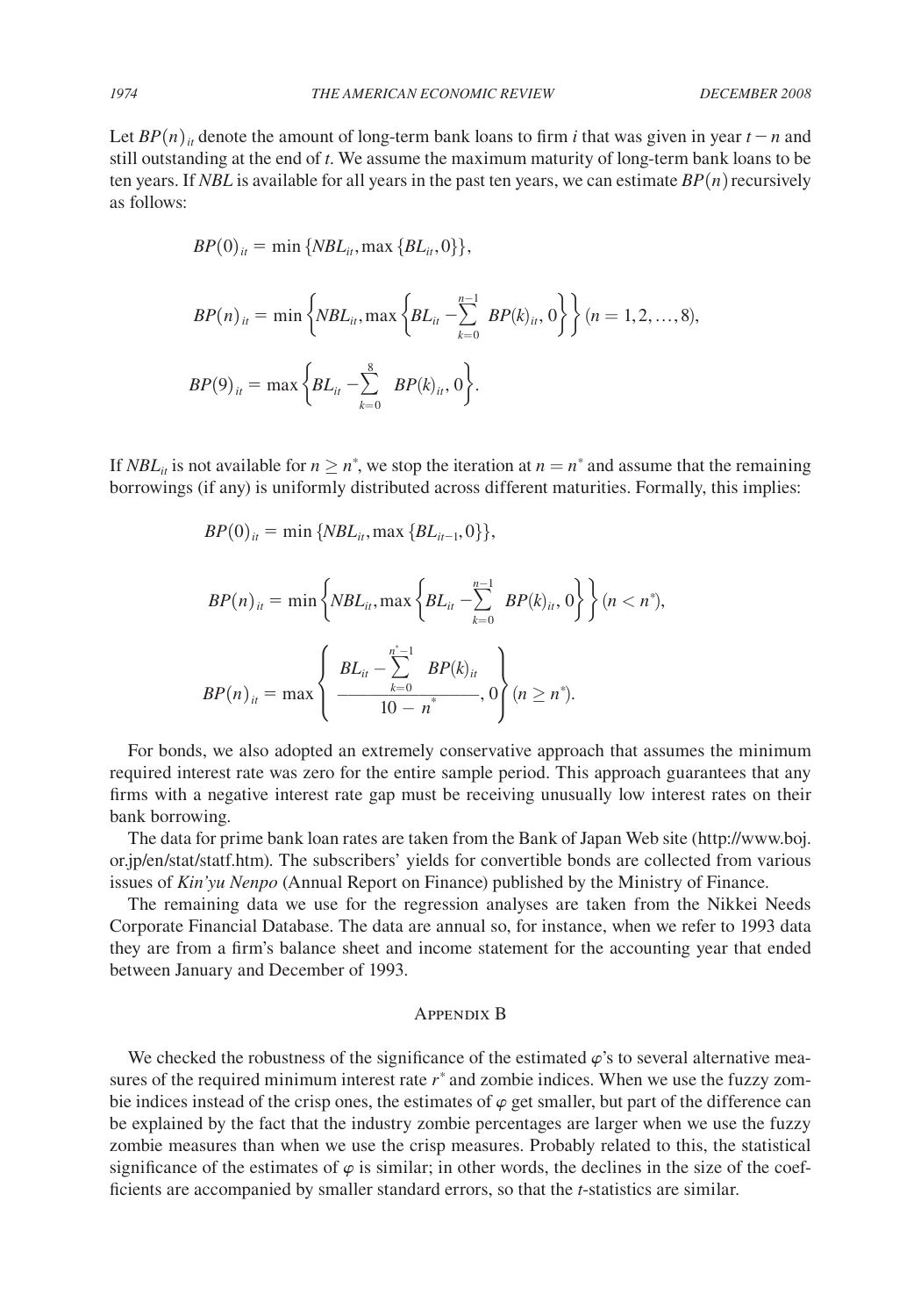Adding sales growth to these regressions using fuzzy indices lowers the statistical significance of the estimates of  $\varphi$ . The estimated signs remain negative for employment and investment and positive for productivity but the coefficient for employment growth is no longer significant.

We also estimated the regressions dropping the observations with  $x_i$  between  $d_1$  and  $d_2$  entirely. The estimates of  $\varphi$  in the investment and employment growth equations are again negative and statistically significant in almost all cases. Indeed, the coefficients are often larger when we drop the observations with  $x_{it}$  close to zero. For the productivity proxy, however, the estimated gap between the zombies and non-zombies ( $\beta$  in equation 26) rises substantially, while the estimated value of  $\varphi$  falls and becomes insignificant.

We also reestimated equation (26) and (27) for different zombie definitions shown in Table 2. Because the different zombie definitions change the estimated levels of zombies, we do not expect the point estimates for the interaction term to be the same across specifications; the more conservative definitions would likely yield higher coefficients than the more liberal definitions. This leads us to focus more on the statistical significance of the results, rather than on the magnitudes of the estimates.

The most striking finding is that the significance of the estimates of  $\varphi$  tend to rise substantially when we use more liberal definitions of which firms should be considered as zombies. This suggests to us that the baseline definitions are too restrictive and may miss many zombies.

The other noticeable pattern is that automatically excluding firms with BBB (or higher) rated bonds leads to higher estimated standard errors. With this definition the estimated significance of  $\varphi$  is lower in almost all cases. For these specifications the estimates for employment are typically not significant for either the crisp or fuzzy definitions. The definitions that exclude the firms with A (or higher) rated bonds are somewhat similar, but the differences with the baseline specifications are much less pronounced.

A third observation is that the significance levels using the full set of industry-time dummies (equation (27) estimates) are typically lower than for baseline equation (26) estimates. The difference is most clear for the employment regressions, but the same pattern seems to hold for the productivity and investment specifications.

Beyond these observations, we find no obvious patterns. For some definitions, the significance rises, but in others it drops.

We also estimated the regressions using more detailed estimation of the maturity structure for long-term borrowing and bonds discussed in Appendix A. The coefficient estimates of  $\varphi$  are similar (in size and statistical significance) to those in Table 3 in all the specifications.

Finally, we entertained an alternative assumption that the minimum required interest rate on bonds is zero. The results are again similar to those in Table 3, although for the employment specification with full interactions of time and year dummies, the estimate of  $\varphi$  is insignificant.

All in all, the results of these robustness exercises confirm the same broad patterns as in Table 3. The precision of some of our estimates suffers as we modify the measures of zombies to address different measurement and classification errors. However, the statistical significance of the estimates of  $\varphi$  for the investment and the productivity specifications is especially robust.

## REFERENCES

- **Ahearne, Alan G., and Naoki Shinada.** 2005. "Zombie Firms and Economic Stagnation in Japan." *International Economics and Economic Policy*, 2(4): 363–81.
- **Bernanke, Ben S., Henning Bohn, and Peter C. Reiss.** 1988. "Alternative Non-Nested Specification Tests of Time-Series Investment Models." *Journal of Econometrics*, 37(3): 293–326.
- **Caballero, Ricardo J.** 2007. *Specificity and the Macroeconomics of Restructuring*. Cambridge, MA: MIT Press.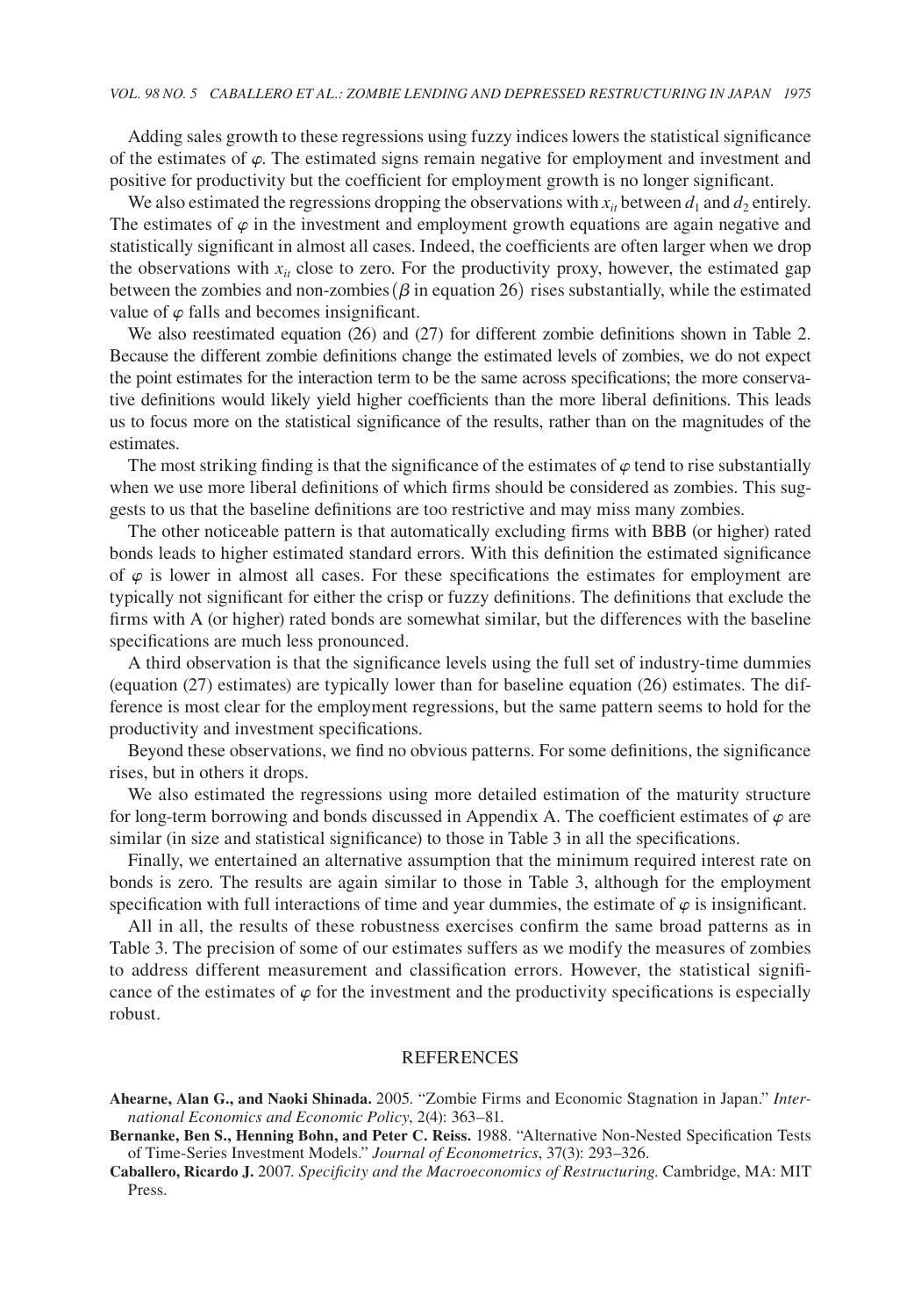- **Caballero, Ricardo J., and Mohamad L. Hammour.** 1998. "The Macroeconomics of Specificity." *Journal of Political Economy*, 106(4): 724–67.
- **Caballero, Ricardo J., and Mohamad L. Hammour.** 2001. "Creative Destruction and Development: Institutions, Crises, and Restructuring." In *Annual World Bank Conference on Development Economics 2000*, ed. Boris Pleskovic and Nicholas Stern, 213–41. Washington, DC: World Bank Publications.
- **Caballero, Ricardo J., and Mohamad L. Hammour.** 2005. "The Cost of Recessions Revisited: A Reverse-Liquidationist View." *Review of Economic Studies*, 72(2): 313–41.
- **Fukao, Kyoji, and Hyeog Ug Kwon.** 2006. "Why Did Japan's TFP Growth Slow Down in the Lost Decade? An Empirical Analysis Based on Firm-Level Data of Manufacturing Firms." *Japanese Economic Review*, 57(2): 195–228.
- **Fukao, Mitsuhiro.** 2000. *Kin'yū Fukyō no Jisshō Bunseki (Empirical Analysis of Financial Recession*). Tokyo: Nihon Keizai Shimbun-sha.
- **Genda, Yuji, Hiroshi Teruyama, Souichi Ohta, Ryo Kambayashi, Mamiko Ishihara, Yuji Senuma,**  Ka<mark>zuhiro Sasaki, Kentaro Abe, Takayuki Kusajima, and Taku Morifuji. 2003. "Koy<del>o</del> S<del>o</del>shutsu to Shi-</mark> tugyō ni kansuru Jisshō Kenkyū" (Empirical Analysis in Connection with Job Creation and Unemployment). Economic and Social Research Institute Economic Analysis Series 168, Government of Japan Cabinet Office.
- **Guner, Nezih, Gustavo Ventura, and Xu Yi.** Forthcoming. "Macroeconomic Implications of Size-Dependent Policies." *Review of Economic Dynamics*.
- **Hamao, Yasushi, Jianping Mei, and Yexiao Xu.** 2007. "Unique Symptoms of Japanese Stagnation: An Equity Market Perspective." *Journal of Money, Credit, and Banking*, 39(4): 901–23.
- Hoshi, Takeo. 2000. "Naze Nihon wa Ryūdosei no Wana kara Nogarerareainoka?" (Why is the Japanese Economy Unable to Get Out of a Liquidity Trap?). In *Zero Kinri to Nihon Keizai (Zero Interest Rate and the Japanese Economy)*, ed. Mitsuhiro Fukao and Hiroshi Yoshikawa, 233–66. Tokyo: Nihon Keizai Shimbunsha.
- **Hoshi, Takeo.** 2006. "Economics of the Living Dead." *Japanese Economic Review*, 57(1): 30–49.
- **Hoshi, Takeo, and Anil K Kashyap.** 2001. *Corporate Financing and Governance in Japan*. Cambridge, MA: MIT Press.
- **Hoshi, Takeo, and Anil K Kashyap.** 2004. "Japan's Financial Crisis and Economic Stagnation." *Journal of Economic Perspectives*, 18(1): 3–26.
- **Hoshi, Takeo and Anil K Kashyap.** 2005. "Solutions to Japan's Banking Problems: What Might Work and What Definitely Will Fail." In *Reviving Japan's Economy: Problems and Prescriptions*, ed. Takatoshi Ito, Hugh Patrick, and David E. Weinstein, 147–95. Cambridge, MA: MIT Press.
- **Hosono, Kaoru, and Masaya Sakuragawa.** 2003. "Soft Budget Problems in the Japanese Credit Market." Nagoya City University Discussion Papers in Economics 345.
- **Ito, Takatoshi, and Yuri N. Sasaki.** 2002. "Impacts of the Basle Capital Standard on Japanese Banks' Behavior." *Journal of the Japanese and International Economies*, 16(3): 372–97.
- **Jerram, Richard.** 2004. "Banks Still Not Reflating." ING Financial Markets, June 2, 2004.
- **Kim, Se-Jik.** 2004. "Macro Effects of Corporate Restructuring in Japan." International Monetary Fund Working Paper 03/203.
- **Miyagawa, Tsutomu, Yukiko Ito, and Nobuyuki Harada.** 2004. "The IT Revolution and Productivity Growth in Japan." *Journal of the Japanese and International Economies*, 18(3): 362–89.
- **Nakakuki, Masayuki, Akira Otani, and Shigenori Shiratsuka.** 2004. "Distortions in Factor Markets and Structural Adjustments in the Economy." Bank of Japan Institute for Monetary and Economic Studies Discussion Paper 2004-E-4.
- **Nguyen, Hung T., and Elbert A. Walker.** 2006. *A First Course in Fuzzy Logic*. 3rd ed. Boca Raton, FL: Chapman & Hall Press.
- **Nishimura, Kiyohiko, Takanobu Nakajima, and Kozo Kiyota.** 2005. "Does the Natural Selection Mechanism Still Work in Severe Recessions? Examination of the Japanese Economy in the 1990s." *Journal of Economic Behavior and Organization*, 58(1): 53–78.
- **Ogawa, Kazuo, and Shin-Ichi Kitasaka.** 2000. "Bank Lending in Japan: Its Determinants and Macroeconomic Implications." In *Crisis and Change in the Japanese Financial System*, ed. Takeo Hoshi and Hugh Patrick, 159–99. Boston: Kluwer Academic Publishers.
- **Peek, Joe, and Eric S. Rosengren.** 2005. "Unnatural Selection: Perverse Incentives and the Misallocation of Credit in Japan." *American Economic Review*, 95(4): 1144–66.
- **Restuccia, Diego, and Richard Rogerson.** 2007. "Policy Distortions and Aggregate Productivity with Heterogeneous Plants." National Bureau of Economic Research Working Paper 13018.